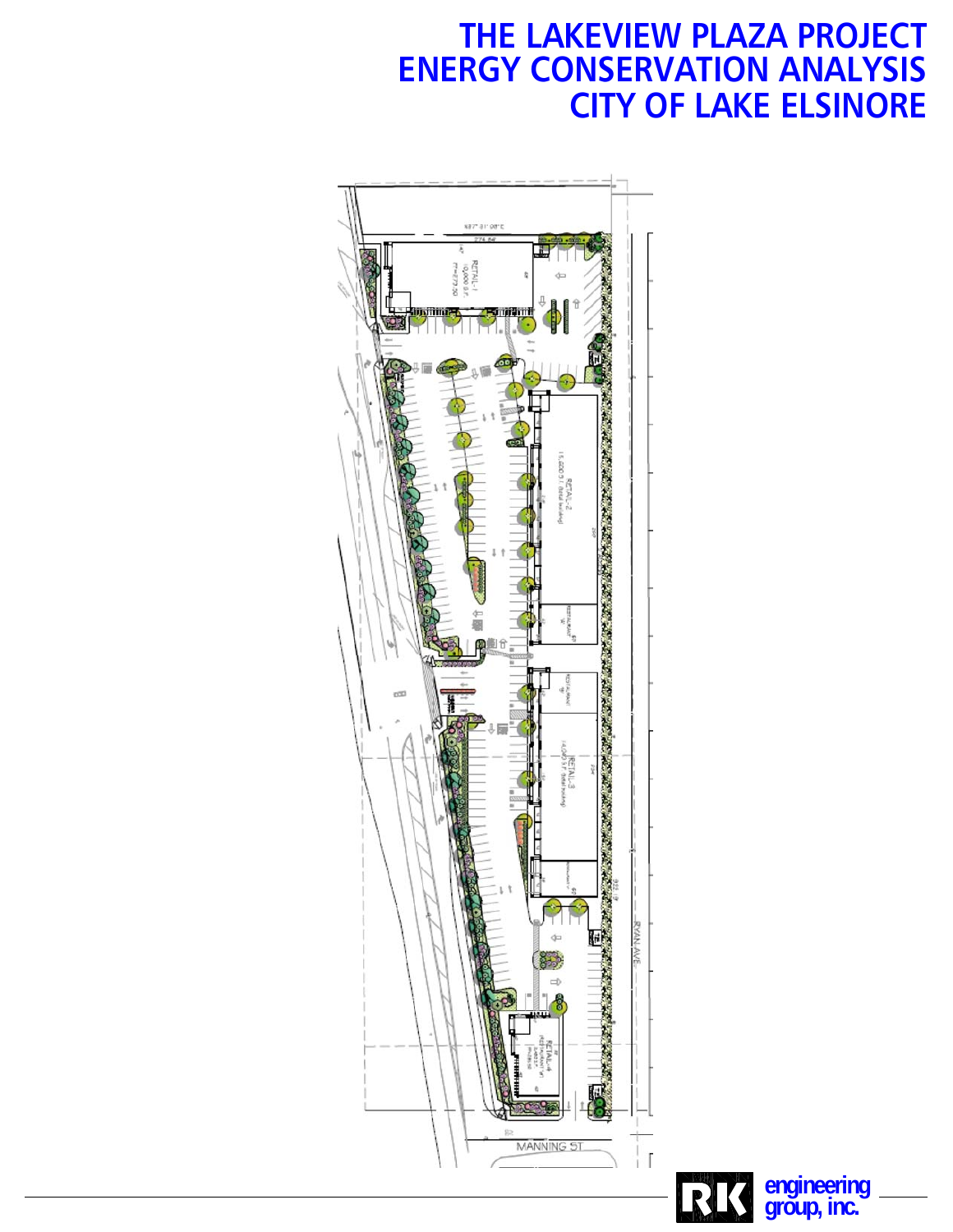

traffic engineering & design transportation planning parking acoustical engineering air quality & ghg

# **THE LAKEVIEW PLAZA PROJECT ENERGY CONSERVATION ANALYSIS City of Lake Elsinore, California**

# **Prepared for:**

Matthew Fagan MATTHEW FAGAN CONSULTING SERVICES, INC. 42011 Avenida Vista Ladera Temecula, CA 92591

# **Prepared by:**

RK ENGINEERING GROUP, INC. 4000 Westerly Place, Suite 280 Newport Beach, CA 92660

**Bryan Estrada, AICP, PTP Darshan Shivaiah, M.S** 

**February 11, 2021**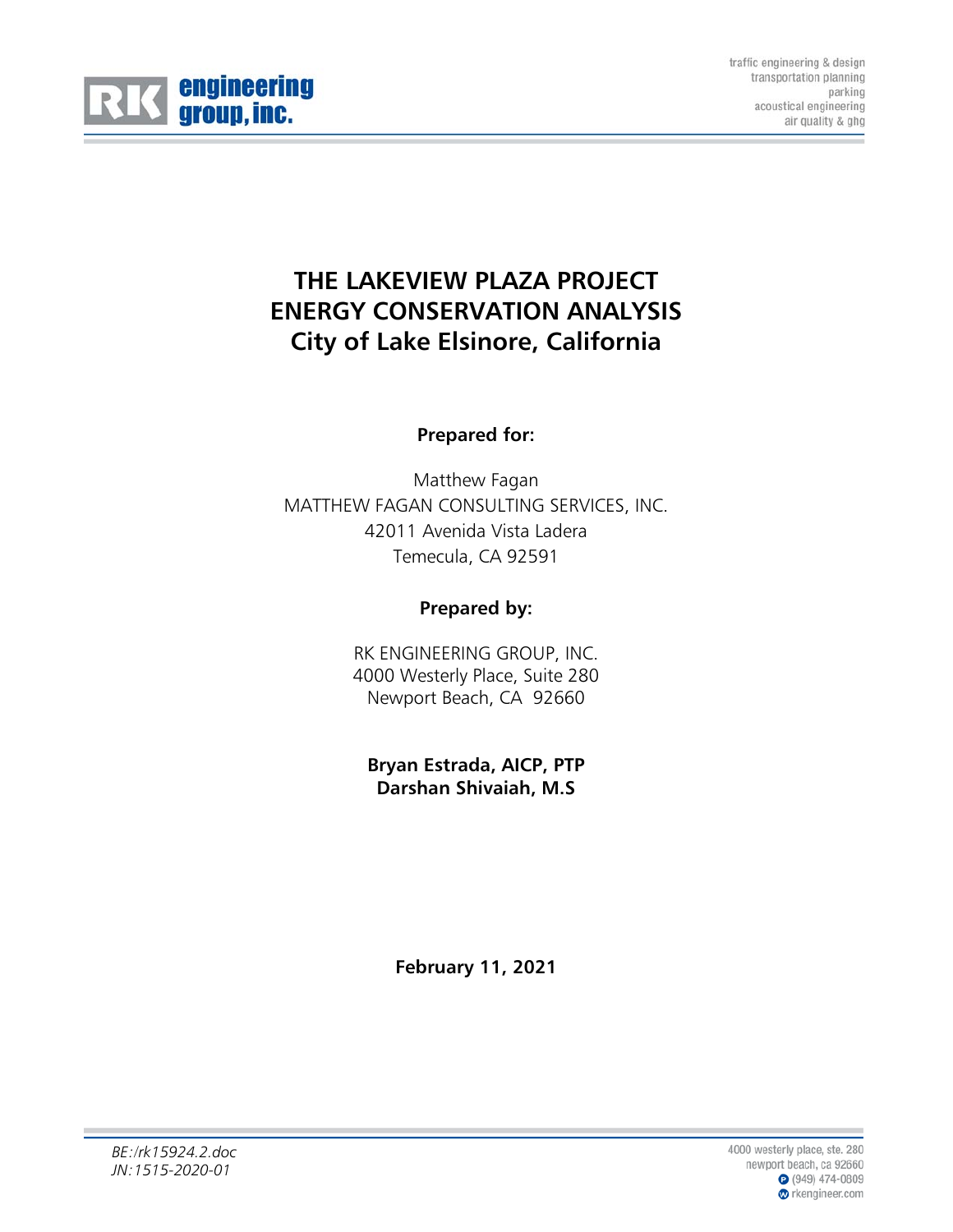# **Table of Contents**

| <b>Section</b> |                                                                                                                                                                                                                                        | <b>Page</b>                                                                          |
|----------------|----------------------------------------------------------------------------------------------------------------------------------------------------------------------------------------------------------------------------------------|--------------------------------------------------------------------------------------|
| 1.0            | Introduction<br>Purpose of Report and Study Objectives<br>1.1<br>Site Location<br>1.2<br>Project Description<br>1.3<br><b>Utility Providers</b><br>1.4<br>Summary of CEQA Impacts<br>1.5<br>Recommended Project Design Features<br>1.6 | $1 - 1$<br>1-1<br>$1 - 1$<br>$1 - 2$<br>$1 - 2$<br>$1 - 3$<br>$1 - 3$                |
| 2.0            | Background Information<br>2.1<br>2.2<br>U.S Energy Statistics<br>California Energy Statistics<br>2.3<br>2.4 Southern California Edison<br>2.5 Southern California Gas Company                                                          | $2 - 1$<br>$2 - 1$<br>$2 - 2$<br>$2 - 3$<br>$2 - 5$<br>$2 - 6$                       |
| 3.0            | 3.1 Federal Regulations<br>3.2 State of California Regulations                                                                                                                                                                         | $3 - 1$<br>$3 - 1$<br>$3 - 3$                                                        |
| 4.0            | 4.1 Energy Consumption Methodology<br><b>Electricity Consumption</b><br>4.2<br><b>Natural Gas Consumption</b><br>4.3<br>4.4 Petroleum Consumption<br>4.4.1 Construction<br>4.4.2 Operation<br>4.5 Total Project Energy Consumption     | $4 - 1$<br>$4 - 1$<br>$4 - 1$<br>$4 - 2$<br>$4 - 3$<br>$4 - 3$<br>$4 - 6$<br>$4 - 7$ |
| 5.0            | 5.1 Energy Impact Criteria<br>Energy Impact $-1$<br>5.2<br>Energy Impact $-2$<br>5.3                                                                                                                                                   | $5 - 1$<br>$5 - 1$<br>$5 - 1$<br>$5 - 2$                                             |
| 6.0            |                                                                                                                                                                                                                                        | $6 - 1$                                                                              |

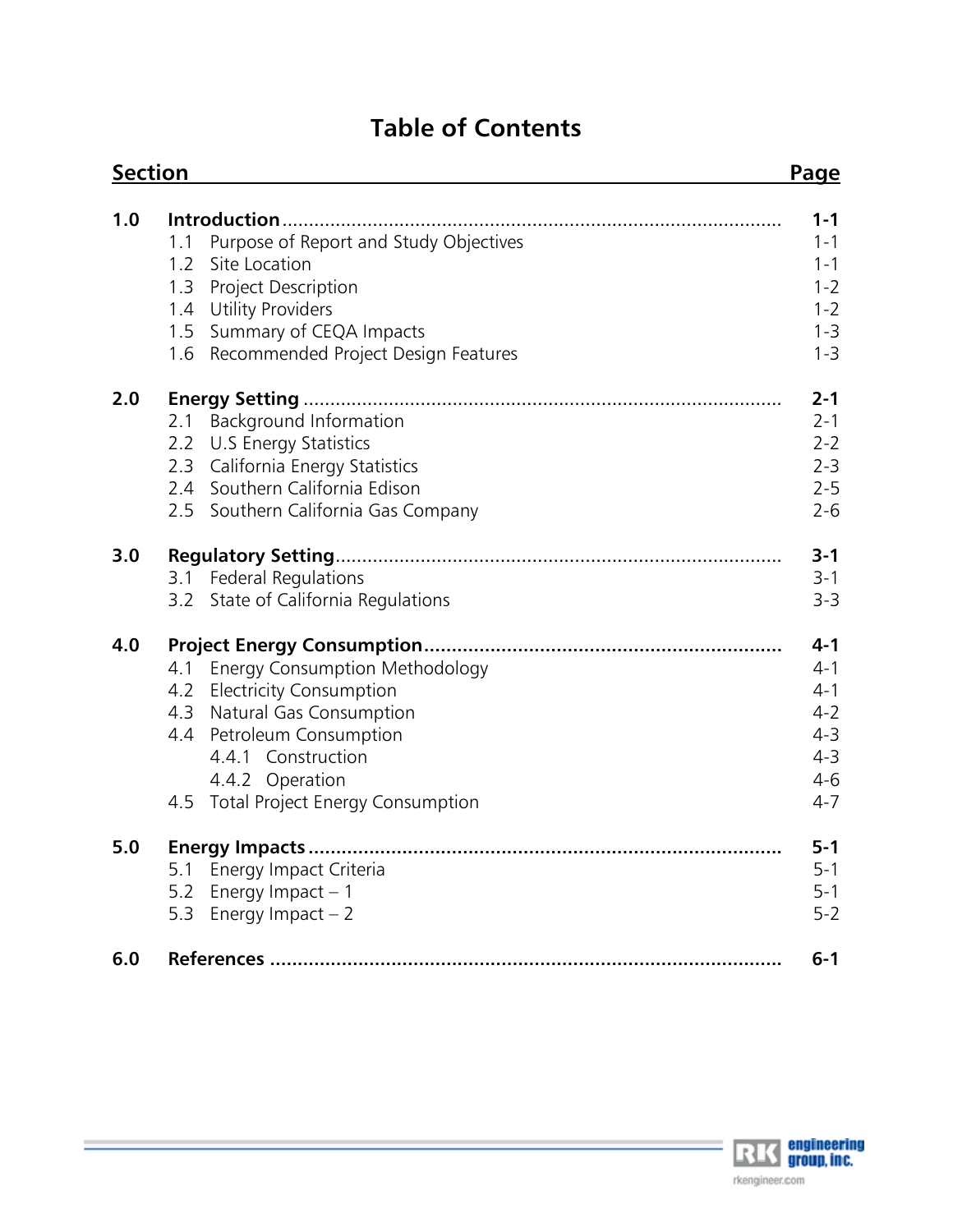# **List of Attachments**

# **Tables**

|                                                                                | 2  |
|--------------------------------------------------------------------------------|----|
|                                                                                | 3  |
|                                                                                | 4  |
|                                                                                | 5  |
|                                                                                | 6  |
|                                                                                | 7  |
|                                                                                | 8  |
|                                                                                | 9  |
| Southern California Gas Company Natural Gas Consumption, by Sector (Year 2019) | 10 |
|                                                                                | 11 |
|                                                                                | 12 |
|                                                                                | 13 |
|                                                                                | 14 |
|                                                                                | 15 |
|                                                                                | 16 |
|                                                                                | 17 |
|                                                                                | 18 |

# **Appendices**

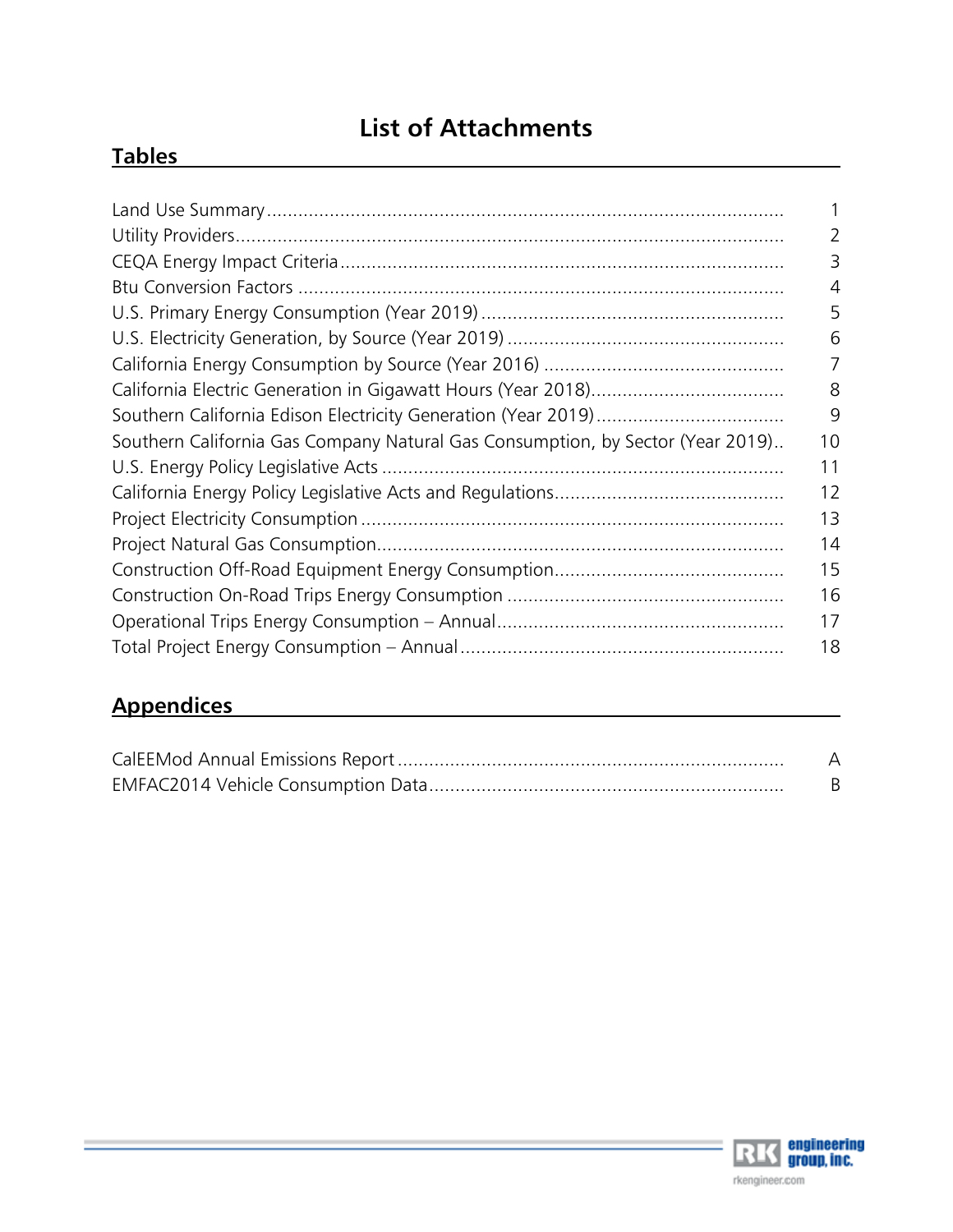# **1.0 Introduction**

# **1.1 Purpose of Report and Study Objectives**

The purpose of this energy conservation analysis is to review the energy implications of the proposed Lakeview Plaza Project (project) and provide recommendations to reduce wasteful, inefficient and unnecessary consumption of energy during construction and operation. This analysis has been prepared within the context of the California Environmental Quality Act (CEQA, California Public Resources Code Sections 21000, et seq.).

CEQA Guidelines, Appendix F, Energy Conservation, describes the framework within which energy conservation should be analyzed. The goal of conserving energy implies the wise and efficient use of energy through decreasing overall per capita energy consumption, decreasing reliance on fossil fuels (such as coal, natural gas and oil), and increasing reliance on renewable energy sources. This analysis considers energy impacts to include:

- 1. The project's energy requirements and its energy use efficiencies by amount and fuel type for each stage of the project including construction and operation.
- 2. The effects of the project on local and regional energy supplies and on requirements for additional capacity.
- 3. The effects of the project on peak and base period demands for electricity and other forms of energy.
- 4. The degree to which the project complies with existing energy standards.
- 5. The effects of the project on energy resources.

# **1.2 Site Location**

The proposed project is located at the northwest corner of Lakeshore Drive and Manning Street, in the City of Lake Elsinore, as indicated in Exhibit A. The project site is currently vacant and is approximately 4.32 acres in size.

The project location map is provided in Exhibit A.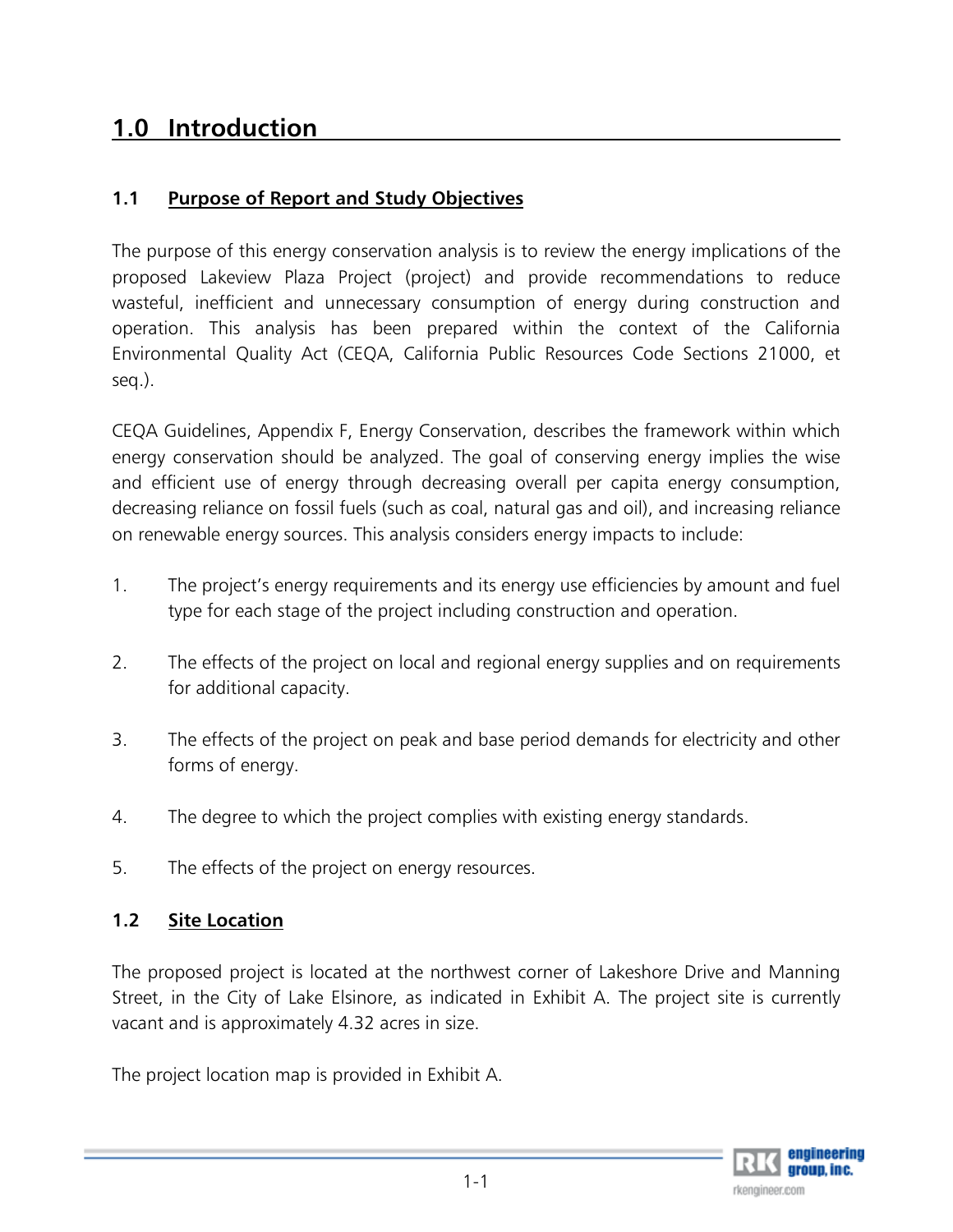# **1.3 Project Description**

The project would consist of constructing and operating of a 43,120 square feet of retail/commercial center which consist of 36,120 square feet of retail and 7,000 square feet of restaurant. An illuminated parking lot with approximately 207 parking spaces will be provided on-site. Based on the Lakeview Plaza Project Air Quality and Greenhouse Gas Emissions Study, prepared by Rincon Consultants, Inc., dated July 2020 (Air/GHG Study) Construction of the project is estimated to last approximately 14 months and consist of site preparation, grading, building construction, paving, and architectural coating.

The site plan used in this analysis was provided by AB Group Architecture Planning Development and is illustrated in Exhibit B. The proposed project land uses are shown in Table 1.

| <b>Land Use</b> | Quantity | Metric <sup>1</sup> |
|-----------------|----------|---------------------|
| Retail          | 36,120   | SF                  |
| Restaurant      | 7,000    | SF                  |
| Parking Lot     | 207      | Spaces              |

**Table 1 Land Use Summary** 

 $1$  VFP = Vehicle Fueling Positions

 $SF = Square$  Feet

# **1.4 Utility Providers**

The project will be served by the following utility providers, as shown in Table 2.

| Table 2                  |  |  |  |
|--------------------------|--|--|--|
| <b>Utility Providers</b> |  |  |  |

| <b>Utility</b> | Provider                        |
|----------------|---------------------------------|
| Electricity    | Southern California Edison      |
| Natural Gas    | Southern California Gas Company |
| Water          | Rancho California Water         |
| Sewer          | Rancho California Water         |
| Telephone      | <b>Frontier Communications</b>  |
| Cable          | Time Warner Cable or Spectrum   |

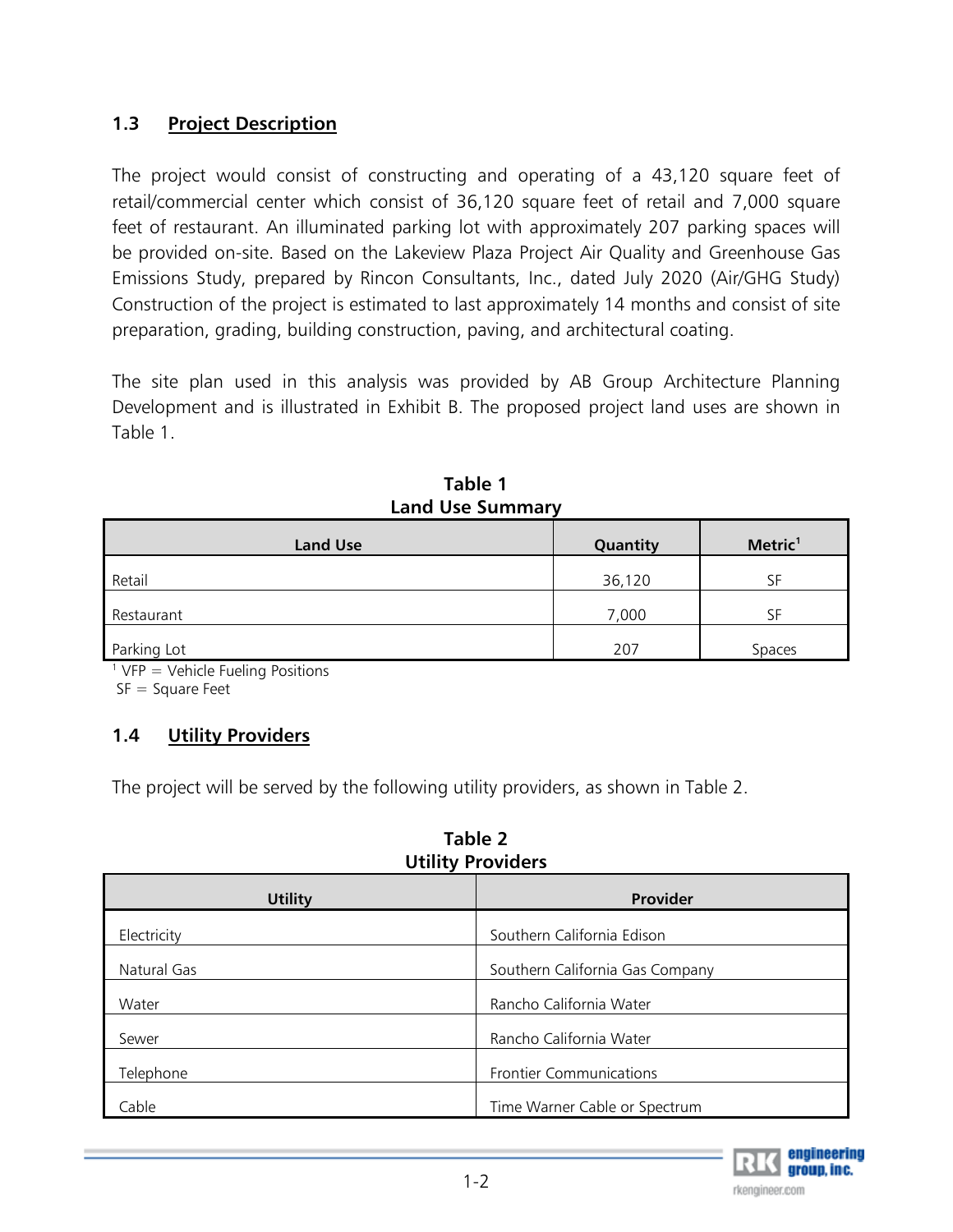# **1.5 Summary of CEQA Impacts**

Table 3 provides a summary of the project's impact to Energy resources, per the impact criteria described in CEQA Guidelines, Appendix G.

|                               | CLQA LIICIYY IIIIpact Chichia                                                                                                                                                              |                                          |                                                                                     |                                                  |                            |  |
|-------------------------------|--------------------------------------------------------------------------------------------------------------------------------------------------------------------------------------------|------------------------------------------|-------------------------------------------------------------------------------------|--------------------------------------------------|----------------------------|--|
| <b>Energy Impact Criteria</b> |                                                                                                                                                                                            | <b>Potentially</b><br><b>Significant</b> | <b>Less Than</b><br><b>Significant</b><br>with<br><b>Mitigation</b><br>Incorporated | <b>Less Than</b><br><b>Significant</b><br>Impact | <b>No</b><br><b>Impact</b> |  |
|                               | Would the project:                                                                                                                                                                         |                                          |                                                                                     |                                                  |                            |  |
| a)                            | Result in potentially significant<br>environmental impact due to wasteful,<br>inefficient, or unnecessary consumption of<br>energy resources, during project<br>construction or operation? |                                          |                                                                                     | X                                                |                            |  |
| b)                            | Conflict with or obstruct a state or local<br>plan for renewable energy or energy<br>efficiency?                                                                                           |                                          |                                                                                     | X                                                |                            |  |

**Table 3 CEQA Energy Impact Criteria**

# **1.6 Recommended Project Design Features**

The following recommended project design features include standard rules and requirements, best practices and recognized design features for reducing energy demand and are consistent with the recommendations provided with Air/GHG study.

The following project energy design features are recommended:

# **Construction Design Features:**

- **DF-1.** All General contractors shall maintain and operate construction equipment so as to minimize exhaust emissions.
- **DF-2.** Trucks having no current hauling activity shall not idle but to be turned off.
- **DF-3.** In accordance with Section 2485 of Title 13 of the California Code of Regulations, the idling of all diesel-fueled commercial vehicles (weighing over 10,000 pounds) during construction shall be limited to five minutes at any location.

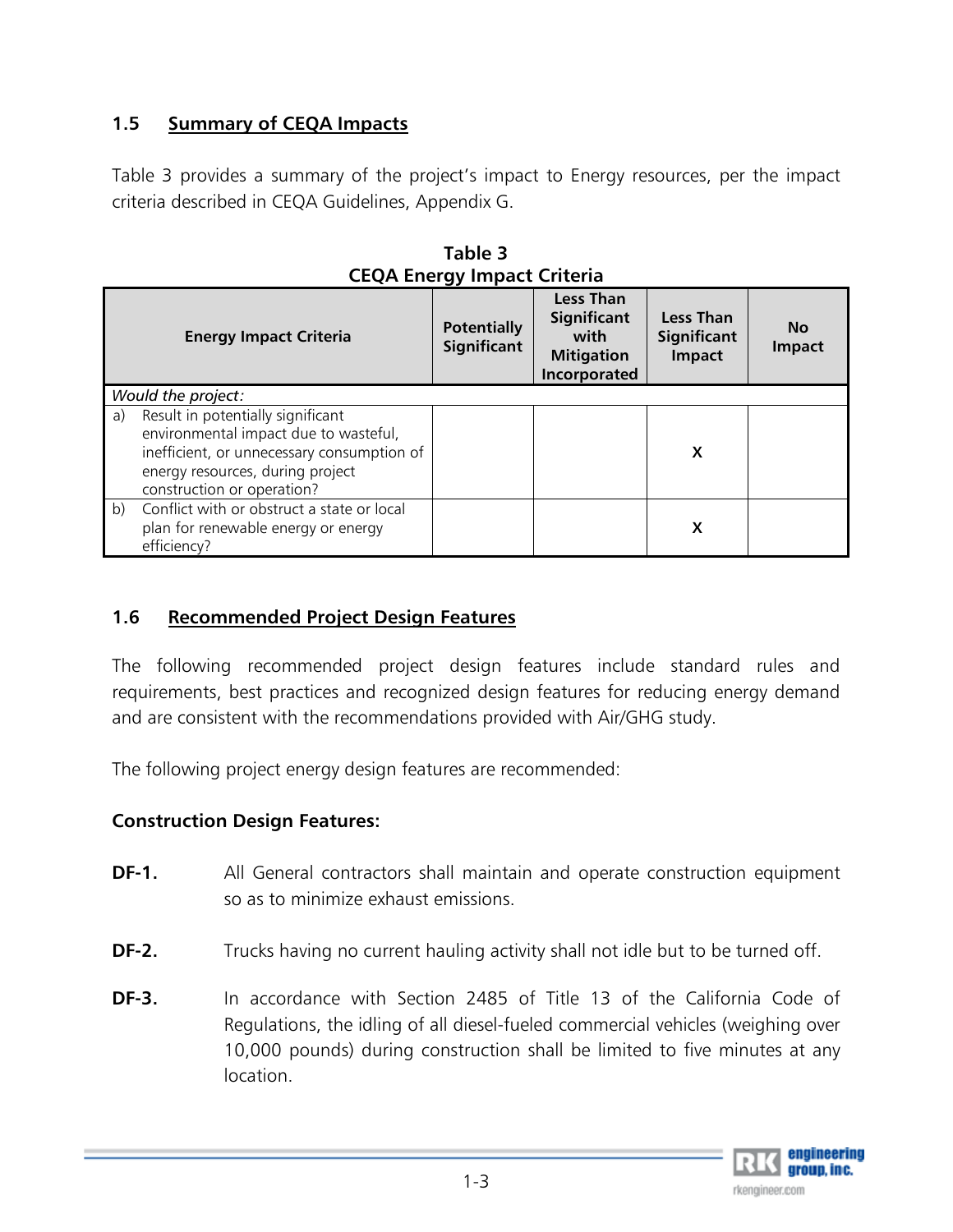**DF-4.** In accordance with Section 93115 of Title 17 of the California Code of Regulations, operation of any stationary, diesel-fueled, compression-ignition engines shall meet specified fuel and fuel additive requirements and emission standards.

# **Operational Design Features:**

- **DF-5.** Comply with the mandatory requirements of California's Building Energy Efficiency Standards and Green Building (CALGreen) Standards, including mandatory installation of electric vehicle service equipment (EVSE).
- **DF-6.** Implement water conservation strategies, including low flow fixtures and toilets, water efficient irrigation systems, drought tolerant/native landscaping, and reduce the amount of turf.
- **DF-7.** Use electric landscaping equipment, such as lawn mowers and leaf blowers.

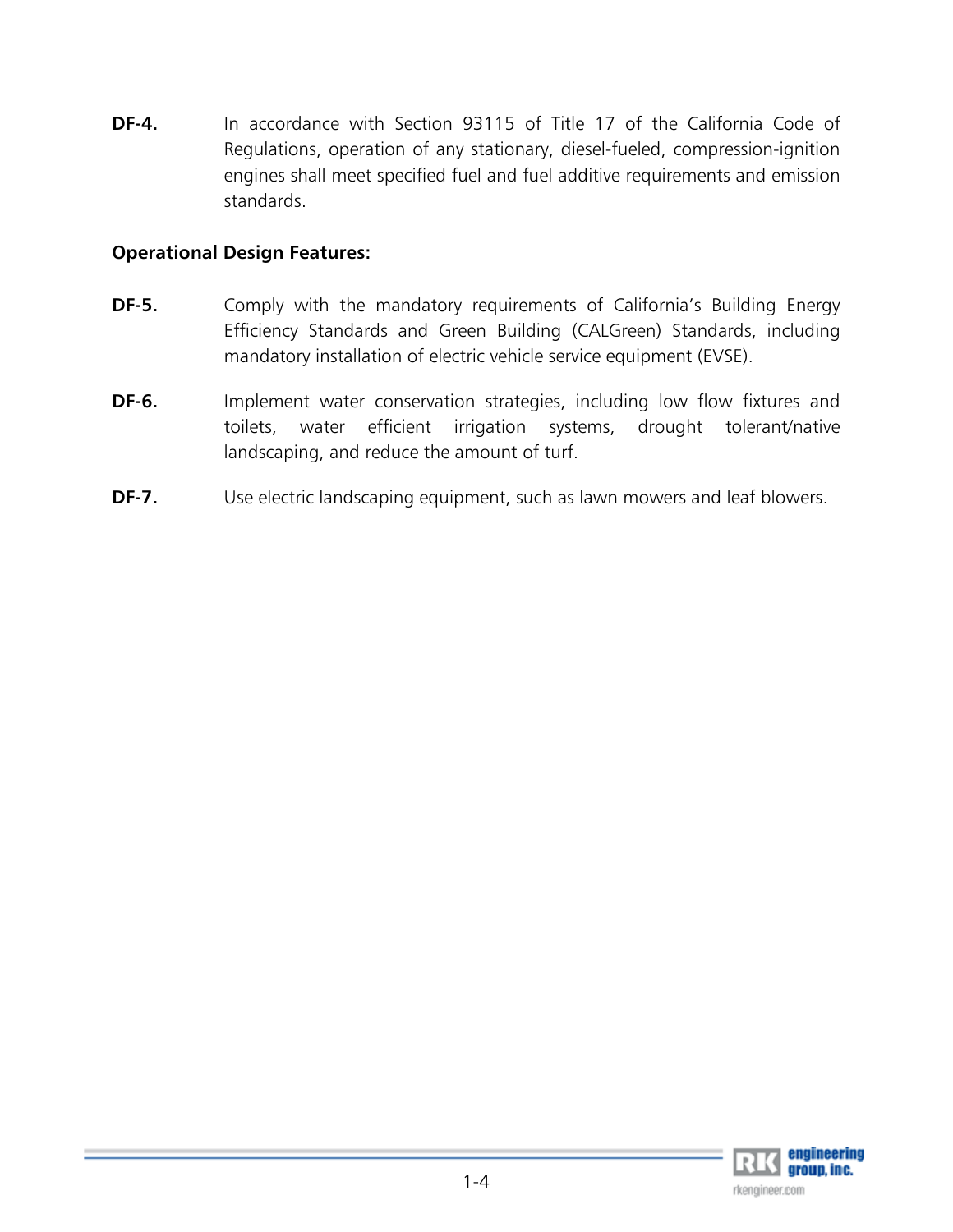# **2.0 Energy Setting**

# **2.1 Background Information**

There are many different types and sources of energy produced and consumed in the United States. The U.S. Energy Information Administration (EIA) categorizes energy by primary and secondary sources, renewable and nonrenewable sources, and by the different types of fossil fuels.<sup>1</sup>

Primary energy is captured directly from natural resources and includes fossil fuels, nuclear energy, and renewable sources of energy. Electricity is a secondary energy source that results from the transformation of primary energy sources.

A renewable energy source includes solar energy from the sun, geothermal energy from heat inside the earth, wind energy, biomass from plants, and hydropower from flowing water. Nonrenewable energy sources include petroleum products, hydrocarbon gas liquids, natural gas, coal, and nuclear energy.

Fossil fuels are non-renewable resources formed by organic matter over millions of years and include oil, coal and natural gas.

The U.S. EIA defines the five energy consuming sectors within the U.S. as follows:

- **Industrial Sector:** Includes facilities and equipment used for manufacturing, agriculture, mining, and construction.
- **Transportation Sector:** Includes vehicles that transport people or goods, such as cars, trucks, buses, motorcycles, trains, aircraft, boats, barges, and ships.
- **Residential Sector**: Includes homes and apartments.
- **Commercial Sector:** Includes offices, malls, stores, schools, hospitals, hotels, warehouses, restaurants, and places of worship and public assembly.
- **Electric Power Sector**: Consumes primary energy to generate most of the electricity the other four sectors consume.

Energy sources are measured in different physical units: liquid fuels are measured in barrels or gallons, natural gas in cubic feet, coal in short tons, and electricity in kilowatts and kilowatt-hours. In the United States, British thermal units (Btu), a measure of heat energy, is commonly used for comparing different types of energy to each other.

<sup>&</sup>lt;sup>1</sup> U.S. Energy Information Administration (EIA). https://www.eia.gov/energyexplained/?page=us\_energy\_home#tab1

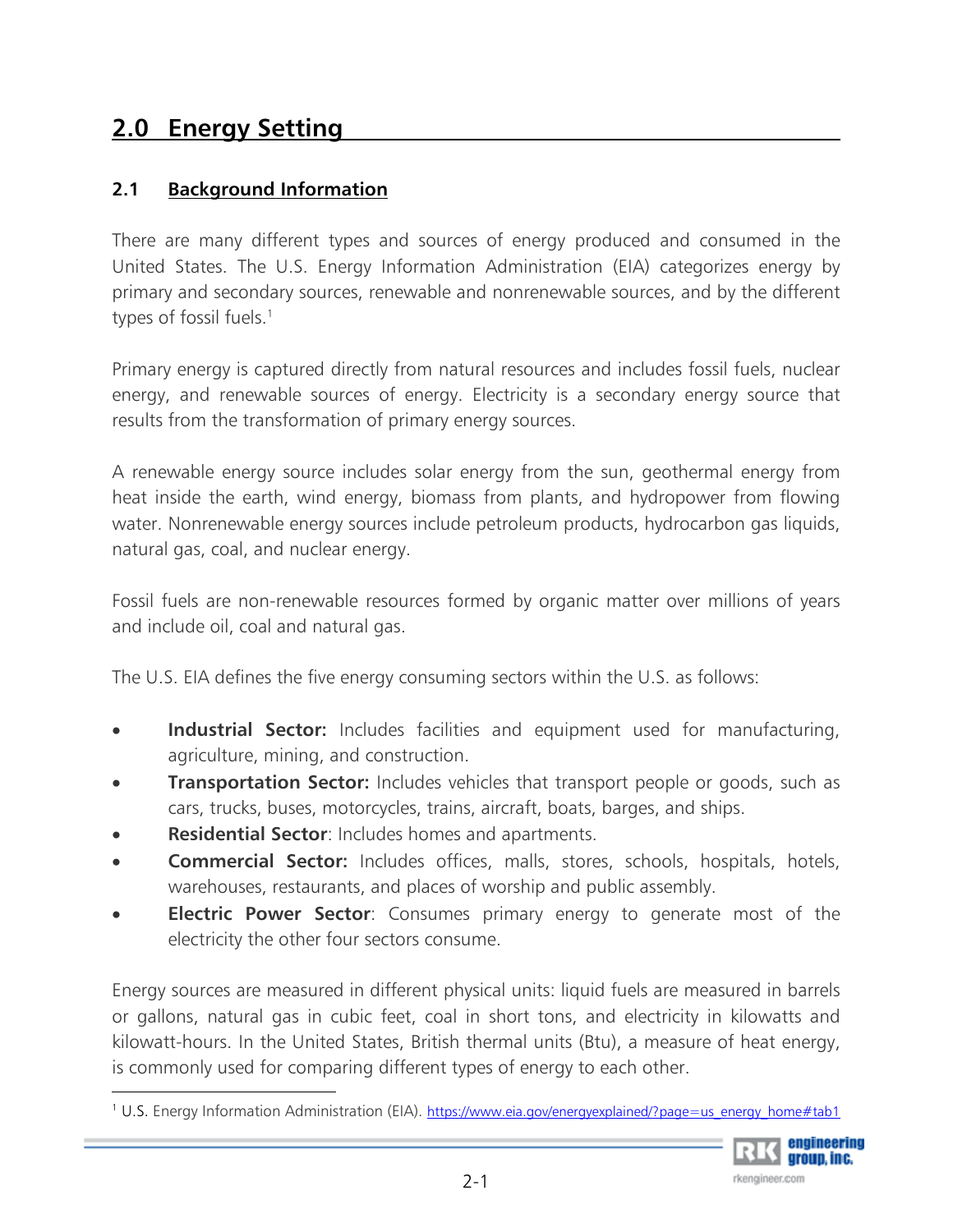| <b>Energy source/fuel</b> | <b>Btu Conversion Factor<sup>2</sup></b> |  |  |
|---------------------------|------------------------------------------|--|--|
| Electricity               | kilowatthour $=$ 3,412 Btu               |  |  |
| Natural gas               | 1 cubic foot $= 1,037$ Btu               |  |  |
|                           | I therm = $100,000$ Btu                  |  |  |
| Motor gasoline            | 1 gallon = 120,286 Btu <sup>3</sup>      |  |  |
| Diesel fuel               | gallon = $137,381$ Btu <sup>4</sup>      |  |  |
| Heating oil               | gallon = $138,500$ Btu <sup>5</sup>      |  |  |
| Propane                   | gallon = $91,452$ Btu                    |  |  |
| Wood                      | cord = $20,000,000$ Btu <sup>6</sup>     |  |  |

**Table 4 Btu Conversion Factors1**

<sup>1</sup> Source: https://www.eia.gov/energyexplained/units-and-calculators/british-thermal-units.php

 Btu factors are for end-use consumption in 2019 from *Monthly Energy Review*, May 2020, excluding wood; preliminary data.

 $^3$  Finished motor gasoline sold at retail in the United States, including fuel ethanol content.<br>4 Distillate fuel with 15 parts per million (ppm) suflur or less sulfur content.

Distillate fuel with 15 parts per million (ppm) suflur or less sulfur content.

<sup>5</sup> Distillate fuel with 15 ppm to 500 ppm sulfur content.

6 A cord of wood is a volume unit and does not take wood density or moisture content into account. Wood heat content varies significantly with moisture content.

# **2.2 U.S. Energy Statistics**

U.S. energy production and consumption data provide context for the project within the broader domestic energy setting. Calendar year 2019 is the most current data published by the U.S. EIA. Table 5 shows the total U.S. primary energy consumption for Year 2019.

|                                                              | <b>Energy Consumption</b>       |            |  |  |
|--------------------------------------------------------------|---------------------------------|------------|--|--|
| <b>Primary Energy Source</b>                                 | <b>Btu</b><br>(in Quadrillions) | Percentage |  |  |
| <b>Total Fossil Fuel Consumption</b>                         | 80.39                           | 80.25%     |  |  |
| Petroleum (Excluding Biofuels)                               | 36.87                           | 36.81%     |  |  |
| Natural Gas (Excluding Supplemental Gaseous Fuels)           | 32.20                           | 32.15%     |  |  |
| Coal                                                         | 11.32                           | 11.30%     |  |  |
| Total Renewable Energy Consumption                           | 11.33                           | 11.31%     |  |  |
| <b>Biomass Energy</b>                                        | 4.92                            | 4.91%      |  |  |
| Hydroelectric Power                                          | 2.56                            | 2.56%      |  |  |
| Wind Energy                                                  | 2.63                            | 2.63%      |  |  |
| Solar Energy                                                 | 1.02                            | 1.02%      |  |  |
| Geothermal Energy                                            | 0.20                            | 0.20%      |  |  |
| Nuclear Electric Power                                       | 8.45                            | 8.44%      |  |  |
| 100.17<br><b>Total Primary Energy Consumption</b><br>100.00% |                                 |            |  |  |

**Table 5 U.S. Primary Energy Consumption (Year 2019)1**

<sup>1</sup> U.S EIA website. https://www.eia.gov/totalenergy/data/browser/index.php?tbl=T01.03#/?f=A

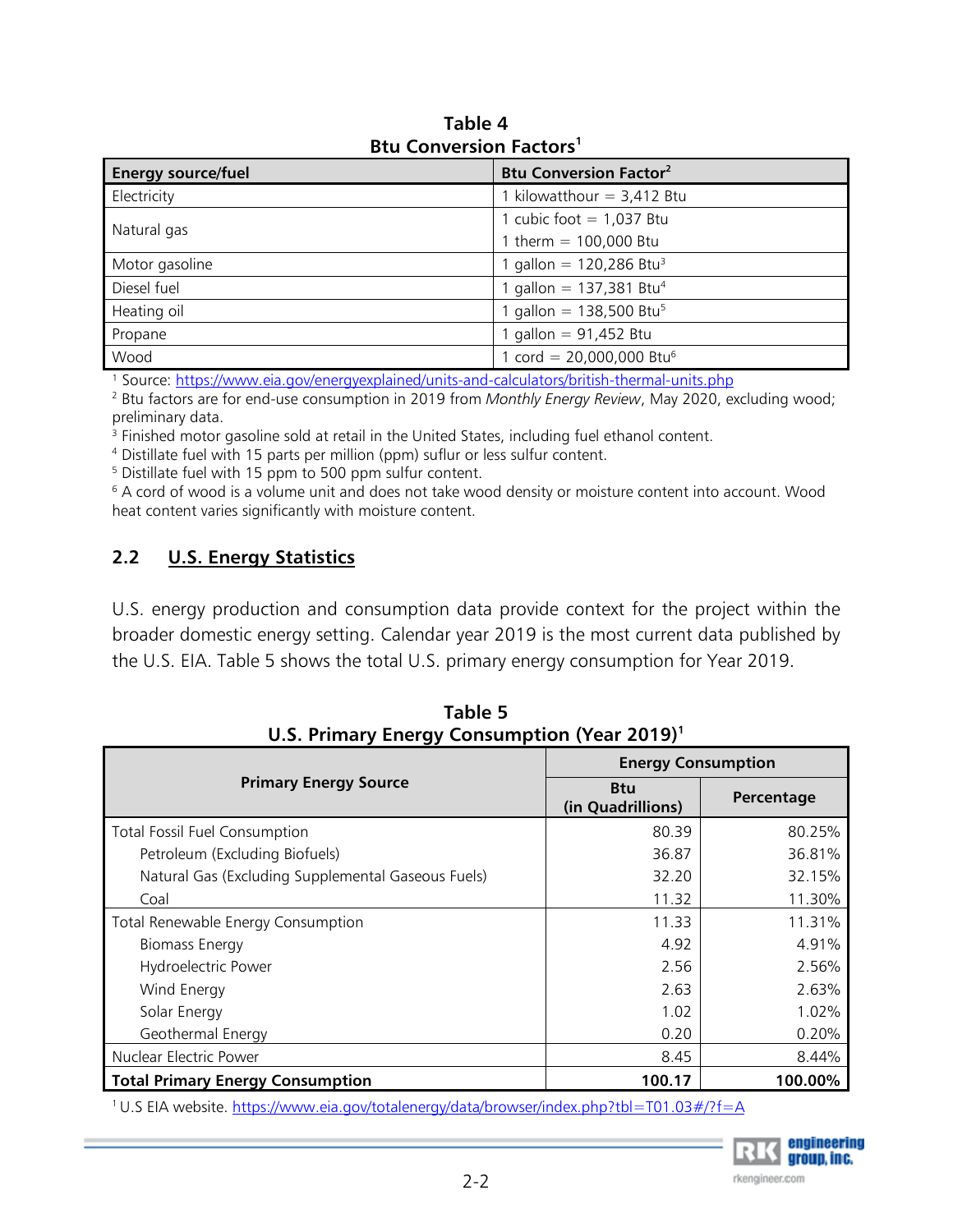In 2019, total U.S. energy exports were greater than total energy imports, and the United States became a net total energy exporter for the first time since 1952 $^2$ . Also notable in year 2019, is that renewable energy production, mainly attributed to wind and solar, reached new record highs.<sup>2</sup>

Electricity is produced from many different energy sources and technologies. In 2019, the generation of electric power consumed approximately 37 percent of all energy domestically.3

Table 6 shows the amount of electricity generated by primary energy sources in the U.S. for year 2019.

|                                                   | <b>Electricity Generation</b>            |            |  |
|---------------------------------------------------|------------------------------------------|------------|--|
| <b>Energy Source</b>                              | <b>Thousand</b><br><b>Megawatt-hours</b> | Percentage |  |
| Natural Gas                                       | 1,598,308                                | 38.7%      |  |
| Coal                                              | 964,957                                  | 23.4%      |  |
| Petroleum                                         | 18,438                                   | 0.4%       |  |
| Nuclear                                           | 809,409                                  | 19.6%      |  |
| Hydroelectric (Conventional, less pumped storage) | 282,613                                  | 6.8%       |  |
| Solar (Utility-scale and small-scale generation)  | 71,937                                   | 1.7%       |  |
| Renewable Sources (Excluding hydro and solar)     | 367,886                                  | 8.9%       |  |
| Other                                             | 12,591                                   | 0.3%       |  |
| Total Electricity Generation (2017)               | 4,126,139                                | 100.0%     |  |

**Table 6 U.S. Electricity Generation, by Source (Year 2019)**<sup>1</sup>

1 U.S EIA website. https://www.eia.gov/totalenergy/data/browser/index.php?tbl=T07.02A#/?f=A

# **2.3 California Energy Statistics**

California produced about 2,408 trillion Btu of total energy in year 2018 and consumed over 7,928 trillion Btu, making it the second highest consumer of energy in the country, behind only Texas. However, due in part to its mild climate and energy efficiency programs, California ranks  $48<sup>th</sup>$  in per capita energy consumption.<sup>4</sup> Overall, California is a net importer of energy, and consumes more energy than it produces. Energy is imported into California in various forms including natural gas, crude oil and electricity.



<sup>&</sup>lt;sup>2</sup> U.S. Energy Information Administration (EIA). https://www.eia.gov/energyexplained/index.php?page=us\_energy\_home

<sup>3</sup> U.S. Energy Information Administration (EIA). https://www.eia.gov/energyexplained/?page=us\_energy\_home#tab1

<sup>&</sup>lt;sup>4</sup> U.S. Energy Information Administration (EIA). https://www.eia.gov/state/?sid=CA#tabs-1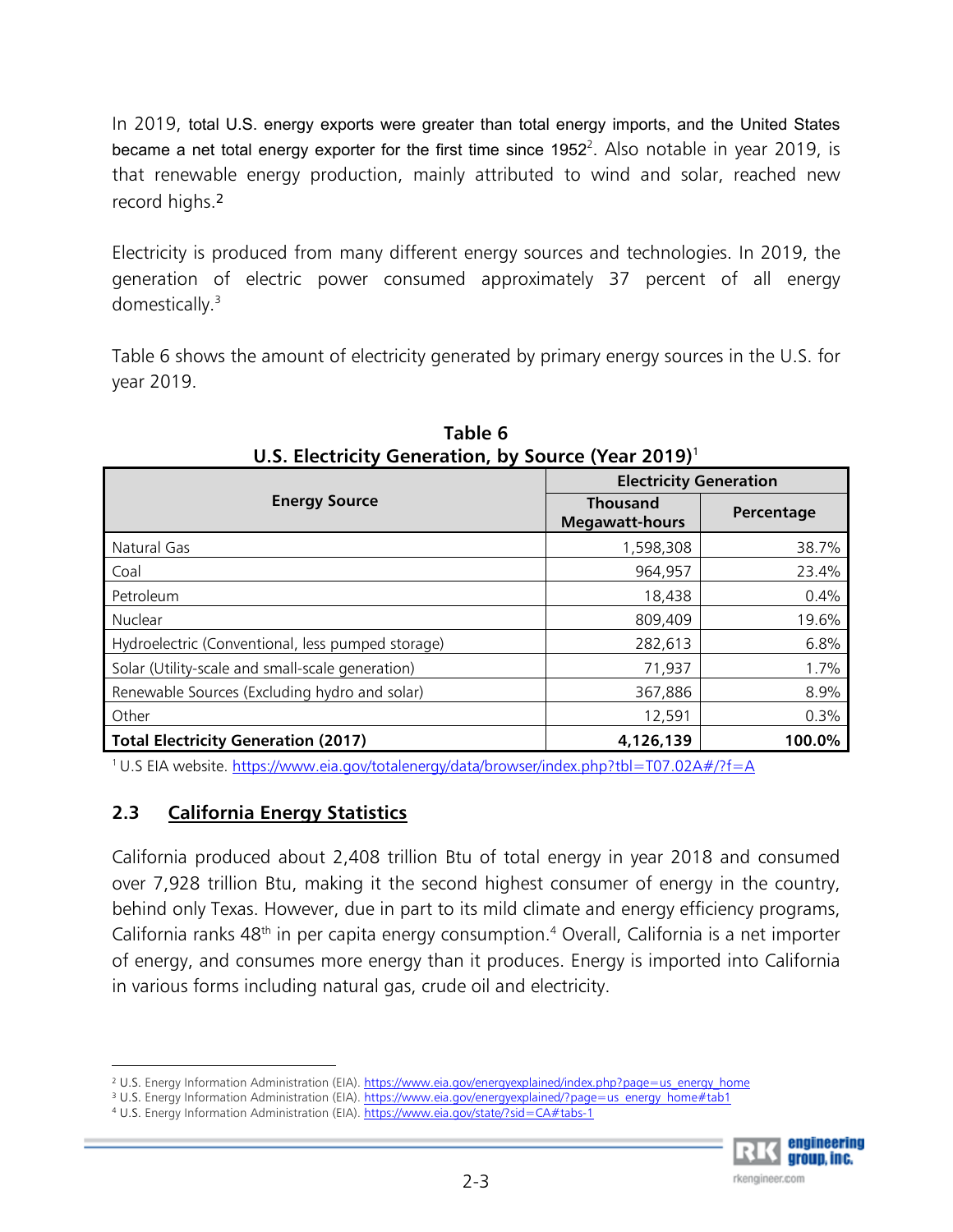Natural Gas is primarily imported via pipelines from Canada, the Rocky Mountains, New Mexico and Texas. Natural gas is the primary source of electricity generated in California.<sup>5</sup>

Crude oil is primarily imported from Alaska, Mexico, Canada, South America and the Middle East. Crude oil is refined at one of the seventeen (17) in-state oil refineries that meet California's strict clean fuel regulations. Refined petroleum products, including gasoline, are also imported from numerous other domestic and foreign sources that are equipped to meet California's fuel standards.<sup>5</sup>

Electricity is imported via transmission lines from the Northwest (Alberta, British Columbia, Idaho, Montana, Oregon, South Dakota, Washington, and Wyoming) and Southwest (Arizona, Baja California, Colorado, Mexico, Nevada, New Mexico, Texas, and Utah) regions of the  $U.S.<sup>5</sup>$ 

> **Table 7 California Energy Consumption by Source (Year 2018)1**

| California Lifergy Consumption by Source (Tear 2010) |                              |            |  |  |
|------------------------------------------------------|------------------------------|------------|--|--|
|                                                      | <b>Energy Consumption</b>    |            |  |  |
| <b>Primary Energy Source</b>                         | <b>Btu</b><br>(in Trillions) | Percentage |  |  |
| Total Fossil Fuel Consumption                        | 5,717.6                      | 72.1%      |  |  |
| Coal                                                 | 33.3                         | 0.4%       |  |  |
| Natural Gas                                          | 2,207.4                      | 27.8%      |  |  |
| Motor Gasoline excl. Ethanol                         | 1,716.3                      | 21.6%      |  |  |
| Distillate Fuel Oil                                  | 552.2                        | 7.0%       |  |  |
| Jet Fuel                                             | 648.8                        | 8.2%       |  |  |
| Hydrocarbon Gas Liquids (HGL)                        | 58.4                         | 0.7%       |  |  |
| Residual Fuel                                        | 168.9                        | 2.1%       |  |  |
| Other Petroleum                                      | 332.3                        | 4.2%       |  |  |
| Total Renewable Energy Consumption                   | 1,154.4                      | 14.6%      |  |  |
| Hydroelectric Power                                  | 239.7                        | 3.0%       |  |  |
| <b>Biomass</b>                                       | 296.9                        | 3.7%       |  |  |
| Solar                                                | 381.7                        | 4.8%       |  |  |
| Wind                                                 | 127.7                        | 1.6%       |  |  |
| Geothermal                                           | 108.4                        | 1.4%       |  |  |
| Nuclear Electric Power                               | 190.4                        | 2.4%       |  |  |
| Net Electricity Imports and Interstate Flow          | 865.7                        | 10.9%      |  |  |
| <b>Total</b>                                         | 7,928.1                      | 100.0%     |  |  |

Table 7 shows the State of California's energy consumption estimates for year 2018.

1 U.S CIA website. https://www.eia.gov/state/seds/data.php?incfile=/state/seds/sep\_sum/html/sum\_btu\_totcb.html&sid=CA

<sup>5</sup> California Energy Commission. <u>https://www.energy.ca.gov/almanac/</u>

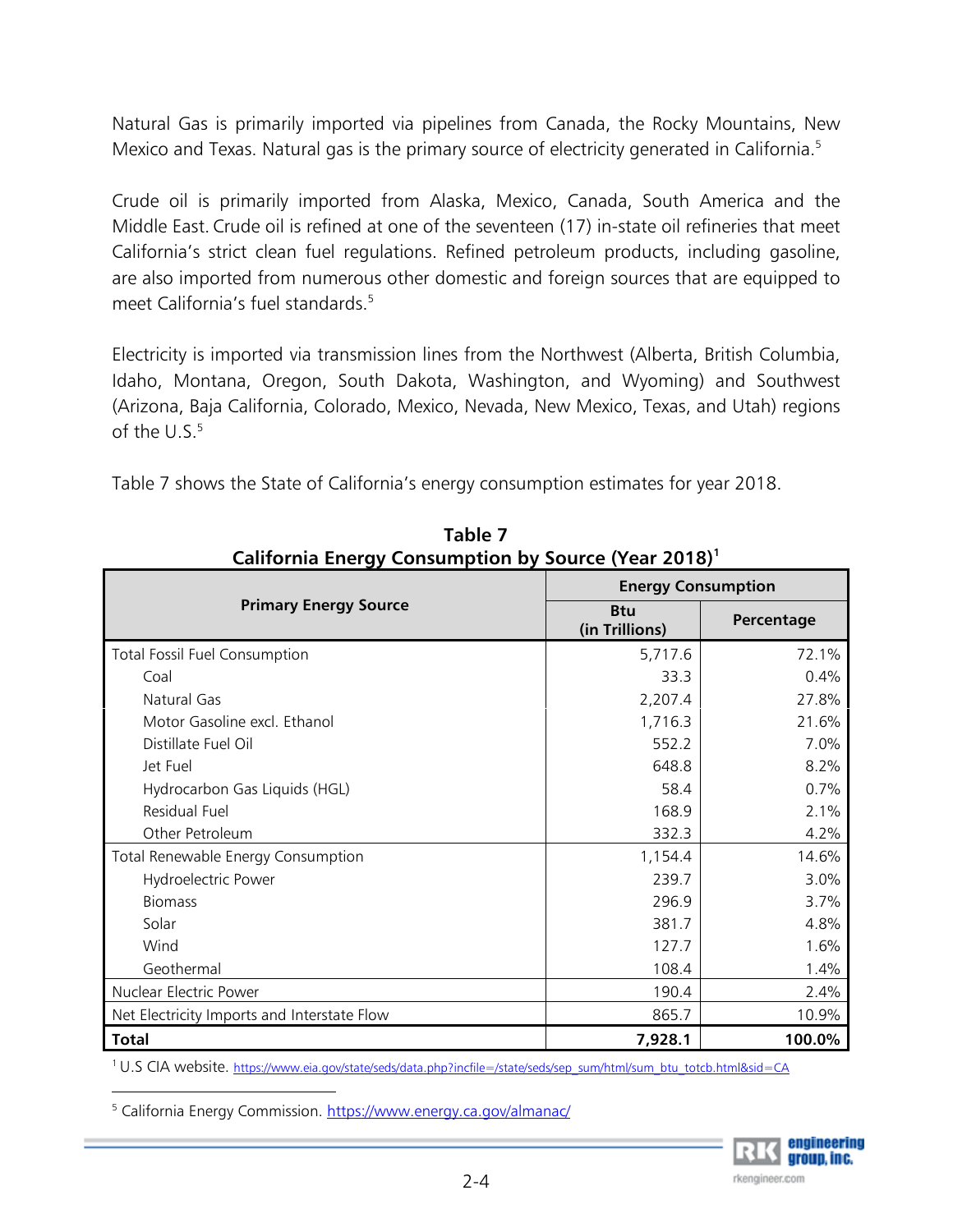Table 8 shows the sources and fuel types for California's system-wide generation of electricity for year 2019.

| <b>Fuel Type</b>                       | <b>California</b><br><b>In-State</b><br>Generation<br>(GWh) <sup>2</sup> | Percent of<br>California<br><b>In-State</b><br>Generation | <b>Northwest</b><br><b>Imports</b><br>(GWh) | Southwest<br><b>Imports</b><br>(GWh) | <b>Total</b><br><b>California</b><br><b>Energy</b><br>Mix (GWh) | <b>Total</b><br><b>California</b><br><b>Power Mix</b> |
|----------------------------------------|--------------------------------------------------------------------------|-----------------------------------------------------------|---------------------------------------------|--------------------------------------|-----------------------------------------------------------------|-------------------------------------------------------|
| Coal                                   | 248                                                                      | 0.12%                                                     | 219                                         | 7,765                                | 8,233                                                           | 2.96%                                                 |
| Natural Gas                            | 86,136                                                                   | 42.97%                                                    | 62                                          | 8,859                                | 95,057                                                          | 34.23%                                                |
| Oil                                    | 36                                                                       | 0.02%                                                     | 0                                           | $\mathbf{0}$                         | 36                                                              | 0.01%                                                 |
| Other (Waste Heat<br>/ Petroleum Coke) | 411                                                                      | 0.20%                                                     | 0                                           | 11                                   | 422                                                             | 0.15%                                                 |
| Nuclear                                | 16,163                                                                   | 8.06%                                                     | 39                                          | 8,743                                | 24,945                                                          | 8.98%                                                 |
| Large Hydro                            | 33,145                                                                   | 16.53%                                                    | 6,387                                       | 1,071                                | 40,603                                                          | 14.62%                                                |
| Unspecified<br>Renewable               | $\Omega$                                                                 | 0.00%                                                     | 6,609                                       | 13,767                               | 20,376                                                          | 7.34%                                                 |
| <b>Biomass</b>                         | 5,851                                                                    | 2.92%                                                     | 903                                         | 33                                   | 6,787                                                           | 2.44%                                                 |
| Geothermal                             | 10,943                                                                   | 5.46%                                                     | 99                                          | 2,218                                | 13,260                                                          | 4.77%                                                 |
| Small Hydro                            | 5,349                                                                    | 2.67%                                                     | 292                                         | 4                                    | 5,646                                                           | 2.03%                                                 |
| Solar                                  | 28,513                                                                   | 14.22%                                                    | 282                                         | 5,295                                | 34,090                                                          | 12.28%                                                |
| Wind                                   | 13,680                                                                   | 6.82%                                                     | 9,038                                       | 5,531                                | 28,249                                                          | 10.17%                                                |
| Renewables Totals                      | 64,336                                                                   | 32.09%                                                    | 10,615                                      | 13,081                               | 88,032                                                          | 31.70%                                                |
| <b>Total</b>                           | 200,475                                                                  | 100.00%                                                   | 23,930                                      | 53,299                               | 277,704                                                         | 100.00%                                               |

**Table 8 California Electric Generation in Gigawatt Hours (Year 2019)1**

1 California Energy Commission. CEC-1304 Power Plant Owners Reporting Form and SB 1305 Reporting Regulations. https://www.energy.ca.gov/data-reports/energy-almanac/california-electricity-data/2019-totalsystem-electric-generation

 $2$  In-state generation is reported generation from units one megawatt and larger.

# **2.4 Southern California Edison**

Southern California Edison (SCE) provides electricity service to approximately 180 cities in 15 counties in central, coastal and Southern California; including the project site.<sup>6</sup> According to the California Energy Commission (CEC), SCE consumed approximately 80,912 GWh of electricity in 2019<sup>7</sup>; which is approximately 29% of the State's total electricity usage.



<sup>&</sup>lt;sup>6</sup> Southern California Edison. <u>https://www.sce.com/about-us</u>

<sup>&</sup>lt;sup>7</sup> California Energy Commission. <u>http://www.ecdms.energy.ca.gov/elecbyutil.aspx</u>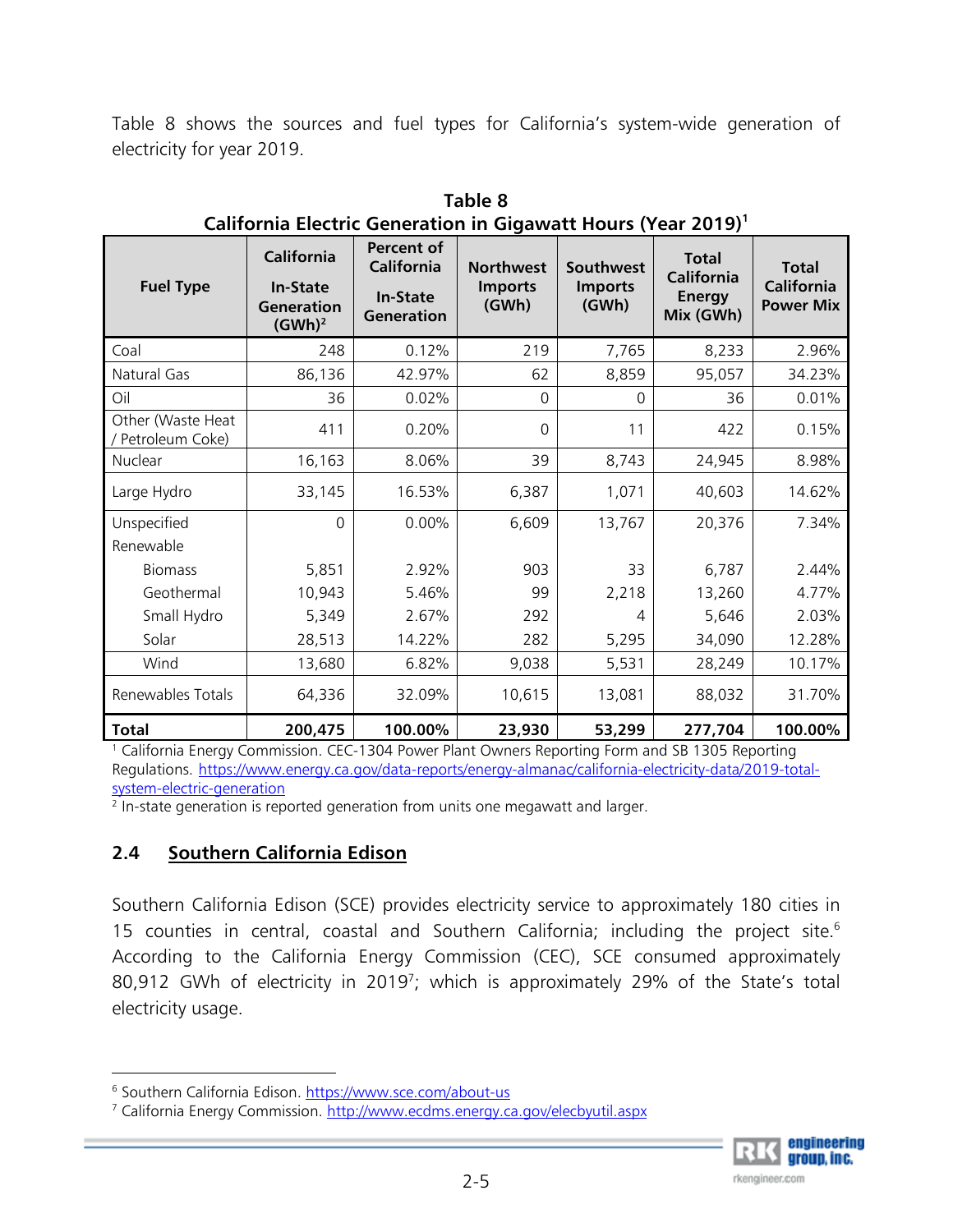The CEC Power Source Disclosure program requires retail electricity suppliers to annually disclose their sources of energy for electricity. This information is provided through annual Power Content Labels.

Table 9 shows SCE's Power Content Label for year 2019.

|                                           |                  | <b>SCE Electricity Generation</b> |  |  |  |  |
|-------------------------------------------|------------------|-----------------------------------|--|--|--|--|
| <b>Energy Resource</b>                    | GWh <sup>1</sup> | Power Mix <sup>1</sup>            |  |  |  |  |
| Eligible Renewable                        | 28,400.37        | 35%                               |  |  |  |  |
| Biomass & Biowaste                        | 485.48           | $1\%$                             |  |  |  |  |
| Geothermal                                | 4,773.85         | 6%                                |  |  |  |  |
| Eligible Hydroelectric                    | 809.13           | $1\%$                             |  |  |  |  |
| Solar                                     | 12,946.04        | 16%                               |  |  |  |  |
| Wind                                      | 9,304.96         | 12%                               |  |  |  |  |
| Coal                                      |                  | 0%                                |  |  |  |  |
| Large Hydroelectric                       | 6,392.11         | $8%$                              |  |  |  |  |
| Natural Gas                               | 13,026.95        | 16%                               |  |  |  |  |
| Nuclear                                   | 6,634.84         | 8%                                |  |  |  |  |
| Other                                     | 80.91            | 0%                                |  |  |  |  |
| Unspecified Sources of Power <sup>3</sup> | 26,377.55        | 33%                               |  |  |  |  |
| <b>Total</b>                              | 80,912.73        | 100%                              |  |  |  |  |

**Table 9 Southern California Edison Electricity Generation (Year 2019)** 

<sup>1.</sup> Source: Southern California Edison. https://www.sce.com/sites/default/files/inlinefiles/SCE\_2019PowerContentLabel.pdf

<sup>2.</sup> GWh generated by energy resources estimated based on total energy consumption and power mix. California Energy Commission Electricity Consumption by Entity, SCE, Year 2019, All Sectors http://www.ecdms.energy.ca.gov/elecbyutil.aspx<br>
<sup>3.</sup> Unspecified sources of power" means electricity from transactions that are not traceable to specific

generation sources.

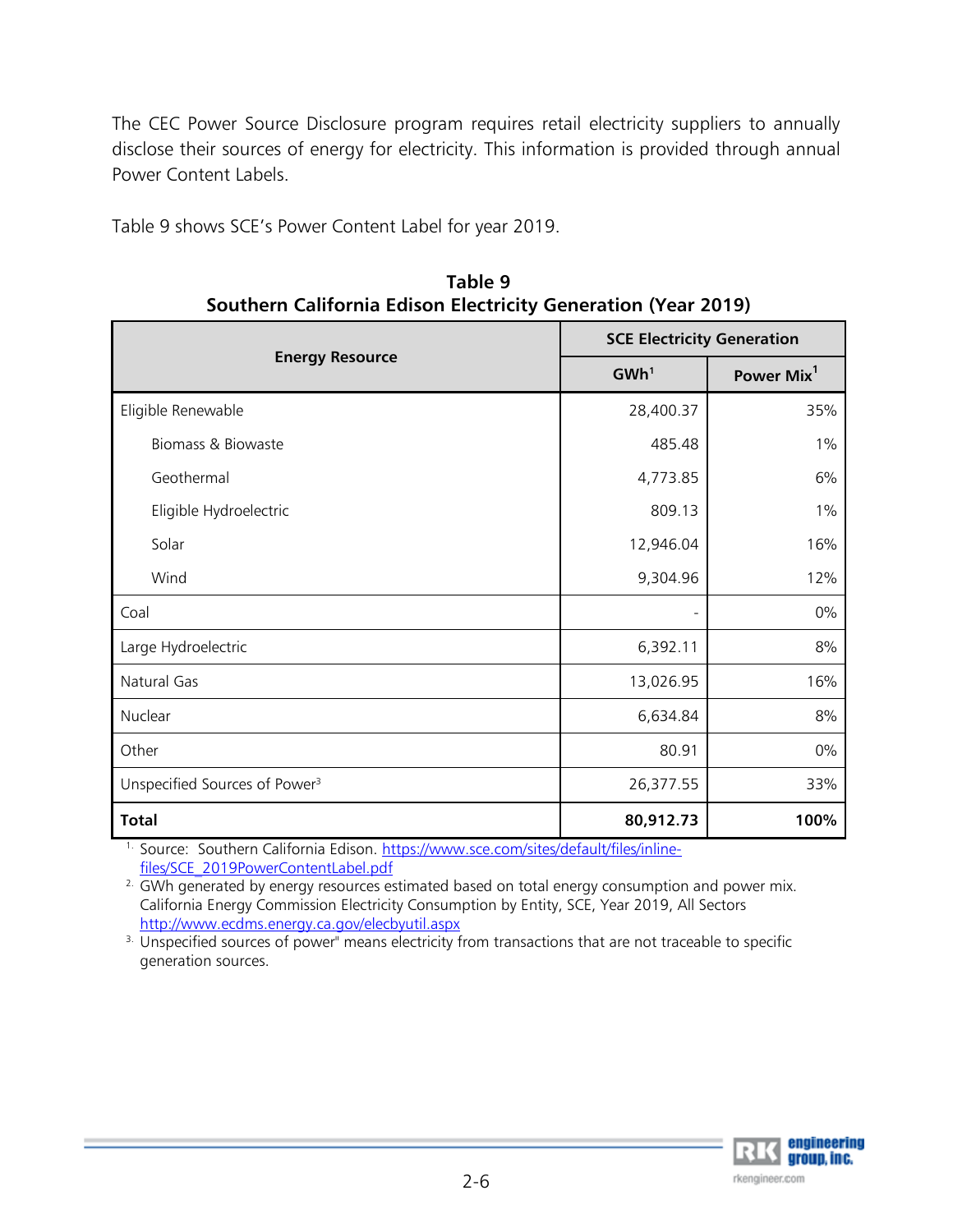# **2.5 Southern California Gas Company**

The Southern California Gas Company (SCG) is the nation's largest natural gas distribution utility, providing service to 21.8 million customers in 220 cities and 12 counties from Visalia to the Mexican border; including service to the project site. SCG owns and operates 3,526 miles of transmission pipelines, 49,715 miles of distribution pipelines and 48,888 miles of service lines. SCG also operates eleven transmission compressor stations and four underground storage facilities with a combined capacity to store 134.1 billion cubic feet of natural gas.<sup>8</sup>

Table 10 shows SCG's natural gas usage by sector for year 2019.

| <b>Sector</b>            | SCG Natural Gas Usage - Year 2017 |                                 |  |  |
|--------------------------|-----------------------------------|---------------------------------|--|--|
|                          | (Millions of Therms) <sup>2</sup> | (Trillions of Btu) <sup>2</sup> |  |  |
| Agriculture & Water Pump | 72.529368                         | 7.2529368                       |  |  |
| Commercial Building      | 947.846870                        | 94.784687                       |  |  |
| Commercial Other         | 81.925057                         | 8.1925057                       |  |  |
| Industry                 | 1,684.430931                      | 168.4430931                     |  |  |
| Mining & Construction    | 219.359345                        | 21.9359345                      |  |  |
| Residential              | 2,418.619748                      | 241.8619748                     |  |  |
| <b>Total Usage</b>       | 5424.711309                       | 542.4711309                     |  |  |

**Table 10 Southern California Gas Company Natural Gas Consumption, by Sector (Year 2019)1**

<sup>1</sup> Source: California Energy Commission. http://www.ecdms.energy.ca.gov/gasbyutil.aspx

 $2$  1 therm = 100,000 Btu

<sup>&</sup>lt;sup>8</sup> Southern California Gas Company. <u>https://www.socalgas.com/about-us/company-profile</u>

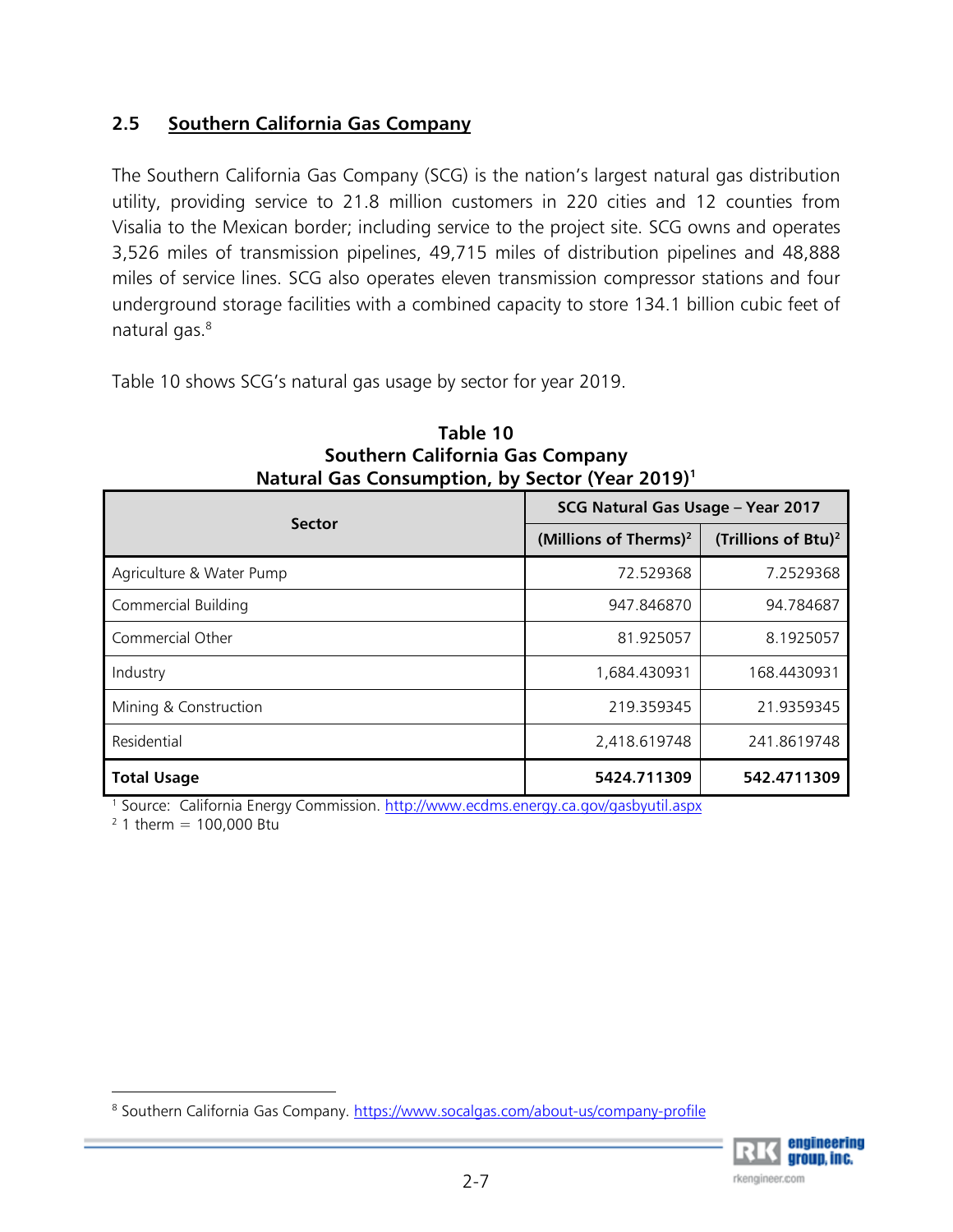# **3.0 Regulatory Setting**

Energy is controlled through various federal and state laws and regulations. This section provides a brief overview of key energy legislation and policies at the federal and state levels over the past 50 years.

# **3.1 Federal Regulations**

| Table 11 |  |                                            |  |  |  |  |  |  |
|----------|--|--------------------------------------------|--|--|--|--|--|--|
|          |  | <b>U.S. Energy Policy Legislative Acts</b> |  |  |  |  |  |  |

| Date | <b>Legislative Act and Description</b>                                                                                                                                                                                                                                                                                                                                                                                                          |  |  |  |  |  |  |  |  |
|------|-------------------------------------------------------------------------------------------------------------------------------------------------------------------------------------------------------------------------------------------------------------------------------------------------------------------------------------------------------------------------------------------------------------------------------------------------|--|--|--|--|--|--|--|--|
| 1975 | <b>Energy Policy and Conservation Act</b>                                                                                                                                                                                                                                                                                                                                                                                                       |  |  |  |  |  |  |  |  |
|      | Established the Strategic Petroleum Reserve and mandated vehicle fuel economy standards                                                                                                                                                                                                                                                                                                                                                         |  |  |  |  |  |  |  |  |
| 1978 | <b>National Energy Act</b>                                                                                                                                                                                                                                                                                                                                                                                                                      |  |  |  |  |  |  |  |  |
|      | Established tax incentives and disincentives, alternative fuel programs, energy efficiency initiatives,<br>and other regulatory and market-based initiatives in response to the oil crisis earlier in the decade.<br>Comprised of 5 statutes:                                                                                                                                                                                                   |  |  |  |  |  |  |  |  |
|      | <b>Energy Tax Act</b>                                                                                                                                                                                                                                                                                                                                                                                                                           |  |  |  |  |  |  |  |  |
|      | Created the Gas Guzzler tax for vehicles with mileage below specified levels and offered<br>income tax credit for citizens using solar, wind, or geothermal energy sources at home                                                                                                                                                                                                                                                              |  |  |  |  |  |  |  |  |
|      | <b>Natural Gas Policy Act</b>                                                                                                                                                                                                                                                                                                                                                                                                                   |  |  |  |  |  |  |  |  |
|      | Set up wellhead pricing maximums, rules for allocating costs of high-cost gas to industrial<br>consumers, and provided authority to high priority users in times of supply emergency; gave<br>FERC jurisdiction over almost all natural gas production                                                                                                                                                                                          |  |  |  |  |  |  |  |  |
|      | <b>National Energy Conservation Policy Act</b>                                                                                                                                                                                                                                                                                                                                                                                                  |  |  |  |  |  |  |  |  |
|      | Replaced Minimum Energy Performance Standards (MEPS) set forth in the EPCA of 1975,<br>changed energy standards from voluntary to mandatory, Required federal agencies to do<br>energy audits of their operations, Provided loans for families to purchase solar heating or<br>cooling systems, and Established grants for schools, hospitals, local governments, and public<br>housing authorities willing to use energy conservation measures |  |  |  |  |  |  |  |  |
|      | <b>Power Plant and Industrial Fuel Use Act</b>                                                                                                                                                                                                                                                                                                                                                                                                  |  |  |  |  |  |  |  |  |
|      | Restricted construction of power plants fueled primarily by oil or natural gas and instead<br>encouraged power plants fueled by coal, nuclear, and alternative fuels and restricted use of oil<br>and natural gas in industrial boilers. Repealed in 1987 with the Natural Gas Utilization Act                                                                                                                                                  |  |  |  |  |  |  |  |  |
|      | <b>Public Utility Regulatory Policies Act</b>                                                                                                                                                                                                                                                                                                                                                                                                   |  |  |  |  |  |  |  |  |
|      | Promoted use of renewable energy, encouraged cogeneration plants.                                                                                                                                                                                                                                                                                                                                                                               |  |  |  |  |  |  |  |  |
| 1980 | <b>Energy Security Act</b>                                                                                                                                                                                                                                                                                                                                                                                                                      |  |  |  |  |  |  |  |  |
|      | Title I: US Synthetic Fuels Corporation Act                                                                                                                                                                                                                                                                                                                                                                                                     |  |  |  |  |  |  |  |  |
|      | Established the Synthetic Fuels Corporation (which only existed until 1985) for the purpose of<br>partnering with industry for the creation of a market for domestically-produced synthetic<br>liquid fuels; moved research and development for synthetic fuels away from the Department<br>of Energy and into this public-private partnership with the hopes of speeding up results.                                                           |  |  |  |  |  |  |  |  |
|      | Title II: Biomass Energy and Alcohol Fuels Act                                                                                                                                                                                                                                                                                                                                                                                                  |  |  |  |  |  |  |  |  |
|      | Provided loan quarantees for small-scale biomass energy projects; established the Office of<br>Alcohol Fuels, the Office of Energy from Municipal Waste.                                                                                                                                                                                                                                                                                        |  |  |  |  |  |  |  |  |

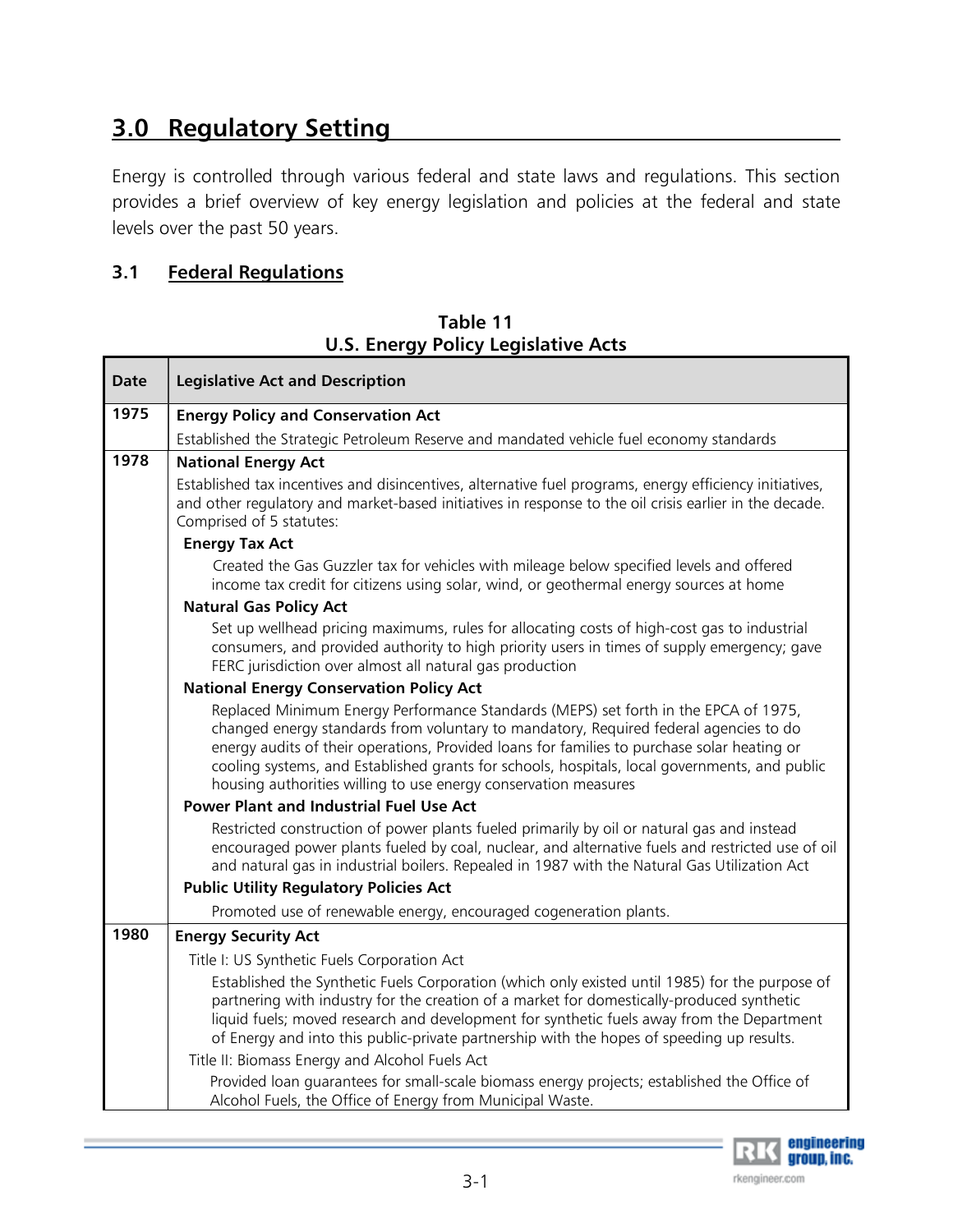| <b>Date</b> | <b>Legislative Act and Description</b>                                                                                                                                                                                                                                                                                                                                                                          |
|-------------|-----------------------------------------------------------------------------------------------------------------------------------------------------------------------------------------------------------------------------------------------------------------------------------------------------------------------------------------------------------------------------------------------------------------|
|             | Title III: Energy Targets                                                                                                                                                                                                                                                                                                                                                                                       |
|             | Required the submission of energy targets for net imports.                                                                                                                                                                                                                                                                                                                                                      |
|             | Title IV: Renewable Initiatives                                                                                                                                                                                                                                                                                                                                                                                 |
|             | Established incentives for the use of renewable energy resources                                                                                                                                                                                                                                                                                                                                                |
|             | Title V: Solar Energy and Energy Conservation                                                                                                                                                                                                                                                                                                                                                                   |
|             | Encouraged energy conservation and the use of solar energy, reducing dependence on foreign<br>energy supplies.                                                                                                                                                                                                                                                                                                  |
|             | Title VI: Geothermal Energy Act                                                                                                                                                                                                                                                                                                                                                                                 |
|             | Authorized loans from the Geothermal Resources Development Fund for exploration and<br>determination of economic viability of a geothermal reservoir, cancels loan if reservoir is<br>deemed unacceptable for development.                                                                                                                                                                                      |
|             | Title VII: Acid Precipitation Program                                                                                                                                                                                                                                                                                                                                                                           |
|             | Established a task force to study the causes and risks of acid precipitation                                                                                                                                                                                                                                                                                                                                    |
|             | Title VIII: Strategic Petroleum Reserve                                                                                                                                                                                                                                                                                                                                                                         |
|             | Established that 500,000,000 barrels of crude oil must be in storage before any can be sold<br>and calls for the reserve to increase its supply 100,000 barrels per day until the storage<br>capacity is reached                                                                                                                                                                                                |
| 1992        | <b>Energy Policy Act</b>                                                                                                                                                                                                                                                                                                                                                                                        |
|             | Amended the National Energy Conservation Policy Act of 1978. Created framework for wholesale<br>electricity generation. Provided financial incentives to users/developers of clean-fuel vehicles;<br>repealed alternative minimum tax for some producers. Intended to expand the use of natural gas.                                                                                                            |
| 2002        | Farm Security and Rural Investment Act (Farm Bill)                                                                                                                                                                                                                                                                                                                                                              |
|             | Included \$405 million in mandatory funding over the following 5 years for the procurement of<br>bio-based products, grants and loans for renewable energy and energy efficiency projects,<br>research and development and the bioenergy program. Included, for reasons of national energy<br>and security, rural economic development, and environmental sustainability in light of climate<br>change impacts. |
| 2005        | <b>Energy Policy Act</b>                                                                                                                                                                                                                                                                                                                                                                                        |
|             | Offers tax benefits to individuals who increase energy efficiency in existing homes, buy or lease<br>hybrid/alternative vehicles, required all public utilities to offer net metering on request, increased<br>required amounts of renewable fuel in gasoline sold in the US, and encourages more domestic<br>energy production                                                                                 |
| 2007        | <b>Energy Independence and Security Act</b>                                                                                                                                                                                                                                                                                                                                                                     |
|             | Increased CAFE standards to 35 mpg (fleet-wide for passenger autos and light trucks) by 2020;<br>instituted new conservation measures for federal fleet vehicles; authorized increased taxpayer-<br>funded biofuel production (36 billion gallons by 2022 - 21 billion of which must be derived from<br>non-cornstarch products).                                                                               |
|             | Revised standards for appliances and lighting; all federal buildings must use Energy Star lighting<br>products; training for green jobs; loans for small business energy efficiency improvements.                                                                                                                                                                                                               |
| 2008        | Food, Conservation, and Energy Act (Farm Bill)                                                                                                                                                                                                                                                                                                                                                                  |
|             | Includes provisions for loan guarantees for bio-refineries, payments to support expansion of<br>advanced biofuels, expands the existing Rural Energy for America Program, provides grant monies<br>for biofuel and bio-based product research and development                                                                                                                                                   |
| 2009        | The American Recovery and Reinvestment Act of 2009                                                                                                                                                                                                                                                                                                                                                              |

**Table 11 U.S. Energy Policy Legislative Acts**

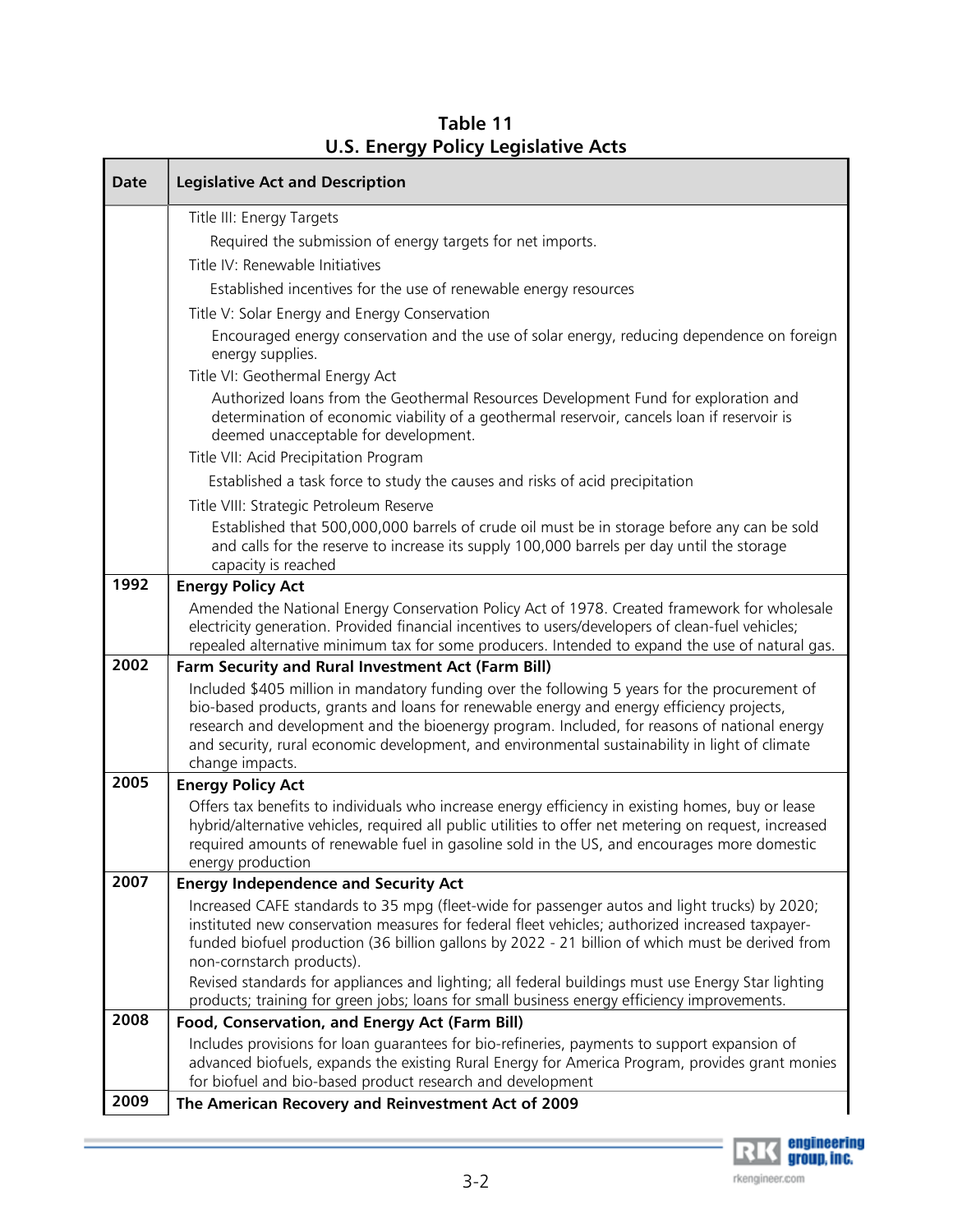**Table 11 U.S. Energy Policy Legislative Acts**

| Date | <b>Legislative Act and Description</b>                                                                                                                                                                                                                                                                                                                                                                                                                                                     |
|------|--------------------------------------------------------------------------------------------------------------------------------------------------------------------------------------------------------------------------------------------------------------------------------------------------------------------------------------------------------------------------------------------------------------------------------------------------------------------------------------------|
|      | \$800 billion economic stimulus package aimed at job creation and the promotion of investment<br>and consumer spending; included \$4.3 billion in tax credits to homeowners for energy efficiency<br>improvements in 2009-2010, \$300 million for reducing diesel engine emissions, \$21.5 billion for<br>energy infrastructure, \$27.2 billion for energy efficiency and renewable energy research and<br>investment, \$2 billion in research for DOE, \$600 million in research for NOAA |
| 2015 | <b>The Clean Power Plan</b>                                                                                                                                                                                                                                                                                                                                                                                                                                                                |
|      | The first comprehensive plan to reduce carbon emissions from power plants by 32% in 2030,<br>compared to 2005 levels. Currently in the process of being repealed by the Trump administration.                                                                                                                                                                                                                                                                                              |

<sup>1</sup> Source: Robinson, Brandi. Penn State University. https://www.e-education.psu.edu/geog432/node/116

# **3.2 State of California Regulations**

California has a longstanding history of support for energy conservation and renewable energy.

Table 12 provides a summary of some of the key legislative acts, policies and regulations in the State of California for encouraging energy conservation and renewable energy.

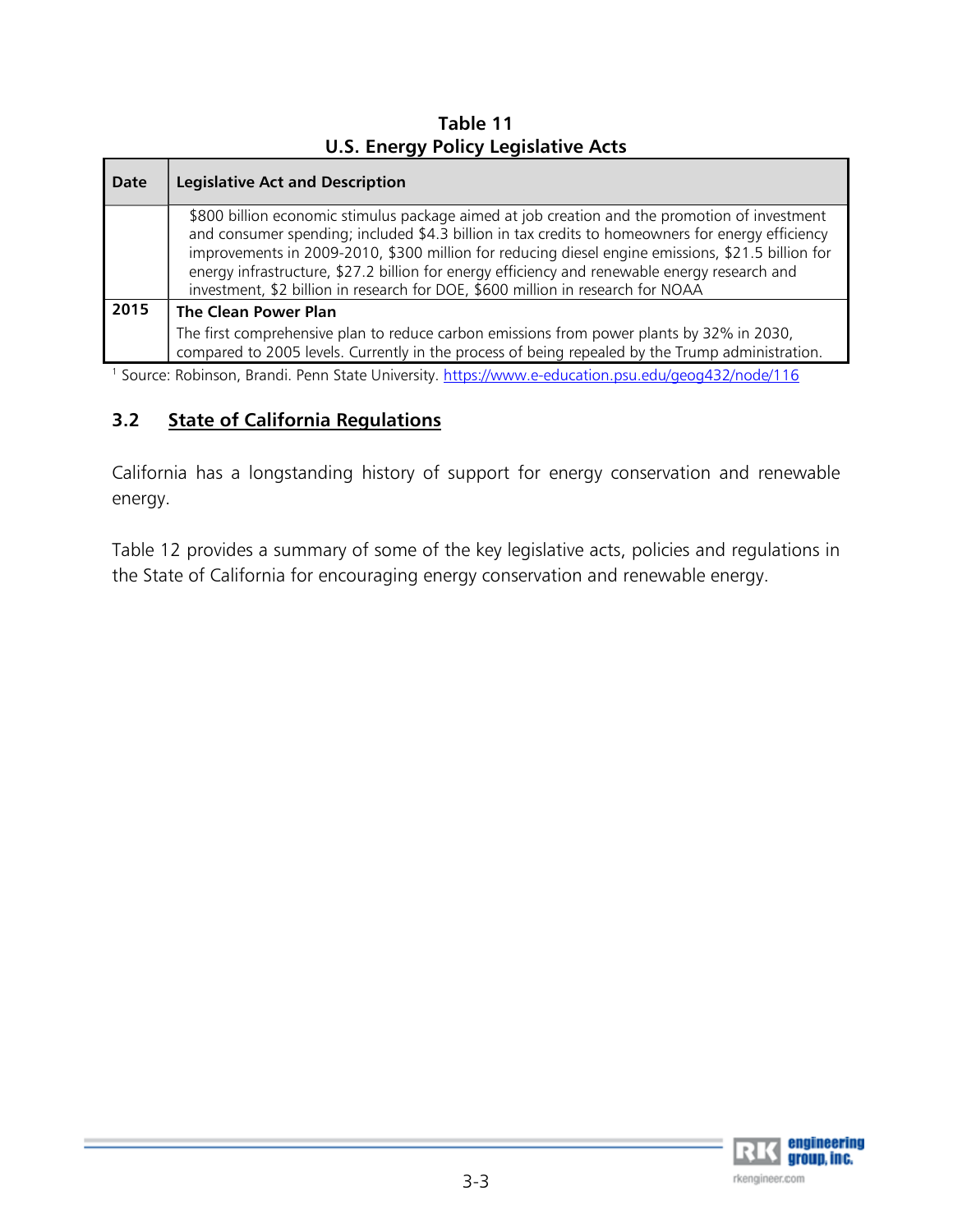| <b>Legislative Act and Description</b>                                                                                                                                                                                                                                                                              |
|---------------------------------------------------------------------------------------------------------------------------------------------------------------------------------------------------------------------------------------------------------------------------------------------------------------------|
| <b>Warren-Alquist Act</b>                                                                                                                                                                                                                                                                                           |
| Established the California Energy Commission (CEC) as the state's primary energy policy and<br>planning agency. Responsible for preparing State Energy Plan. CEC's goals are to reduce energy<br>costs and environmental impacts of energy use, while ensuring a safe, resilient, and reliable supply<br>of energy. |
| Title 24 of the California Code of Regulations                                                                                                                                                                                                                                                                      |
| Establishes the Renewable Portfolio Standard (RPS) program, requiring 20% of retail sales from<br>renewable energy by 2017.                                                                                                                                                                                         |
| Senate Bill 1078                                                                                                                                                                                                                                                                                                    |
| Required 20% of retail sales from renewable energy by 2017.                                                                                                                                                                                                                                                         |
| <b>Energy Action Plan I</b>                                                                                                                                                                                                                                                                                         |
| Accelerated the 20% renewable deadline to 2010.                                                                                                                                                                                                                                                                     |
| <b>Energy Action Plan II</b>                                                                                                                                                                                                                                                                                        |
| Recommended further goal of 33% renewable by 2020.                                                                                                                                                                                                                                                                  |
| Senate Bill 107                                                                                                                                                                                                                                                                                                     |
| Codified the accelerated 20% renewable by 2010 deadline into law.                                                                                                                                                                                                                                                   |
| <b>Executive Order S-14-08</b>                                                                                                                                                                                                                                                                                      |
| Signed by Gov. Schwarzenegger, requires 33% renewables by 2020.                                                                                                                                                                                                                                                     |
| <b>Executive Order S-21-09</b>                                                                                                                                                                                                                                                                                      |
| Directs the California Air Resources Board, under its AB 32 authority, to adopt regulations by July<br>31, 2010, consistent with the 33% renewable energy target established in Executive Order S-14-<br>08.                                                                                                        |
| <b>Senate Bill X1-2</b>                                                                                                                                                                                                                                                                                             |
| Signed by Gov. Edmund G. Brown, Jr., codifies 33% renewable by 2020 RPS                                                                                                                                                                                                                                             |
| Senate Bill 350 - Clean Energy and Pollution Reduction Act of 2015                                                                                                                                                                                                                                                  |
| Signed by Gov. Edmund G. Brown, Jr. codifies 50% by 2030 RPS                                                                                                                                                                                                                                                        |
| Senate Bill 100                                                                                                                                                                                                                                                                                                     |
| Signed by Gov. Edmund G. Brown, Jr. codifies 60% by 2030 & 100% by 2045 RPS                                                                                                                                                                                                                                         |
| California France: Conservatoria e lettros (frances originas de província quellela frances letral                                                                                                                                                                                                                   |

**Table 12 California Energy Policy Legislative Acts and Regulations**

1 Source: California Energy Commission. https://www.energy.ca.gov/renewables/index.html

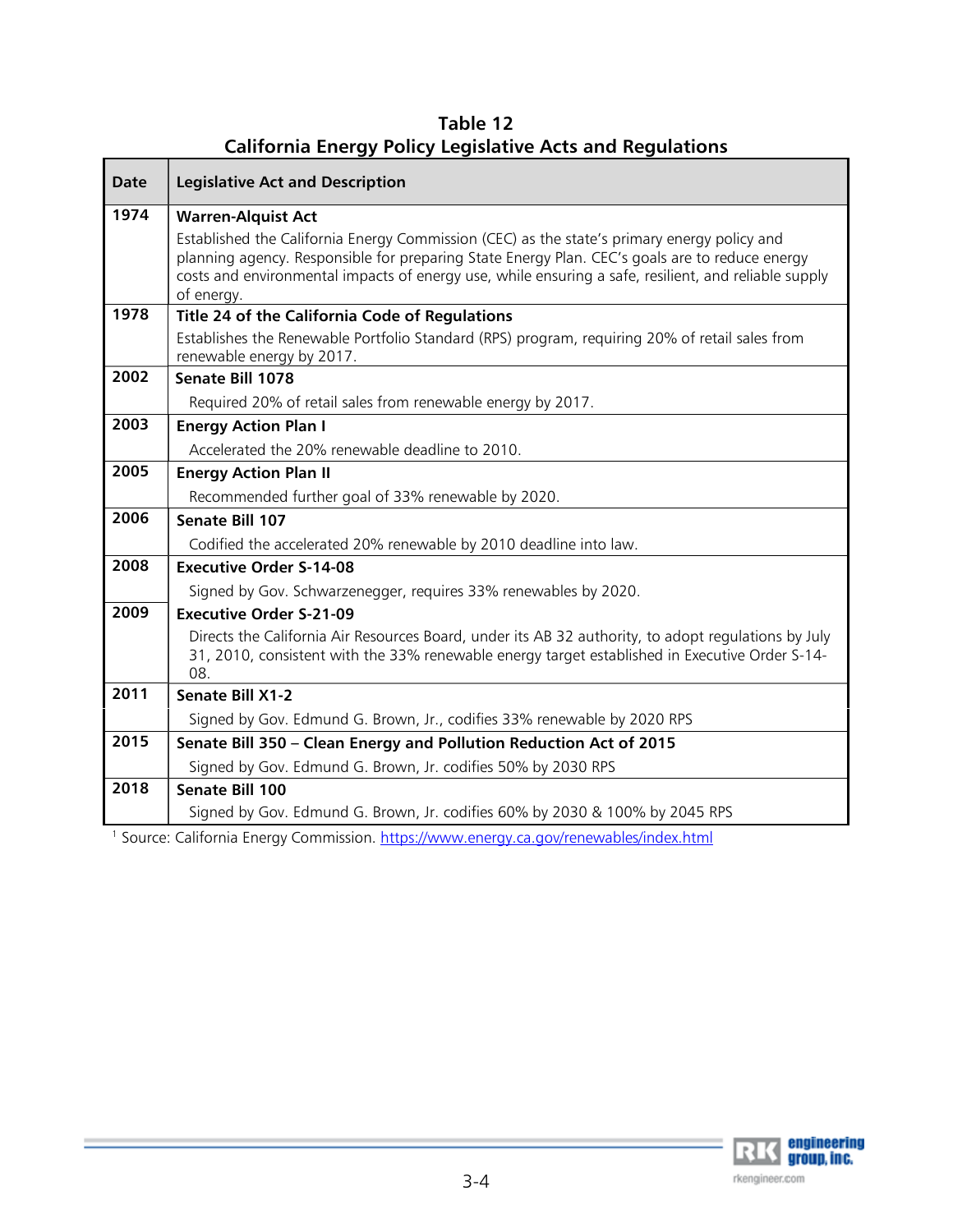# **4.0 Project Energy Consumption**

# **4.1 Energy Consumption Methodology**

The three (3) main types of energy expected to be consumed by the project include electricity, natural gas and petroleum products in the form of gasoline and diesel fuel. Energy usage for the proposed project is calculated based on the *Lakeview Plaza Project Air Quality and Greenhouse Gas Emissions Study, prepared by Rincon Consultants, Inc., dated July 2020.*

The California Emissions Estimator Model Version 2016.3.2 (CalEEMod) is used to calculate energy usage from project construction and operational activities.

The CalEEMod Annual Reports for the project are provided in Appendix A.

# **4.2 Electricity Consumption**

The project will use electricity for many different operational activities including, but not limited to, building heating and cooling, lighting, appliances, electronics, mechanical equipment, electric vehicle charging, and parking lot lighting. Indirect electricity usage will also be required to supply, distribute, and treat water and wastewater. Electricity will be provided to the site by Southern California Edison.

Temporary electricity usage for construction activities may include lighting, electric equipment and mobile office uses, however, CalEEMod does not calculate electricity usage during construction. Electricity usage during construction is expected to be short-term and relatively minor compared to the operational demand, and therefore electricity usage during construction is not counted in this analysis.

Table 13 shows the project's estimated operational electricity consumption in kilowatthours per year (kWh/year) and millions of Btu per year.

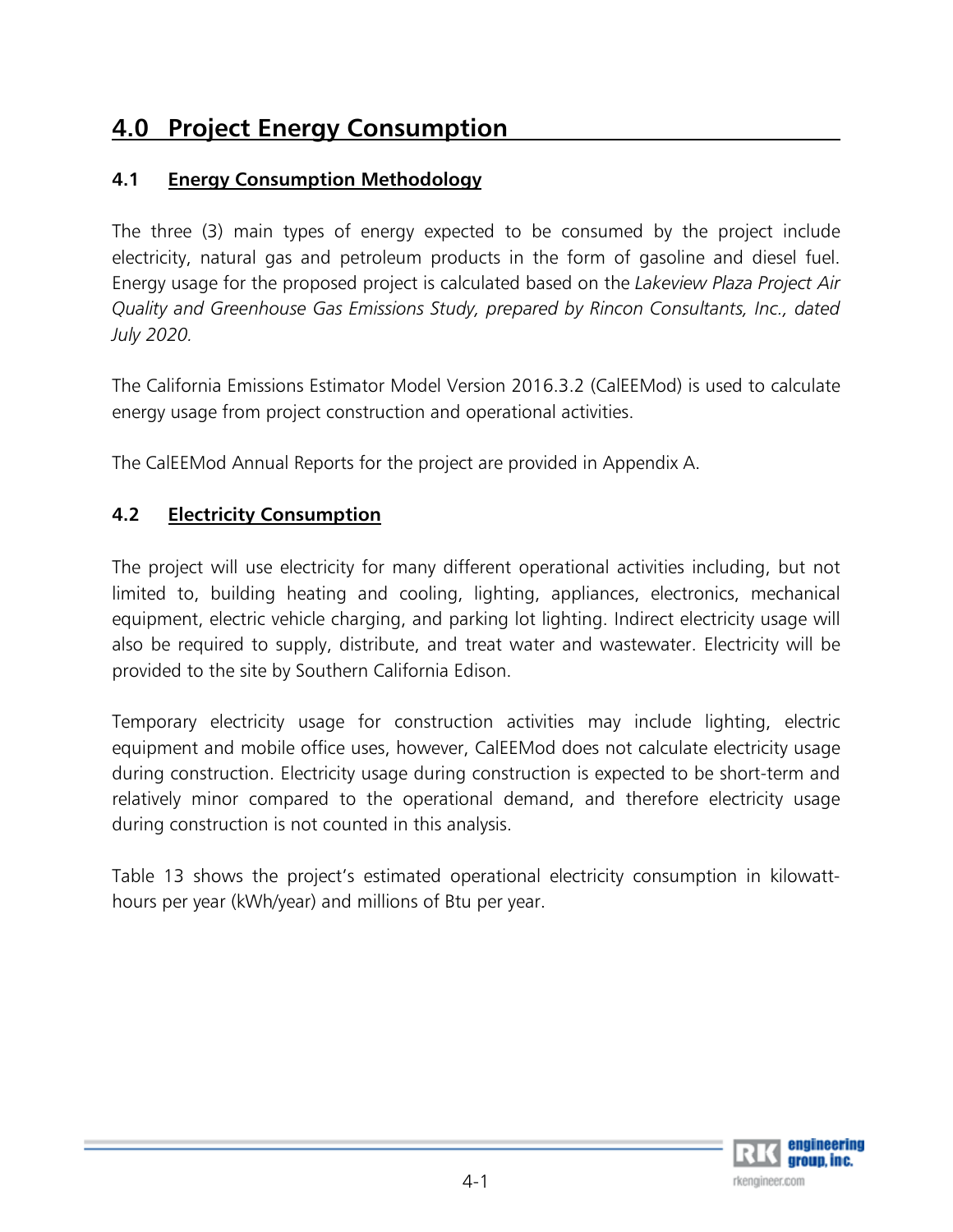|                                                        | <b>Electricity Consumption<sup>1</sup></b> |               |  |  |  |  |
|--------------------------------------------------------|--------------------------------------------|---------------|--|--|--|--|
| <b>Land Use/Activity</b>                               | $(kWhr/yr)^2$                              | $(MBtu/yr)^2$ |  |  |  |  |
| High Turn Over Restaurant                              | 306,390.00                                 | 1,045.40      |  |  |  |  |
| Parking Lot                                            | 28,980.00                                  | 98.88         |  |  |  |  |
| Strip Mall                                             | 406,711.00                                 | 1,387.70      |  |  |  |  |
| Water Supply and Treatment                             | 73,121.00                                  | 249.49        |  |  |  |  |
| Electric Vehicle Service Equipment (EVSE) <sup>3</sup> | 146,614.00                                 | 500.25        |  |  |  |  |
| Total                                                  | 961,816.00                                 | 3,281.72      |  |  |  |  |

**Table 13 Project Electricity Consumption** 

1 Source: Lakeview Plaza Project Air Quality and GHG Emission Study, by Rincon Consultants, Inc. July 2020.

 $2$  kWhr/yr = Kilowatt Hours per Year

MBtu/yr = Million British Thermal Units per Year

3 Water supply and treatment includes indirect electricity for supply, treatment and distribution of water and wastewater 4 EVSE electricity estimates based on U.S. Department of Energy Costs Associated with Non-Residential Electric Vehicle Supply Equipment, November 2015, Appendix C, Electricity Consumption Examples. https://afdc.energy.gov/files/u/publication/evse\_cost\_report\_2015.pdf

5 13 charging spaces per California Energy Code requirements, Section 5.106.5.3.

# **4.3 Natural Gas Consumption**

The project will use natural gas for such things as building heating and cooling, cooking, kitchen appliances, and gas water heaters. Natural gas is not expected to be used during construction in any significant quantities and is not included in the overall calculation of the project's natural gas consumption.

Table 14 shows the project's estimated operational natural gas consumption in millions of Btu per year.

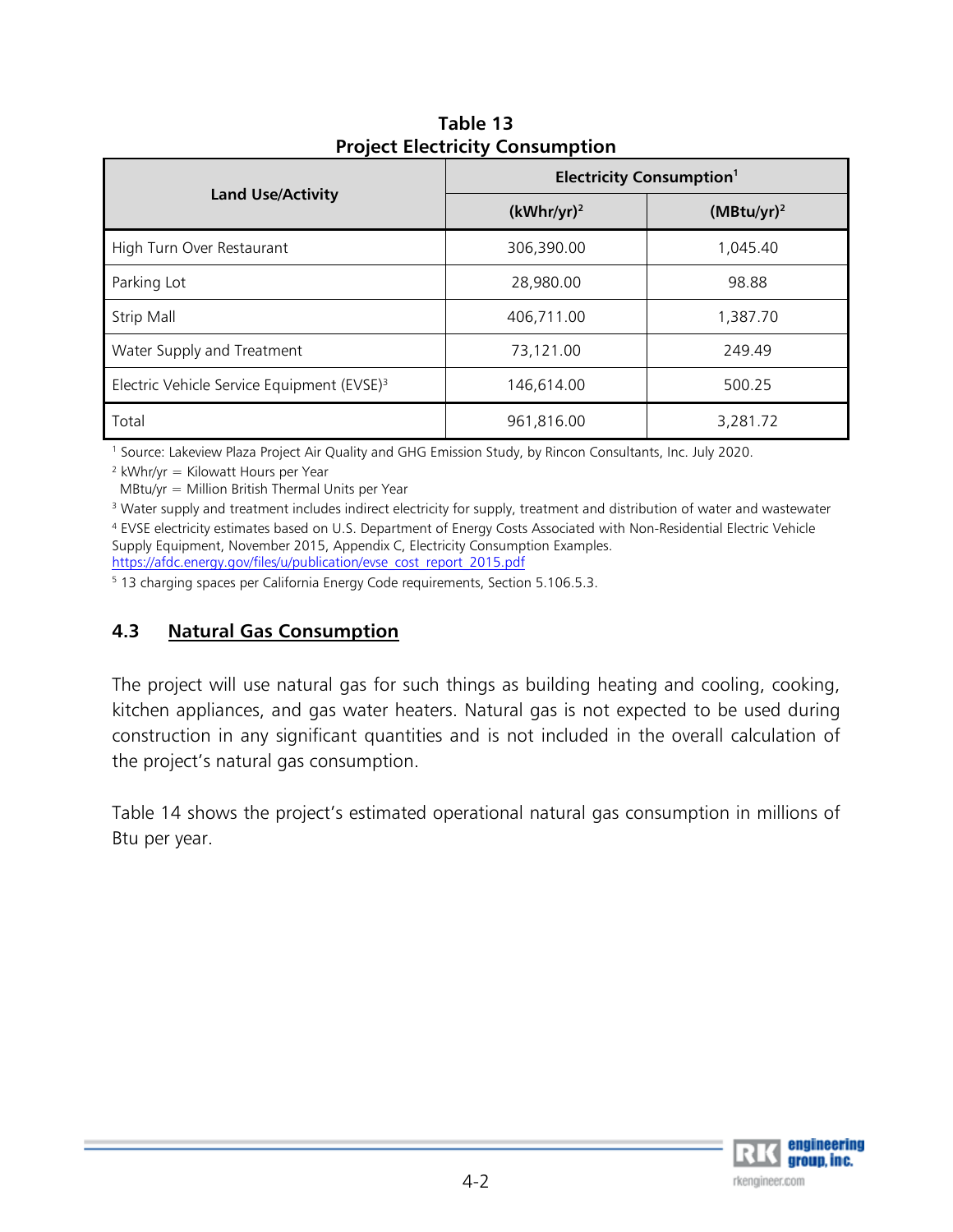| <b>Land Use/Activity</b>  | <b>Natural Gas Consumption<sup>1</sup></b><br>$(MBtu/yr)^2$ |
|---------------------------|-------------------------------------------------------------|
| High Turn Over Restaurant | 1,914.08                                                    |
| Parking Lot               | $\overline{\phantom{0}}$                                    |
| <b>Strip Mall</b>         | 80.19                                                       |
| Total                     | 1,994.266                                                   |

**Table 14 Project Natural Gas Consumption** 

1 Source: Lakeview Plaza Project Air Quality and GHG Emission Study, by Rincon Consultants, Inc. July 2020.

<sup>2</sup> MBtu/yr = Millions of British Thermal Units per Year

# **4.4 Petroleum Consumption**

The project's energy consumption from petroleum products is primarily associated with transportation related activities. This includes gasoline and diesel fuel usage for auto and truck trips during construction and operation and off-road equipment usage during construction.

# **4.4.1 Construction**

Construction of the project is estimated to last approximately 14 months and consist of site preparation, grading, building construction, paving, and architectural coating phases. Construction activities will consume energy in the form of motor vehicle fuel (gasoline and diesel) for off-road construction equipment and on-road vehicle trips. Vehicle trips include workers and vendors traveling to and from the job-site. The analysis also includes 10,614 material hauling truck trips required for earthwork during grading.

Table 15 shows the project's energy consumption for all off-road equipment during construction. For purposes of this analysis, all off-road equipment is assumed to run on diesel fuel. Table 16 shows the project's energy consumption from on-road vehicle trips during construction.

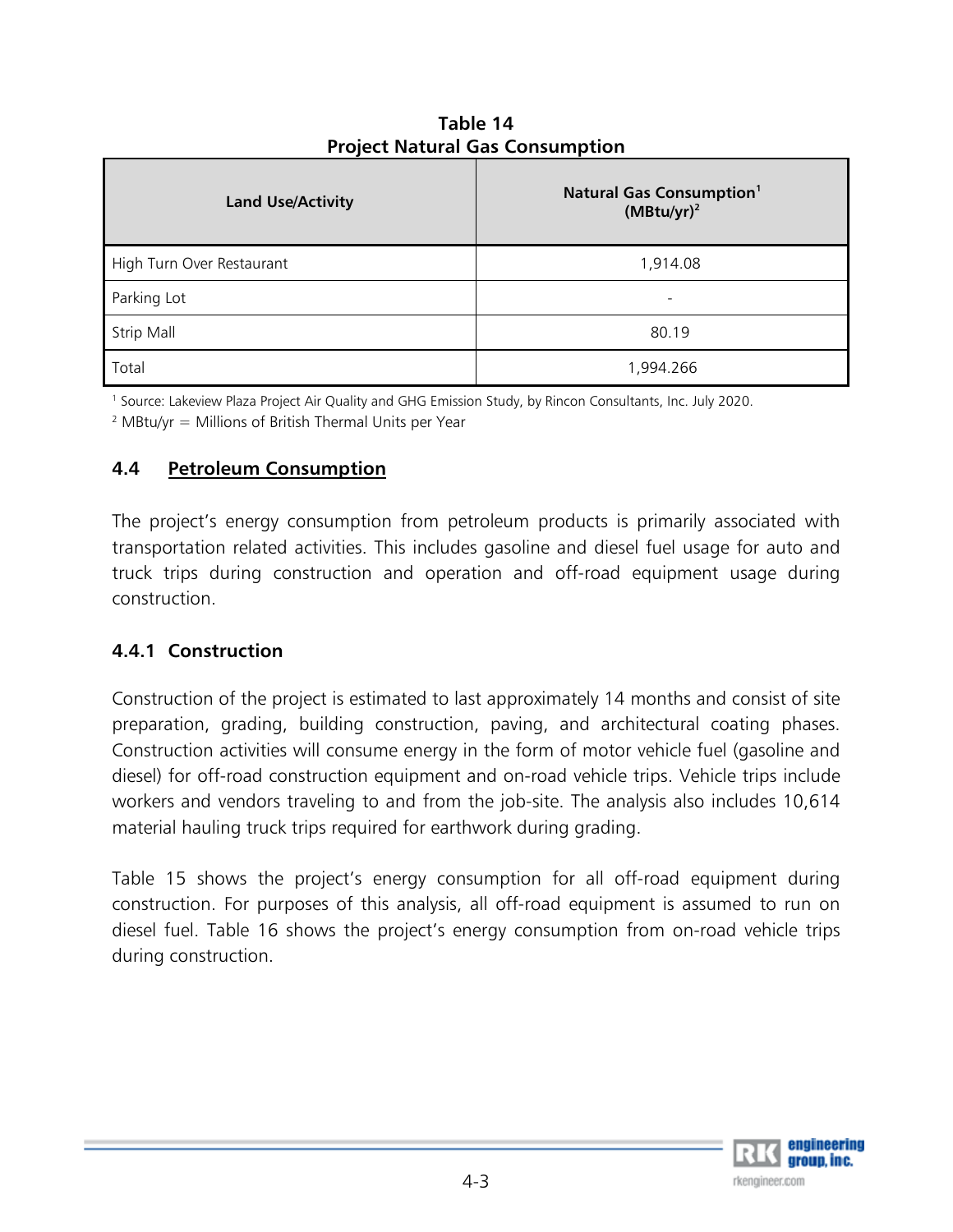| Phase <sup>1</sup>           | <b>Phase</b><br><b>Duration</b><br>$(Days)^1$ | Equipment <sup>1</sup>     | Amount <sup>1</sup> | Hours/<br>Day <sup>1</sup> | Horspower<br>$(HP)^1$ | Load<br>Factor <sup>1</sup> | $HP-hrs^2$ | Fuel<br>Consumption<br>Rate <sup>3</sup><br>(hp-hr/gal) | <b>Diesel Fuel</b><br>Consumption<br>(gal.) | <b>Diesel Fuel</b><br>Consumption<br>by Phase<br>(gal.) | MBtu <sup>4</sup> |
|------------------------------|-----------------------------------------------|----------------------------|---------------------|----------------------------|-----------------------|-----------------------------|------------|---------------------------------------------------------|---------------------------------------------|---------------------------------------------------------|-------------------|
|                              | 14                                            | <b>Rubber Tired Dozers</b> | 3                   | 8                          | 247                   | 0.40                        | 33,196.8   |                                                         | 1,794.4                                     | 2,663.5                                                 | 365.920           |
| <b>Site Preparation</b>      |                                               | Tractors/Loaders/Backhoes  | $\overline{4}$      | 8                          | 97                    | 0.37                        | 16,078.7   |                                                         | 869.1                                       |                                                         |                   |
| Grading                      |                                               | Excavators                 |                     | 8                          | 158                   | 0.38                        | 24,016.0   |                                                         | 1,298.2                                     | 7,420.1                                                 | 1,019.382         |
|                              | 50                                            | Graders                    |                     | 8                          | 187                   | 0.41                        | 30,668.0   |                                                         | 1,657.7                                     |                                                         |                   |
|                              |                                               | <b>Rubber Tired Dozers</b> |                     | 8                          | 247                   | 0.40                        | 39,520.0   |                                                         | 2,136.2                                     |                                                         |                   |
|                              |                                               | Tractors/Loaders/Backhoes  | 3                   | 8                          | 97                    | 0.37                        | 43,068.0   |                                                         | 2,328.0                                     |                                                         |                   |
|                              | 230                                           | Cranes                     |                     | $\overline{7}$             | 231                   | 0.29                        | 107,853.9  |                                                         | 5,829.9                                     | 28,752.5                                                | 3,950.045         |
|                              |                                               | Forklifts                  | 3                   | 8                          | 89                    | 0.20                        | 98,256.0   |                                                         | 5,311.1<br>6,182.4<br>9,370.2               |                                                         |                   |
| <b>Building Construction</b> |                                               | <b>Generator Sets</b>      |                     | 8                          | 84                    | 0.74                        | 114,374.4  | 18.5                                                    |                                             |                                                         |                   |
|                              |                                               | Tractors/Loaders/Backhoes  | 3                   | $\overline{7}$             | 97                    | 0.37                        | 173,348.7  |                                                         |                                             |                                                         |                   |
|                              |                                               | Welders                    |                     | 8                          | 46                    | 0.45                        | 38,088.0   |                                                         | 2,058.8                                     |                                                         |                   |
|                              |                                               | Cement and Mortar Mixers   | 2                   | 6                          | 9                     | 0.56                        | 1,088.6    |                                                         | 58.8                                        |                                                         |                   |
| Paving                       | 18                                            | Pavers                     |                     | 8                          | 130                   | 0.42                        | 7,862.4    |                                                         | 425.0                                       |                                                         |                   |
|                              |                                               | Paving Equipment           | $\overline{2}$      | 6                          | 132                   | 0.36                        | 10,264.3   |                                                         | 554.8                                       | 1,393.6                                                 | 191.455           |
|                              |                                               | Rollers                    | $\overline{2}$      | 6                          | 80                    | 0.38                        | 6,566.4    |                                                         | 354.9                                       |                                                         |                   |
| <b>Architectural Coating</b> | 18                                            | Air Compressors            |                     | 8                          | 78                    | 0.48                        | 5,391.4    |                                                         | 291.4                                       | 291.4                                                   | 40.036            |
|                              |                                               |                            |                     |                            |                       |                             |            | <b>Total Energy Requirements</b>                        |                                             | 40,521.2                                                | 5,566,839         |

**TABLE 15Construction Off-Road Equipment Energy Consumption**

1 Source: Source: Lakeview Plaza Project Air Quality and GHG Emission Study, by Rincon Consultants, Inc. July 2020. (CalEEMod v.2016.3.2)

 $<sup>2</sup>$  HP-hrs = Horsepower Hours.</sup>

<sup>3</sup> Source: Carl Moyer Program Guidelines. 2017 Revisions. Table D-21. https://www.arb.ca.gov/msprog/moyer/guidelines/current.htm

 $4$  Mbtu = Millions of Btu; assuming 1 gallon of diesel fuel = 137,381 Btu.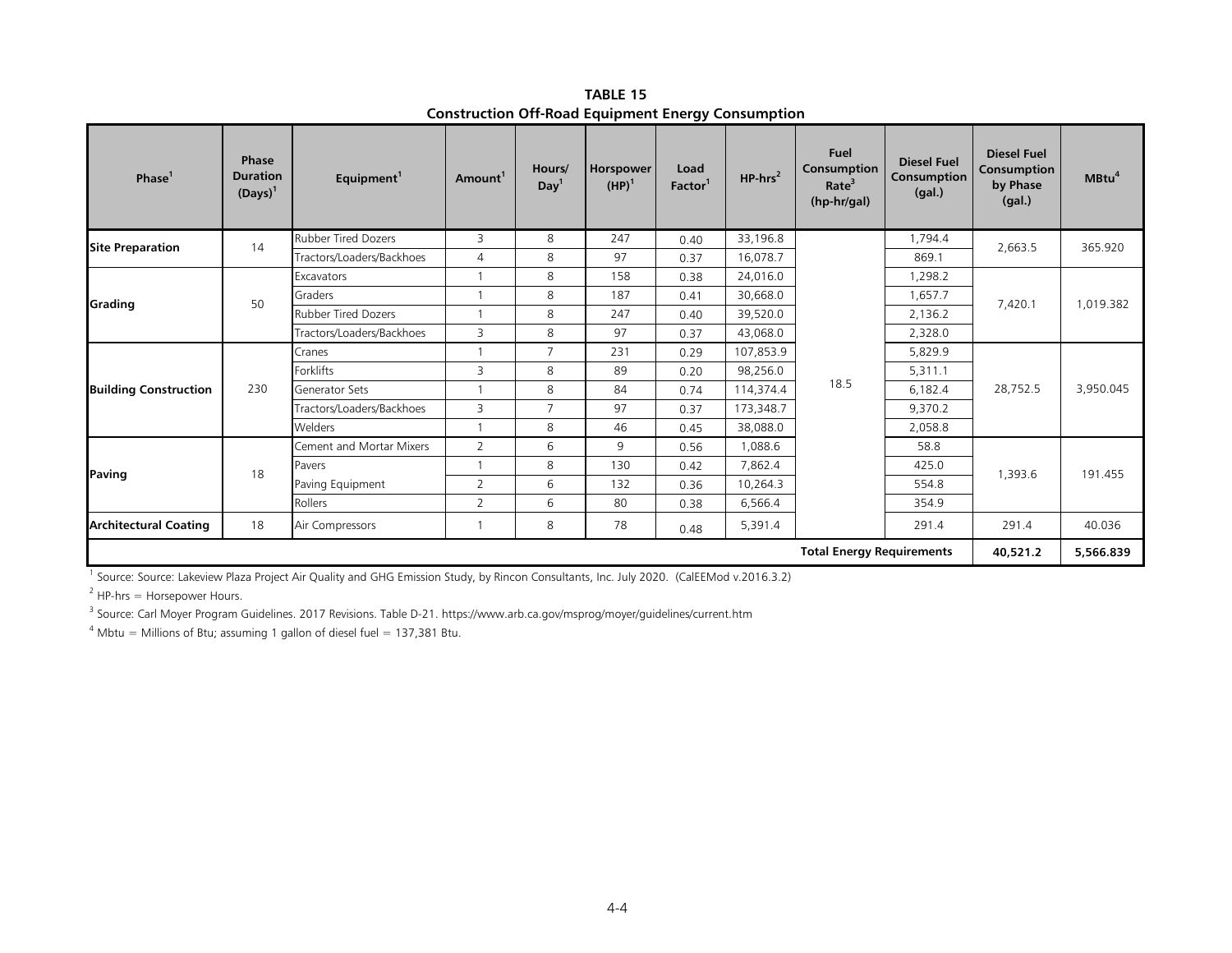|                                                            |                                        |            |                          |         |                                             |                             |                                                      | --                         |                                                |                                           |                            |                                                |                                 |                         |
|------------------------------------------------------------|----------------------------------------|------------|--------------------------|---------|---------------------------------------------|-----------------------------|------------------------------------------------------|----------------------------|------------------------------------------------|-------------------------------------------|----------------------------|------------------------------------------------|---------------------------------|-------------------------|
|                                                            |                                        |            |                          |         |                                             |                             |                                                      |                            | Gasoline                                       |                                           |                            | <b>Diesel</b>                                  |                                 |                         |
| Construction<br>Phase <sup>1</sup>                         | Phase<br><b>Duration</b><br>$(Days)^1$ | Trips /Day | Trip Length <sup>1</sup> |         | <b>Phase VMT</b> Vehicle Class <sup>1</sup> | Vehicle<br>Mix <sup>1</sup> | <b>Average Fuel</b><br>Economy<br>(MPG) <sup>2</sup> | Fuel Split <sup>2</sup>    | Fuel<br>Consumption<br>by Veh. Class<br>(gal.) | Fuel<br>Consumption<br>by Phase<br>(gal.) | Fuel Split <sup>2</sup>    | Fuel<br>Consumption<br>by Veh. Class<br>(gal.) | Fuel<br>Consumption<br>by Phase | Total MBtu <sup>3</sup> |
|                                                            |                                        |            |                          |         |                                             |                             | <b>Worker Trips</b>                                  |                            |                                                |                                           |                            |                                                |                                 |                         |
| Site<br>Preparation                                        | 14                                     | 18         | 14.7                     | 3,704   | <b>LDA</b><br>LDT1<br>LDT2                  | 0.50<br>0.25<br>0.25        | 28.57<br>23.26<br>20.73                              | 0.9926<br>0.9991<br>0.9986 | 64.35<br>39.78<br>44.61                        | 148.74                                    | 0.0074<br>0.0009<br>0.0014 | 0.48<br>0.04<br>0.06                           | 0.58                            | 17.99                   |
| Grading                                                    | 50                                     | 15         | 14.7                     | 11,025  | LDA<br>LDT1<br>LDT2                         | 0.50<br>0.25<br>0.25        | 28.57<br>23.26<br>20.73                              | 0.9926<br>0.9991<br>0.9986 | 191.52<br>118.39<br>132.77                     | 442.68                                    | 0.0074<br>0.0009<br>0.0014 | 1.43<br>0.11<br>0.19                           | 1.72                            | 53.55                   |
| Building<br>Construction                                   | 230                                    | 49         | 14.7                     | 165,669 | LDA<br>LDT1<br>LDT2                         | 0.50<br>0.25<br>0.25        | 28.57<br>23.26<br>20.73                              | 0.9926<br>0.9991<br>0.9986 | 2.877.90<br>1,779.02<br>1,995.14               | 6,652.06                                  | 0.0074<br>0.0009<br>0.0014 | 21.46<br>1.60<br>2.80                          | 25.85                           | 804.65                  |
| Paving                                                     | 18                                     | 20         | 14.7                     | 5,292   | LDA<br>LDT1<br>LDT2                         | 0.50<br>0.25<br>0.25        | 28.57<br>23.26<br>20.73                              | 0.9926<br>0.9991<br>0.9986 | 91.93<br>56.83<br>63.73                        | 212.49                                    | 0.0074<br>0.0009<br>0.0014 | 0.69<br>0.05<br>0.09                           | 0.83                            | 25.70                   |
| Architectural<br>Coating                                   | 18                                     | 10         | 14.7                     | 2,646   | LDA<br>LDT1<br>LDT2                         | 0.50<br>0.25<br>0.25        | 28.57<br>23.26<br>20.73                              | 0.9926<br>0.9991<br>0.9986 | 45.96<br>28.41<br>31.87                        | 106.24                                    | 0.0074<br>0.0009<br>0.0014 | 0.34<br>0.03<br>0.04                           | 0.41                            | 12.85                   |
|                                                            |                                        |            |                          |         |                                             |                             | Sub-Total Worker Trips Energy Consumption            |                            | Gasoline (gal.)                                | 7,562.21                                  |                            | Diesel (gal.)                                  | 29.39                           | 914.75                  |
|                                                            |                                        |            |                          |         |                                             |                             | <b>Vendor Trips</b>                                  |                            |                                                |                                           |                            |                                                |                                 |                         |
| Building<br>Construction                                   | 230                                    | 21         | 6.9                      | 33,327  | <b>MHDT</b><br><b>HHDT</b>                  | 0.50<br>0.50                | 8.50<br>5.85                                         | 0.1403<br>0.0097           | 275.05<br>27.63                                | 302.68                                    | 0.8597<br>0.9903           | 1,685.37<br>2,820.83                           | 4,506.20                        | 655.52                  |
|                                                            |                                        |            |                          |         |                                             |                             | <b>Hauling Trips</b>                                 |                            |                                                |                                           |                            |                                                |                                 |                         |
| Grading                                                    | 50                                     | 212        | 20.0                     | 212,280 | <b>HHDT</b>                                 | 1.00                        | 5.85                                                 | 0.0097                     | 351.99                                         | 351.99                                    | 0.9903                     | 35,935.19                                      | 35,935.19                       | 4,979.20                |
| <b>Total On-Road Construction Trips Energy Consumption</b> |                                        |            |                          |         |                                             |                             |                                                      | Gasoline (gal.)            | 8,216.88                                       |                                           | Diesel (gal.)              | 40,470.78                                      | 6,549.47                        |                         |

**Table 16Construction On-Road Trips Energy Consumption**

1 Source: Source: Lakeview Plaza Project Air Quality and GHG Emission Study, by Rincon Consultants, Inc. July 2020. (CalEEMod v.2016.3.2)<br><sup>2</sup> Source: EMFAC2014 Web Database. https://www.arb.ca.gov/emfac/2014/. (See Append

<sup>3</sup> Mbtu = Millions of Btu; assuming 1 gallon of gasoline fuel = 120,429 Btu and 1 gallon of diesel fuel = 137,381 Btu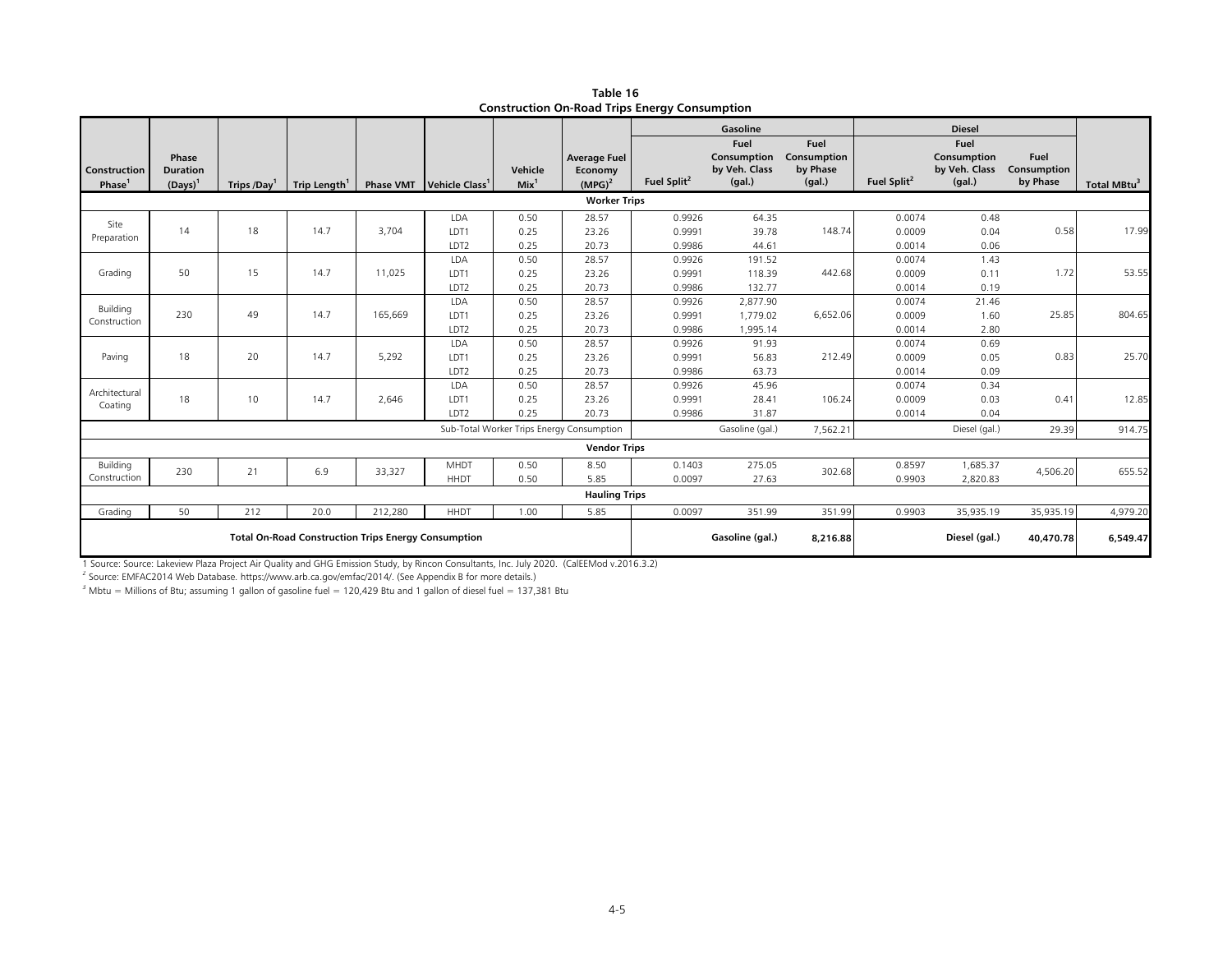# **4.4.2 Operation**

The project is expected to consume energy from auto and truck trips generated by the proposed land uses, as described in the Lakeview Plaza Traffic Impact Study, by TJW Engineering, Inc., dated January 2020 and the Lakeview Plaza Project Air Quality and Greenhouse Gas Emissions Study, prepared by Rincon Consultants, Inc., dated July 2020. Operational vehicle trips are associated with workers, customers and vendors/non-workers (i.e. delivery, service, maintenance vehicles, etc.) traveling to and from the site.

Table 17 shows the project's energy consumption for all operational trips generated by the project on an annual basis.

|                                             |                             |                                                         |                                                       |                                 | <b>Gasoline</b>                         |                         | <b>Diesel</b>                        |                      |
|---------------------------------------------|-----------------------------|---------------------------------------------------------|-------------------------------------------------------|---------------------------------|-----------------------------------------|-------------------------|--------------------------------------|----------------------|
| Vehicle<br>Class <sup>1</sup>               | Vehicle<br>Mix <sup>1</sup> | Average<br>Fuel<br><b>Economy</b><br>(MPG) <sup>2</sup> | <b>Mitigated</b><br><b>Annual</b><br>VMT <sup>1</sup> | Fuel Split <sup>2</sup>         | <b>Fuel</b><br>Consumption<br>(gal./yr) | Fuel Split <sup>2</sup> | <b>Fuel Consumption</b><br>(gal./yr) | MBtu/yr <sup>3</sup> |
| <b>LDA</b>                                  | 54.89%                      | 28.57                                                   |                                                       | 0.9926                          | 150,250.65                              | 0.0074                  | 1,120.14                             | 18,248.42            |
| LDT <sub>1</sub>                            | 4.32%                       | 23.26                                                   |                                                       | 0.9991                          | 14,632.79                               | 0.0009                  | 13.18                                | 1,764.02             |
| LDT2                                        | 20.07%                      | 20.73                                                   |                                                       | 0.9986                          | 76,180.70                               | 0.0014                  | 106.80                               | 9,189.04             |
| <b>MDV</b>                                  | 12.03%                      | 15.42                                                   |                                                       | 0.9875                          | 60,707.61                               | 0.0125                  | 768.45                               | 7,416.53             |
| LHD1                                        | 1.61%                       | 14.08                                                   |                                                       | 0.6650                          | 6,003.06                                | 0.3350                  | 3,024.10                             | 1,138.40             |
| LHD <sub>2</sub>                            | 0.59%                       | 14.35                                                   |                                                       | 0.5100                          | 1,638.48                                | 0.4900                  | 1,574.22                             | 413.59               |
| <b>MHD</b>                                  | 2.10%                       | 8.50                                                    | 7,879,385                                             | 0.1403                          | 2,735.60                                | 0.8597                  | 16,762.63                            | 2,632.31             |
| <b>HHD</b>                                  | 3.35%                       | 5.85                                                    |                                                       | 0.0097                          | 437.40                                  | 0.9903                  | 44,655.58                            | 6,187.50             |
| <b>OBUS</b>                                 | 0.21%                       | 7.25                                                    |                                                       | 0.4732                          | 1,064.56                                | 0.5268                  | 1,185.14                             | 291.02               |
| <b>UBUS</b>                                 | 0.19%                       | 4.86                                                    |                                                       | 0.3269                          | 994.80                                  | 0.6731                  | 2,048.33                             | 401.20               |
| <b>MCY</b>                                  | 0.48%                       | 35.36                                                   |                                                       | 1.0000                          | 1,073.39                                | 0.0000                  | 0.00                                 | 129.27               |
| SBUS                                        | 0.07%                       | 8.10                                                    |                                                       | 0.2133                          | 146.70                                  | 0.7867                  | 541.05                               | 92.00                |
| <b>MH</b>                                   | 0.09%                       | 7.88                                                    |                                                       | 0.8345                          | 771.85                                  | 0.1655                  | 153.08                               | 113.98               |
| <b>Total Operational Trips Energy Usage</b> |                             | Gasoline<br>Consumption<br>(gal.)                       | 316,637.59                                            | Diesel<br>Consumption<br>(gal.) | 71,952.70                               | 48,017.28               |                                      |                      |

**Table 17 Operational Trips Energy Consumption - Annual** 

<sup>1</sup> Source: Lakeview Plaza Project Air Quality and Greenhouse Gas Emissions Study, by Rincon Consultants dated July 2020 (CalEEMod v.2016.3.2)<br><sup>2</sup> Source: EMFAC2014 Web Database. https://www.arb.ca.gov/emfac/2014/. (See A

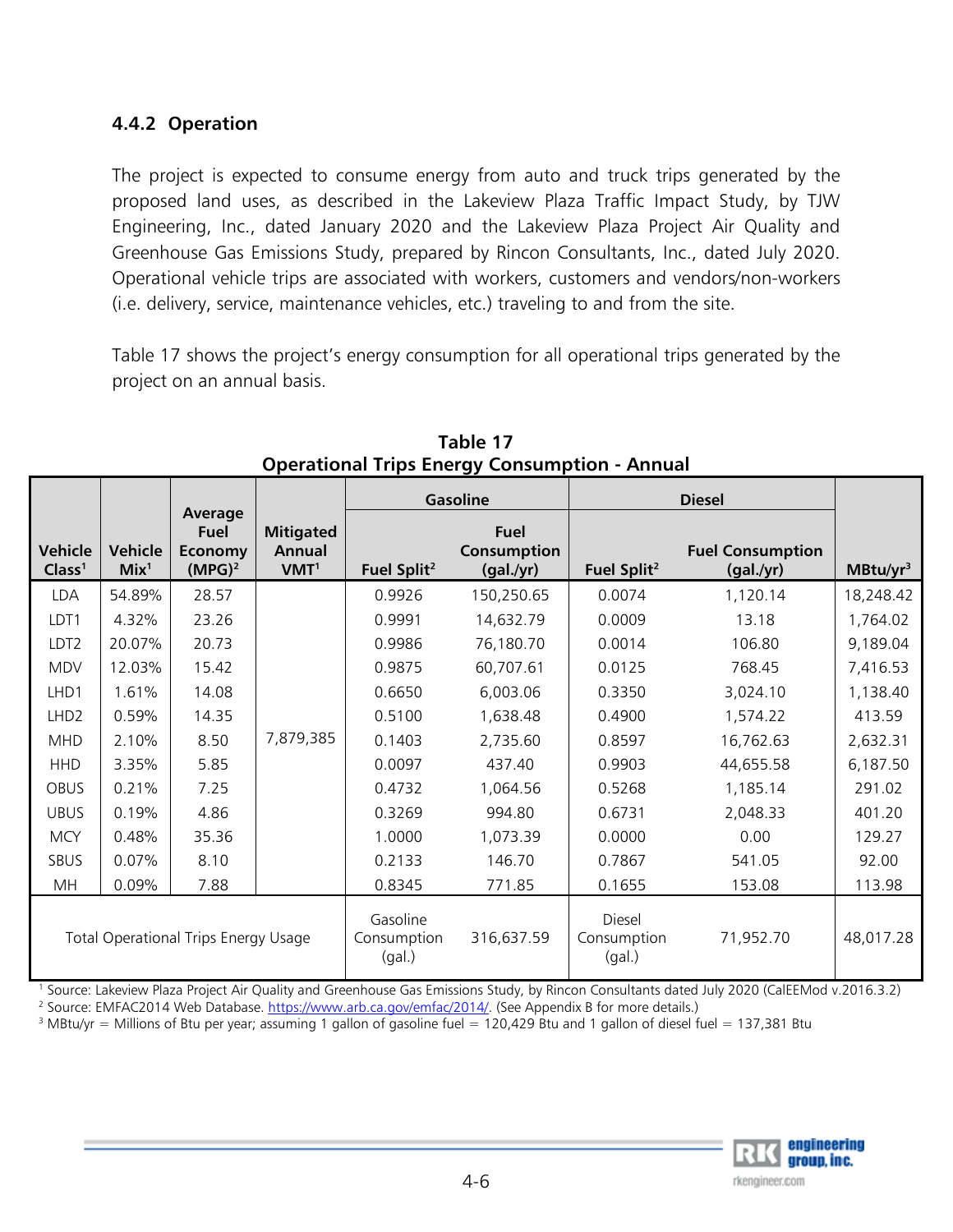# **4.5 Total Project Energy Consumption**

The project's total energy consumption is calculated in MBtu and shown in Table 18. Total project energy consumption includes electricity, natural gas and petroleum usage during construction and operation.

| <b>Activity</b>           | <b>Total Energy Consumption</b><br>$(MBtu/yr)^2$ | <b>Energy Consumption</b><br>$(MBtu/yr)^2$ |
|---------------------------|--------------------------------------------------|--------------------------------------------|
| Construction <sup>3</sup> | 12,116.31                                        |                                            |
| Off-Road Equipment        | 5,566.84                                         |                                            |
| On-Road Vehicle Trips     | 6,549.47                                         |                                            |
| <b>Operational</b>        | - -                                              | 53,293.26                                  |
| Electricity               | - -                                              | 3,281.72                                   |
| Natural Gas               | - -                                              | 1,994.27                                   |
| Petroleum                 | - -                                              | 48,017.28                                  |

| Table 18                                    |  |
|---------------------------------------------|--|
| Total Project Energy Consumption $^{\rm 1}$ |  |

<sup>1</sup> See Tables 13-17 for more details.

<sup>2</sup> MBtu/yr = Millions of Btu per year

<sup>3</sup> Construction activities are expected to last for 14 months.

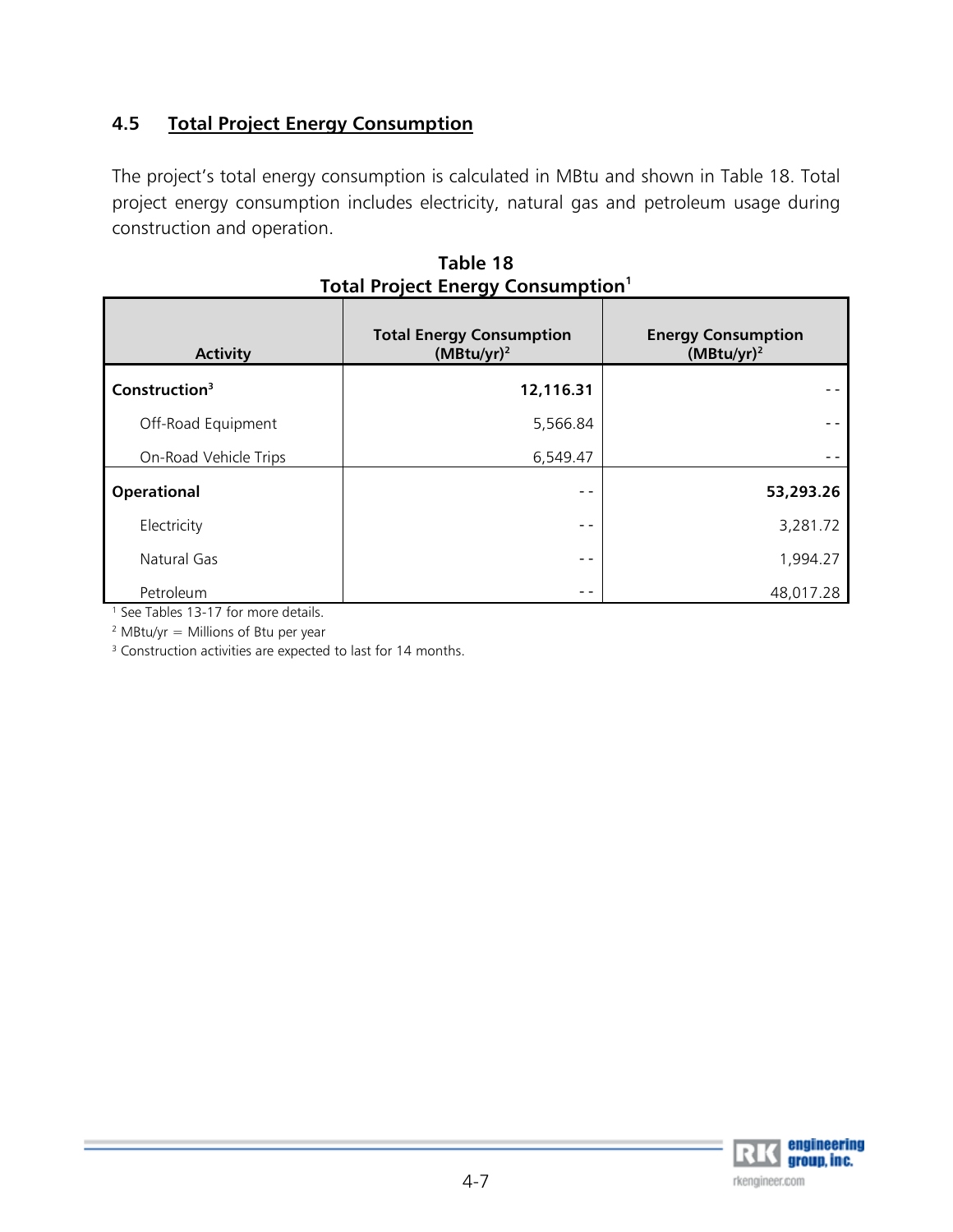# **5.0 Energy Impacts**

# **5.1 Energy Impact Criteria**

This analysis has been prepared within the context of the CEQA Guidelines, Appendix F, Energy Conservation, and Appendix G, Environmental Checklist Form. According to CEQA, the goal of conserving energy implies the wise and efficient use of energy through decreasing overall per capita energy consumption, decreasing reliance on fossil fuels (such as coal, natural gas and oil), and increasing reliance on renewable energy sources.

A significant environmental impact would result if the project would;

- a) Result in potentially significant environmental impact due to wasteful, inefficient, or unnecessary consumption of energy resources, during project construction or operation, or;
- b) Conflict with or obstruct a state or local plan for renewable energy or energy efficiency.

# **5.2 Energy Impact – 1**

*Would the project result in potentially significant environmental impact due to wasteful, inefficient, or unnecessary consumption of energy resources, during project construction or operation?* 

The project's impact is considered less than significant with the inclusion of the mandatory requirements of California's Building Energy Efficiency Standards (Title 24, Part 6) and Green Building Standards (CALGreen, Title 24, Part 11). California's building energy efficiency standards are some of the strictest in the nation and the project's compliance with California's building code will ensure that wasteful, inefficient or unnecessary consumption of energy is minimized. The building standards code is designed to reduce the amount of energy needed to heat or cool a building, reduce energy usage for lighting and appliances and promote usage of energy from renewable sources.

The following recommended project design features include standard rules and requirements, best practices and recognized design features for reducing energy demand and are consistent with the recommendations provided with air quality study.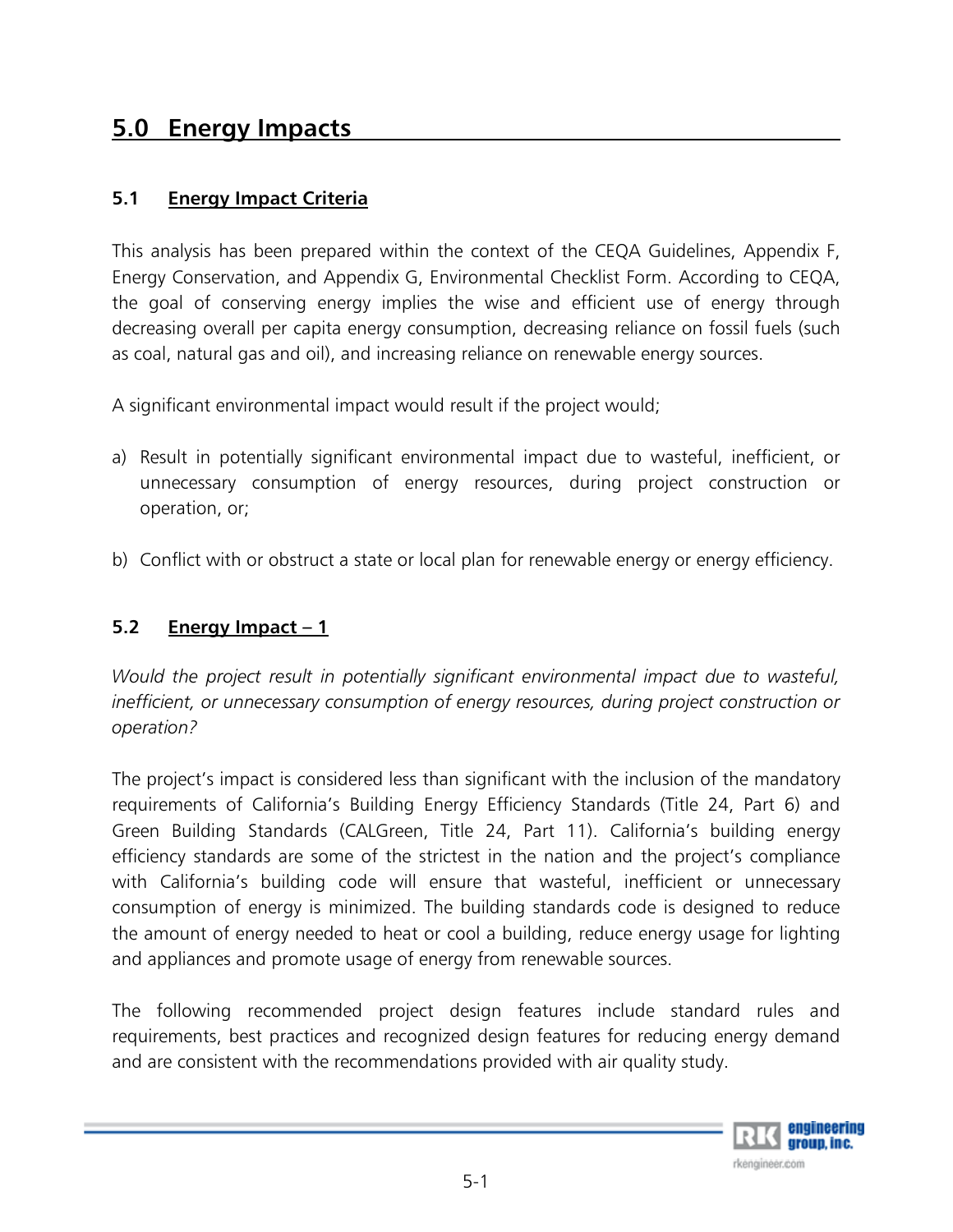# **Construction Design Features:**

- **DF-1.** All General contractors shall maintain and operate construction equipment so as to minimize exhaust emissions.
- **DF-2.** All Trucks having no current hauling activity shall not idle but to be turned off.
- **DF-3.** Carpooling In accordance with Section 2485 of Title 13 of the California Code of Regulations, the idling of all diesel-fueled commercial vehicles (weighing over 10,000 pounds) during construction shall be limited to five minutes at any location.
- **DF-4.** In accordance with Section 93115 of Title 17 of the California Code of Regulations, operation of any stationary, diesel-fueled, compression-ignition engines shall meet specified fuel and fuel additive requirements and emission standards.

# **Operational Design Features:**

- **DF-5.** Comply with the mandatory requirements of California's Building Energy Efficiency Standards and Green Building (CALGreen) Standards, including mandatory installation of electric vehicle service equipment (EVSE).
- **DF-6.** Implement water conservation strategies, including low flow fixtures and toilets, water efficient irrigation systems, drought tolerant/native landscaping, and reduce the amount of turf.
- **DF-7.** Use electric landscaping equipment, such as lawn mowers and leaf blowers.

# **5.3 Energy Impact – 2**

*Would the project conflict with or obstruct a state or local plan for renewable energy or energy efficiency*?

The project's impact is considered less than significant as the project will purchase electricity through Southern California Edison which is subject to the requirements of California Senate Bill 100 (SB 100). SB 100 is the most stringent and current energy

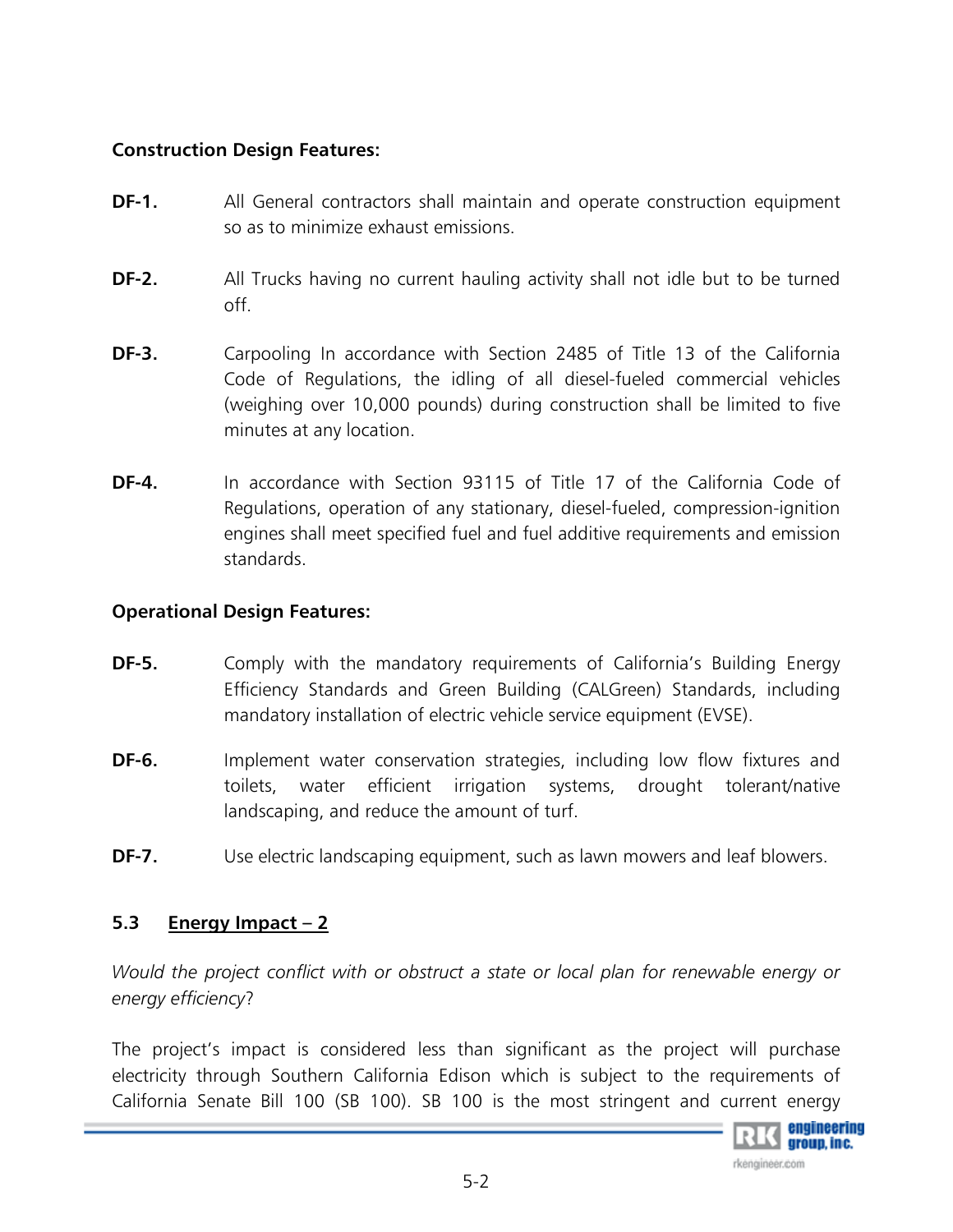legislation in California; requiring that renewable energy resources and zero-carbon resources supply 100% of retail sales of electricity to California end-use customers and 100% of electricity procured to serve all state agencies by December 31, 2045.<sup>9</sup>

The project will further comply with the mandatory requirements of California's Green Building and Building Energy Efficiency standards that promote renewable energy and energy efficiency.

<sup>9</sup> SB-100 California Renewables Portfolio Standard Program. http://leginfo.legislature.ca.gov/faces/billNavClient.xhtml?bill\_id=201720180SB100

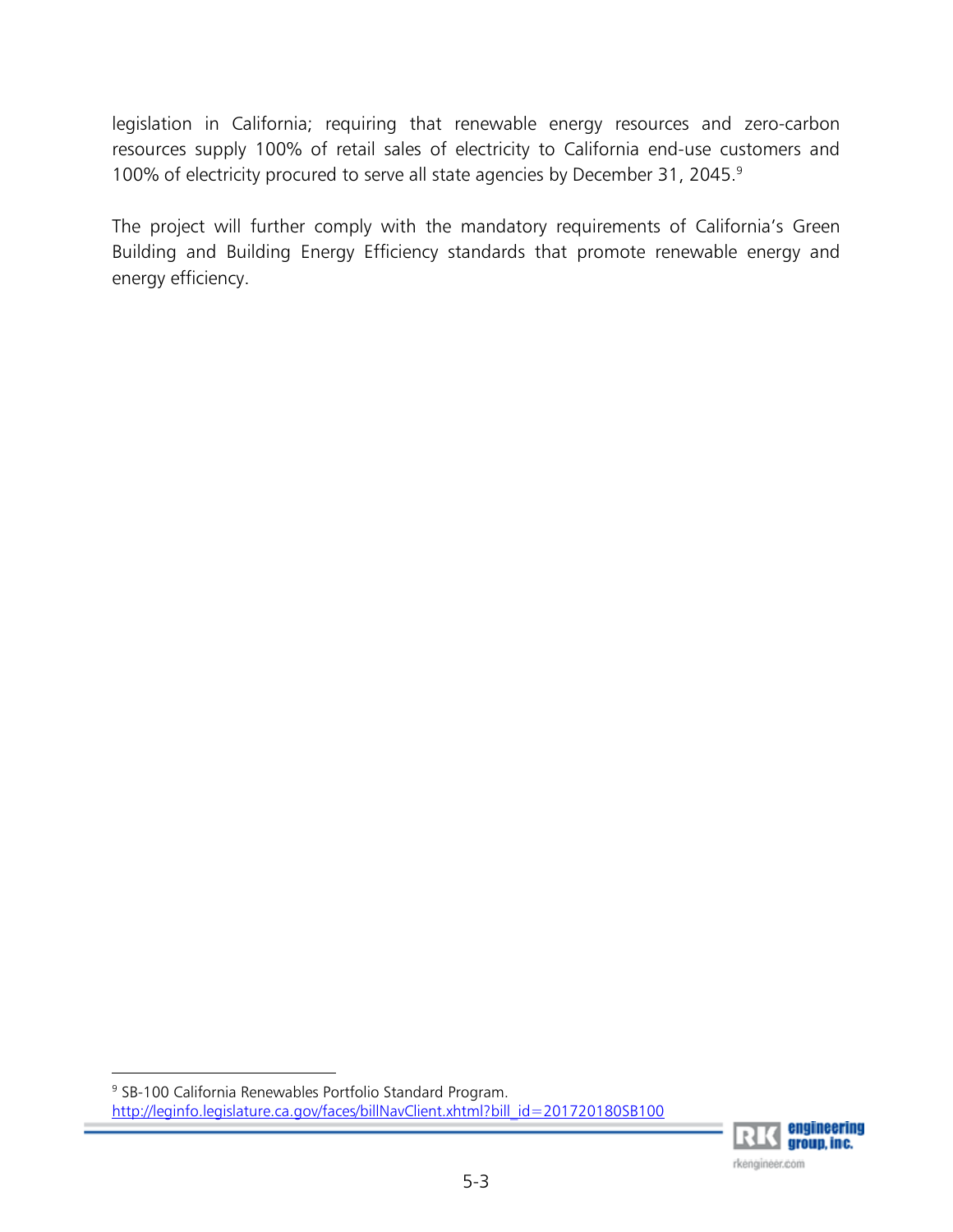# **6.0 References**

The following references were used in the preparing this analysis.

- California Energy Commission. 2017 SCE Power Content Label. https://www.energy.ca.gov/pcl/labels/2017 labels/SCE\_2017\_PCL.pdf. Website accessed March 2019.
- California Energy Commission. California Energy Almanac. https://www.energy.ca.gov/almanac/. Website accessed March 2019.
- California Energy Commission. Electricity Consumption by Entity, SCE, Year 2017, All Sectors. http://www.ecdms.energy.ca.gov/elecbyutil.aspx. Website accessed March 2019.
- California Energy Commission. Gas Consumption by Entity, SCG, Year 2017, All Sectors. http://www.ecdms.energy.ca.gov/gasbyutil.aspx. Website accessed March 2019.
- California Energy Commission. Renewable Energy Overview and Programs. https://www.energy.ca.gov/renewables/index.html. Website accessed March 2019.
- Carl Moyer Program Guidelines. 2017 Revisions. Table D-21. https://www.arb.ca.gov/msprog/moyer/guidelines/current.htm. Website accessed March 2019.
- EMFAC2014 Web Database. https://www.arb.ca.gov/emfac/2014/. Website accessed March 2019.
- Robinson, Brandi. Penn State University. Department of Geography. Geog 432 Energy Policy. https://www.e-education.psu.edu/geog432/node/116. Website Accessed March 2019.
- Southern California Edison. About Us. https://www.sce.com/about-us. Website accessed March 2019.
- Southern California Gas Company. Company profile. https://www.socalgas.com/about-us/company-profile. Website accessed March 2019.
- SB-100 California Renewables Portfolio Standard Program. http://leginfo.legislature.ca.gov/faces/billNavClient.xhtml?bill\_id=201720180SB100. Website accessed March 2019.

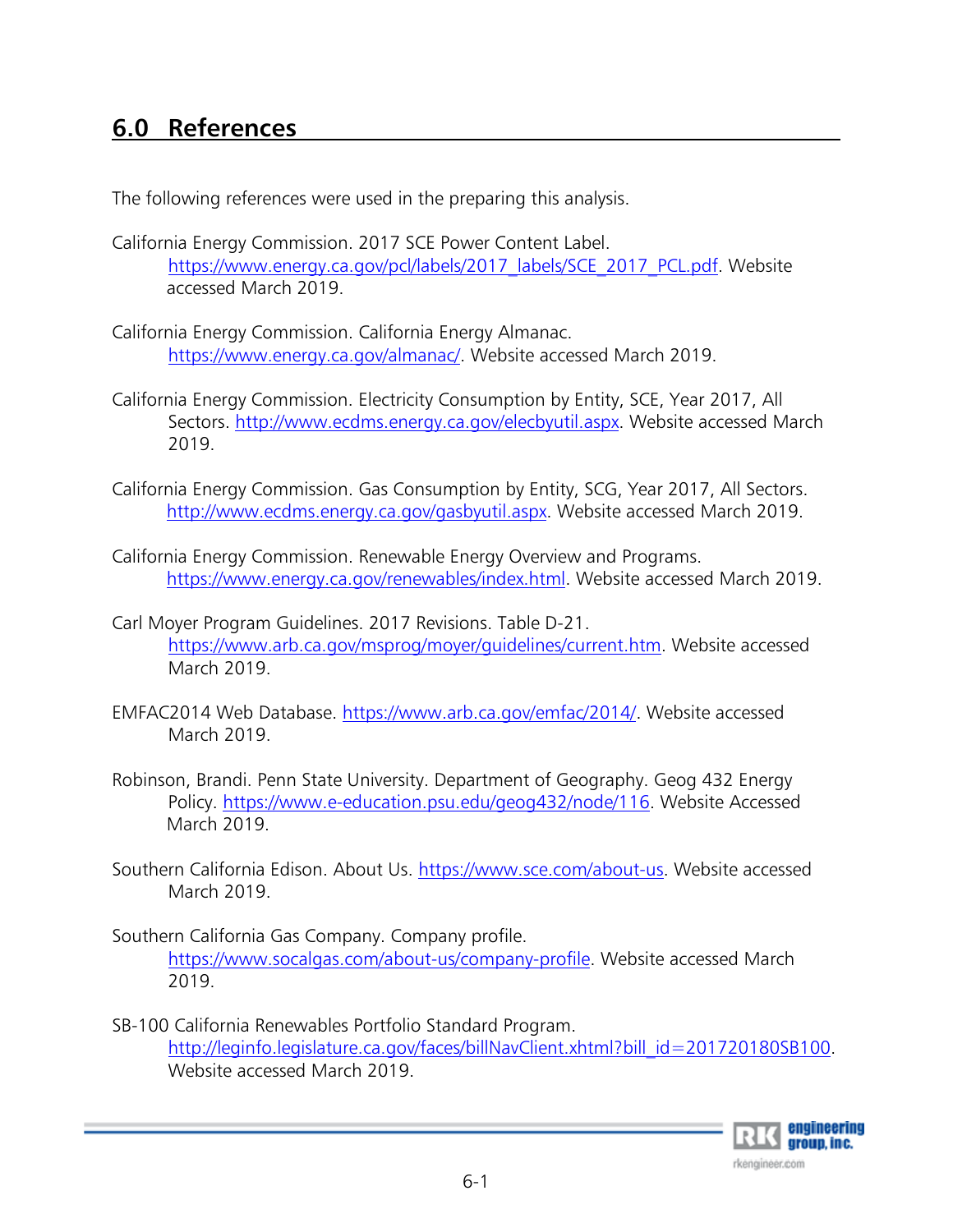- U.S. Department of Energy. EVSE electricity estimates based on U.S. Department of Energy Costs Associated with Non-Residential Electric Vehicle Supply Equipment. Appendix C Electricity Consumption Examples. November 2015. https://afdc.energy.gov/files/u/publication/evse\_cost\_report\_2015.pdf. Website accessed March 2019.
- U.S. Energy Information Administration (EIA). California State Profile and Energy Estimates. https://www.eia.gov/state/?sid=CA#tabs-1. Website accessed March 2019.
- U.S. Energy Information Administration (EIA). Energy Explained. https://www.eia.gov/energyexplained/?page=us\_energy\_home#tab1. Website accessed March 2019.
- U.S Energy Information Administration (EIA). Total Energy Data. https://www.eia.gov/totalenergy/data/browser/index.php?tbl=T01.03#/?f=A. Website accessed March 2019.

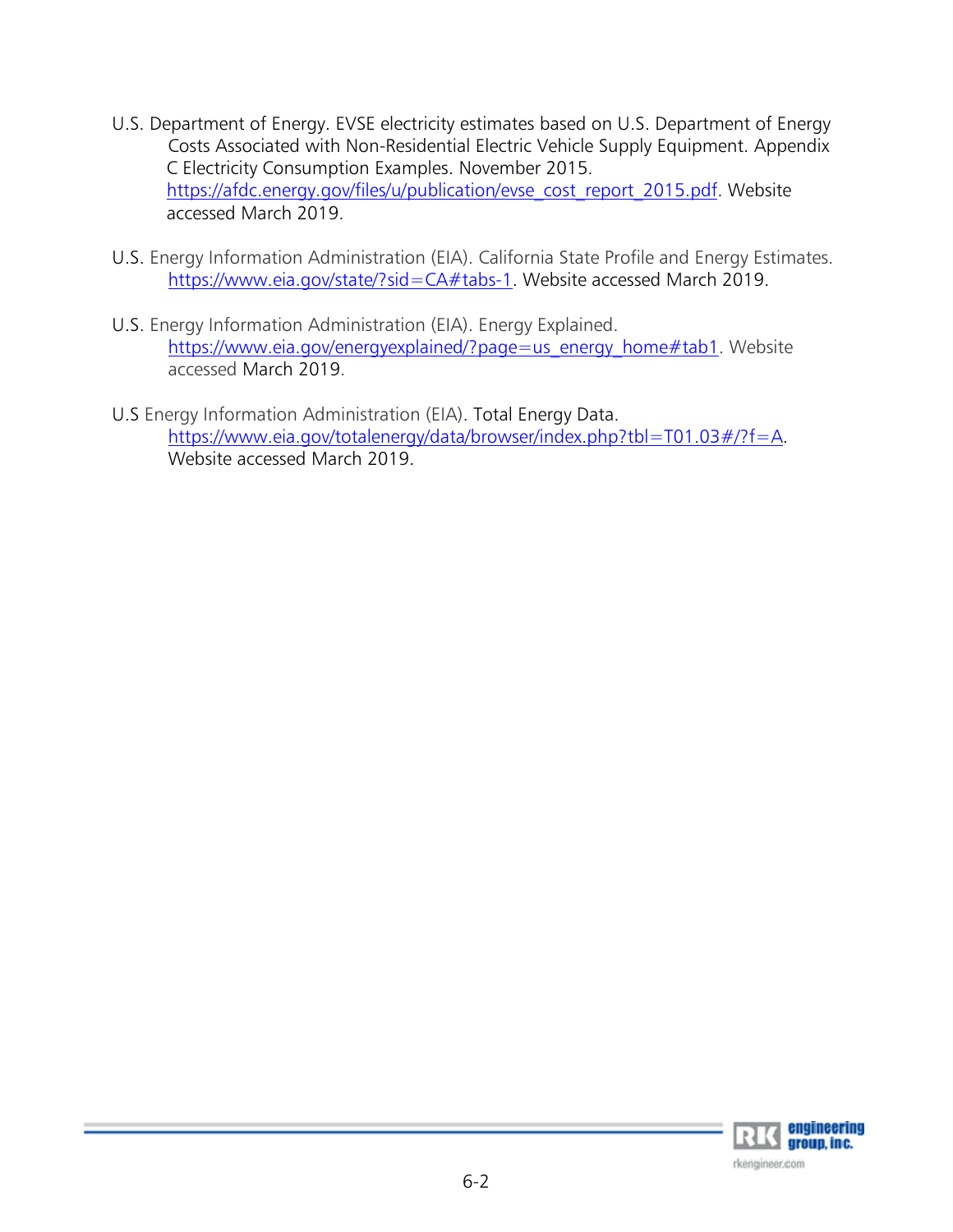# **Appendices**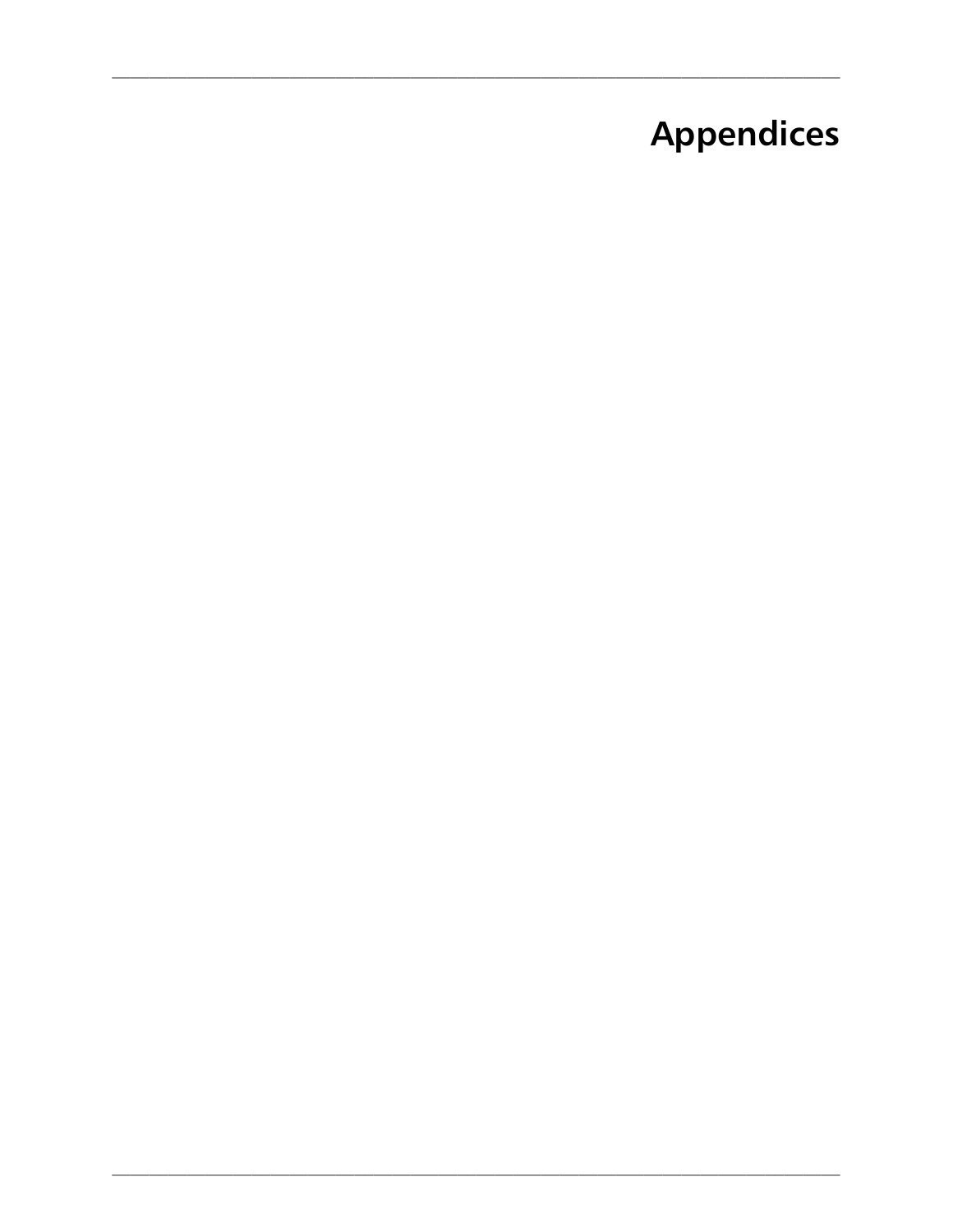# **Appendix A**

CalEEMod Annual Emissions Output (From Lakeview Plaza Project Air Quality and Greenhouse Gas Emissions Study, dated July 2020, Prepared by Rincon Consultants, Inc.)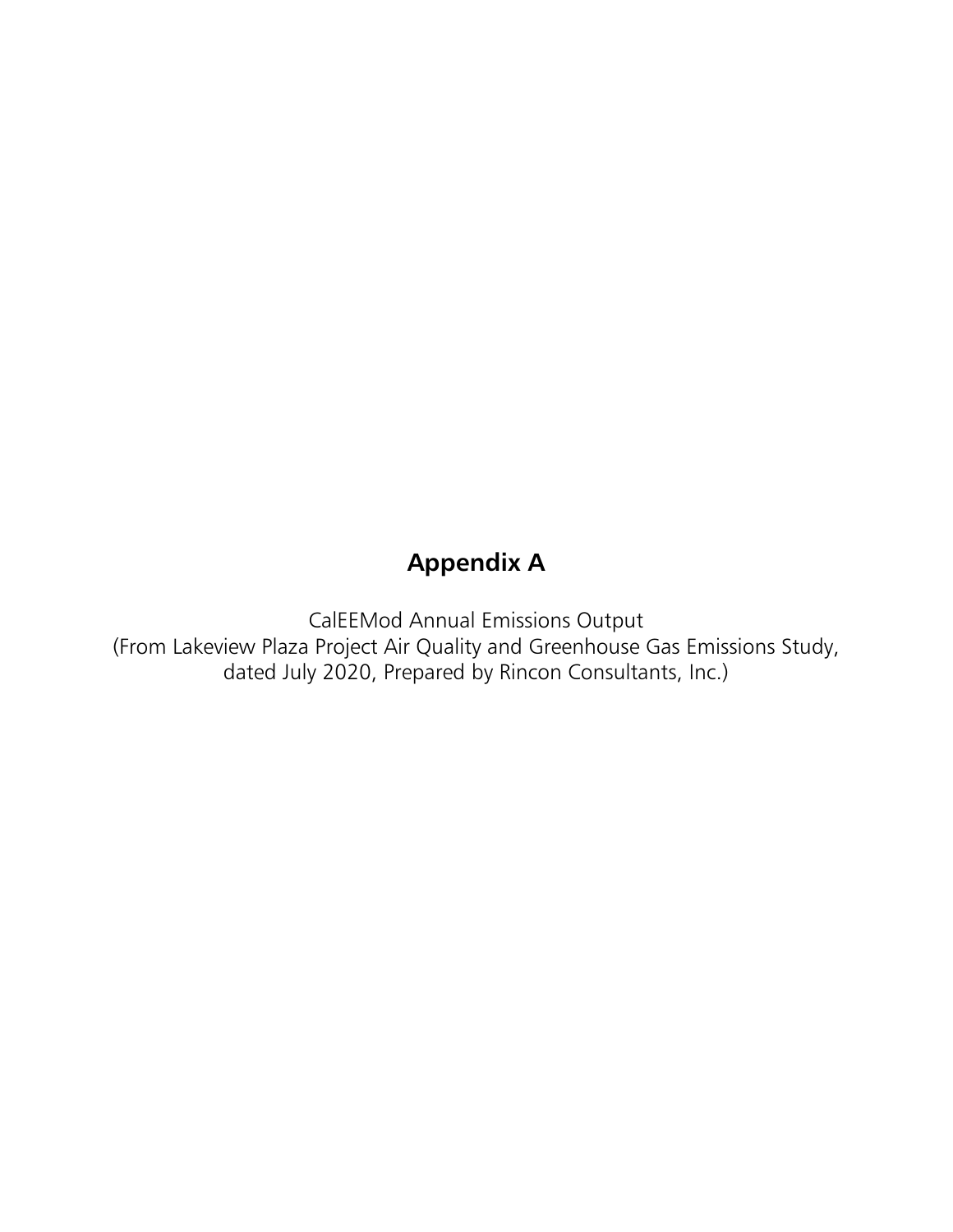# **Lakeview Plaza**

#### **South Coast AQMD Air District, Annual**

# **1.0 Project Characteristics**

# **1.1 Land Usage**

| Land Uses                           | Size   | Metric   | Lot Acreage | Floor Surface Area | Population |
|-------------------------------------|--------|----------|-------------|--------------------|------------|
| Parking Lot                         | 207.00 | Space    | 3.00        | 82.800.00          |            |
| High Turnover (Sit Down Restaurant) | 7.00   | 1000sqft | 0.16        | 7,000.00           |            |
| <b>Strip Mall</b>                   | 36.12  | 1000sqft | 0.83        | 36,120.00          |            |

# **1.2 Other Project Characteristics**

| <b>Urbanization</b>               | Urban                      | Wind Speed (m/s)                  | 2.2   | <b>Precipitation Freg (Days)</b>        | 31    |
|-----------------------------------|----------------------------|-----------------------------------|-------|-----------------------------------------|-------|
| <b>Climate Zone</b>               | 10                         |                                   |       | <b>Operational Year</b>                 | 2021  |
| <b>Utility Company</b>            | Southern California Edison |                                   |       |                                         |       |
| <b>CO2 Intensity</b><br>(lb/MWhr) | 702.44                     | <b>CH4 Intensity</b><br>(lb/MWhr) | 0.029 | N <sub>2</sub> O Intensity<br>(lb/MWhr) | 0.006 |

**1.3 User Entered Comments & Non-Default Data**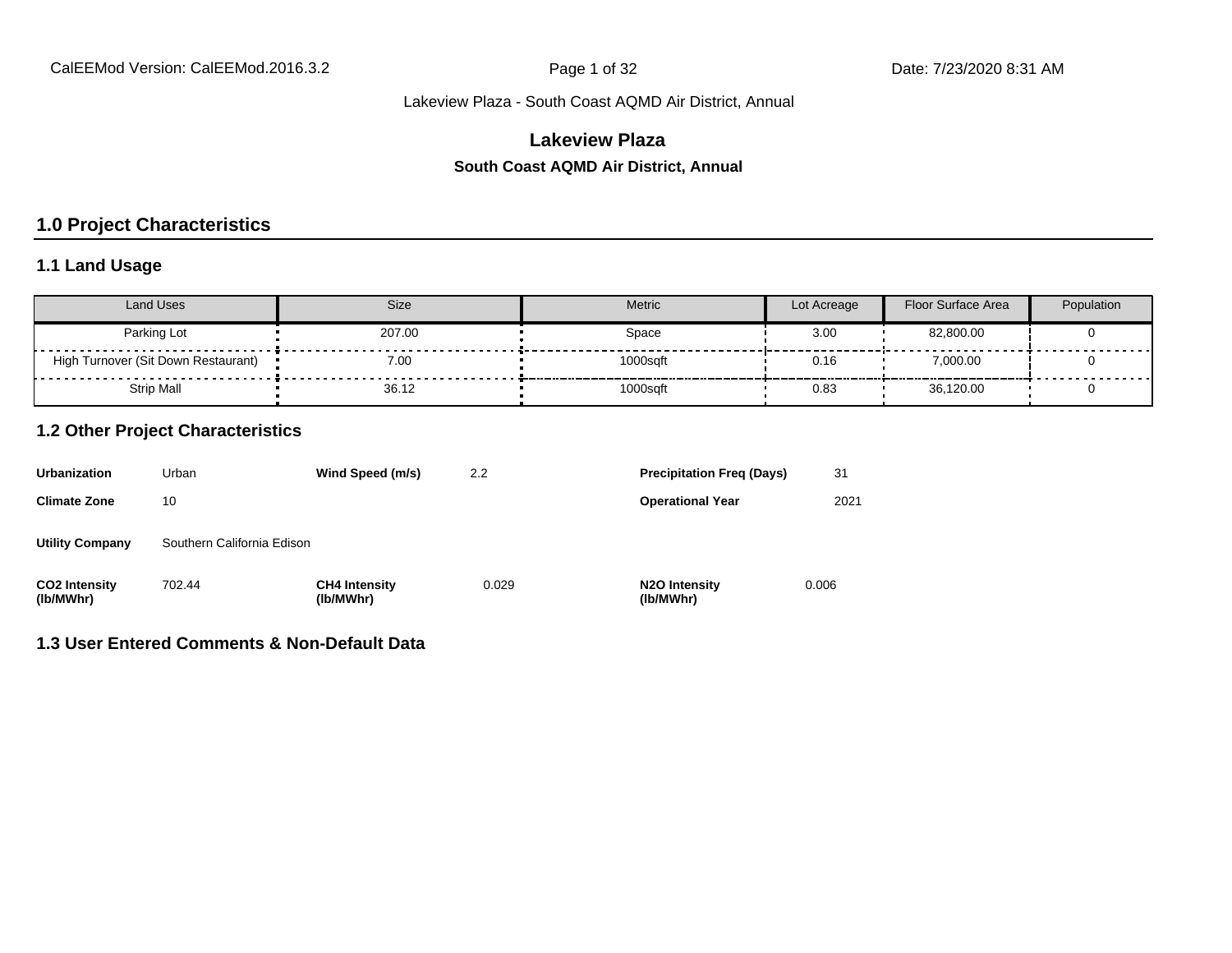Project Characteristics - Energy Intensity Factors remain at defaults.

Land Use - Pursuant to project site plans.

Construction Phase - Site is vacant (demolition not anticipated). Site preparation and building phases expanded to account for substantial grading.

Grading - Material exported based on preliminary grading plan.

Architectural Coating - Assumed compliance with SCAQMD Rule 1113.

Vehicle Trips - Weekday and weekend trip generation rates adjusted based on rates used in Traffic Study. Pass by information also adjusted based on TIA

Area Coating - Assumed compliance with SCAQMD Rule 1113

Energy Use - Title 24 energy use reduced by 30 percent for compliance with 2019 Title 24 standards for commercial uses.

Water And Wastewater - Indoor water consumption reduced by 20 percent based on compliance with 2016 Title 24 standards.

Construction Off-road Equipment Mitigation - Assumed compliance with SCAQMD Rule 403

Mobile Land Use Mitigation - Site would provide sidewalk improvements along Lakeshore Drive and Manning Street. Project site is 0.3 mile from Riverside/Lakeshore Bus Stop.

Area Mitigation - Assumed compliance with SCAQMD Rule 1113.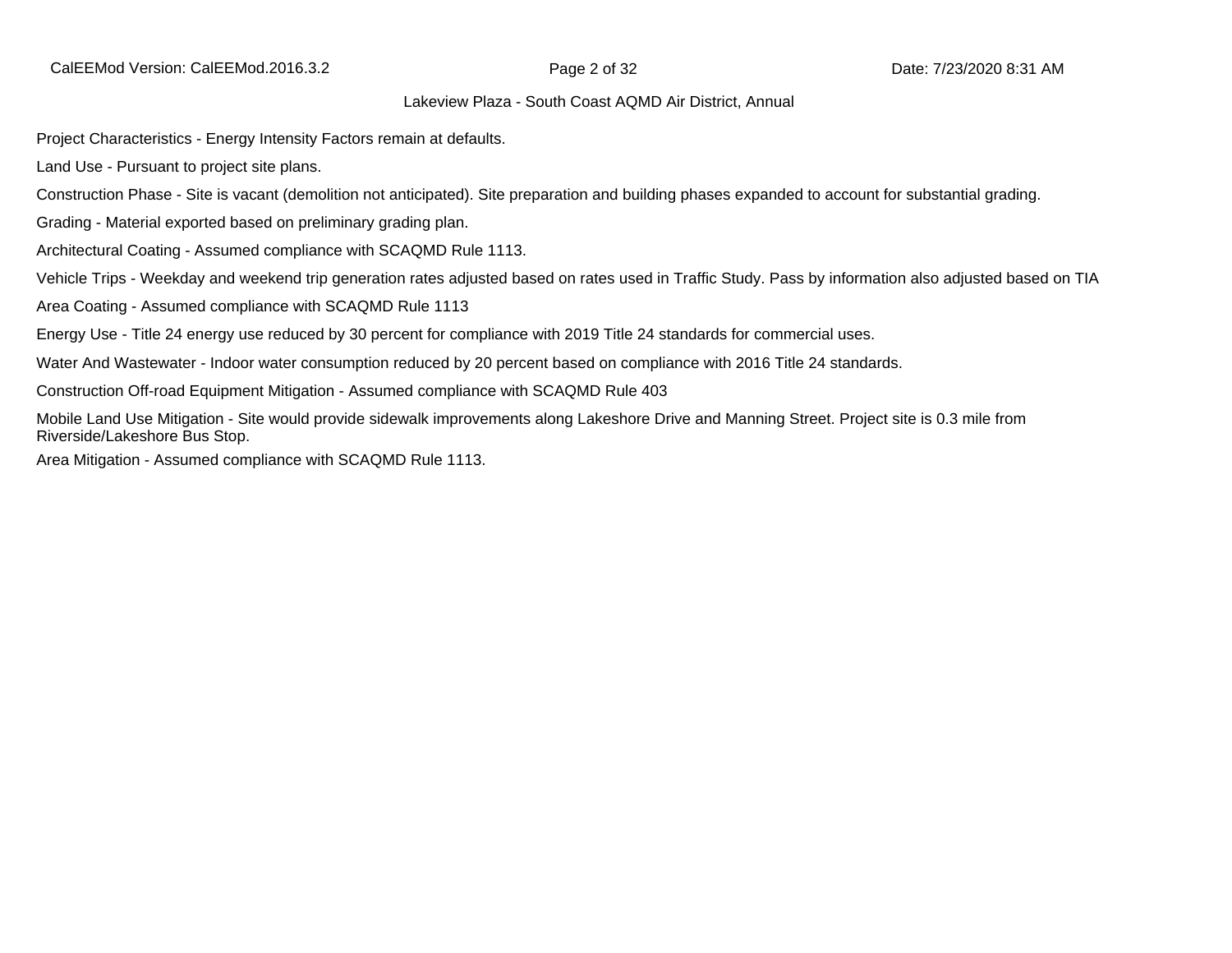| <b>Table Name</b>       | Column Name                     | Default Value | New Value    |
|-------------------------|---------------------------------|---------------|--------------|
| tblArchitecturalCoating | EF_Nonresidential_Exterior      | 100.00        | 50.00        |
| tblArchitecturalCoating | EF_Nonresidential_Interior      | 100.00        | 50.00        |
| tblArchitecturalCoating | EF_Parking                      | 100.00        | 50.00        |
| tblAreaCoating          | Area_EF_Nonresidential_Exterior | 100           | 50           |
| tblAreaCoating          | Area_EF_Nonresidential_Interior | 100           | 50           |
| tblAreaCoating          | Area_EF_Parking                 | 100           | 50           |
| tblAreaMitigation       | UseLowVOCPaintParkingCheck      | False         | True         |
| tblConstructionPhase    | NumDays                         | 8.00          | 50.00        |
| tblConstructionPhase    | NumDays                         | 5.00          | 14.00        |
| tblEnergyUse            | <b>T24E</b>                     | 12.38         | 8.67         |
| tblEnergyUse            | <b>T24E</b>                     | 4.58          | 3.21         |
| tblGrading              | MaterialExported                | 0.00          | 84,910.00    |
| tblLandUse              | LotAcreage                      | 1.86          | 3.00         |
| tblVehicleTrips         | PB_TP                           | 43.00         | 20.00        |
| tblVehicleTrips         | PB_TP                           | 15.00         | 10.00        |
| tblVehicleTrips         | PR_TP                           | 37.00         | 60.00        |
| tblVehicleTrips         | PR_TP                           | 45.00         | 50.00        |
| tblVehicleTrips         | ST_TR                           | 158.37        | 112.18       |
| tblVehicleTrips         | ST_TR                           | 42.04         | 83.28        |
| tblVehicleTrips         | SU_TR                           | 131.84        | 112.18       |
| tblVehicleTrips         | SU_TR                           | 20.43         | 83.28        |
| tblVehicleTrips         | WD_TR                           | 127.15        | 112.18       |
| tblVehicleTrips         | WD_TR                           | 44.32         | 83.28        |
| tblWater                | IndoorWaterUseRate              | 2,124,735.99  | 1,699,788.79 |
| tblWater                | IndoorWaterUseRate              | 2,675,499.48  | 2,140,399.58 |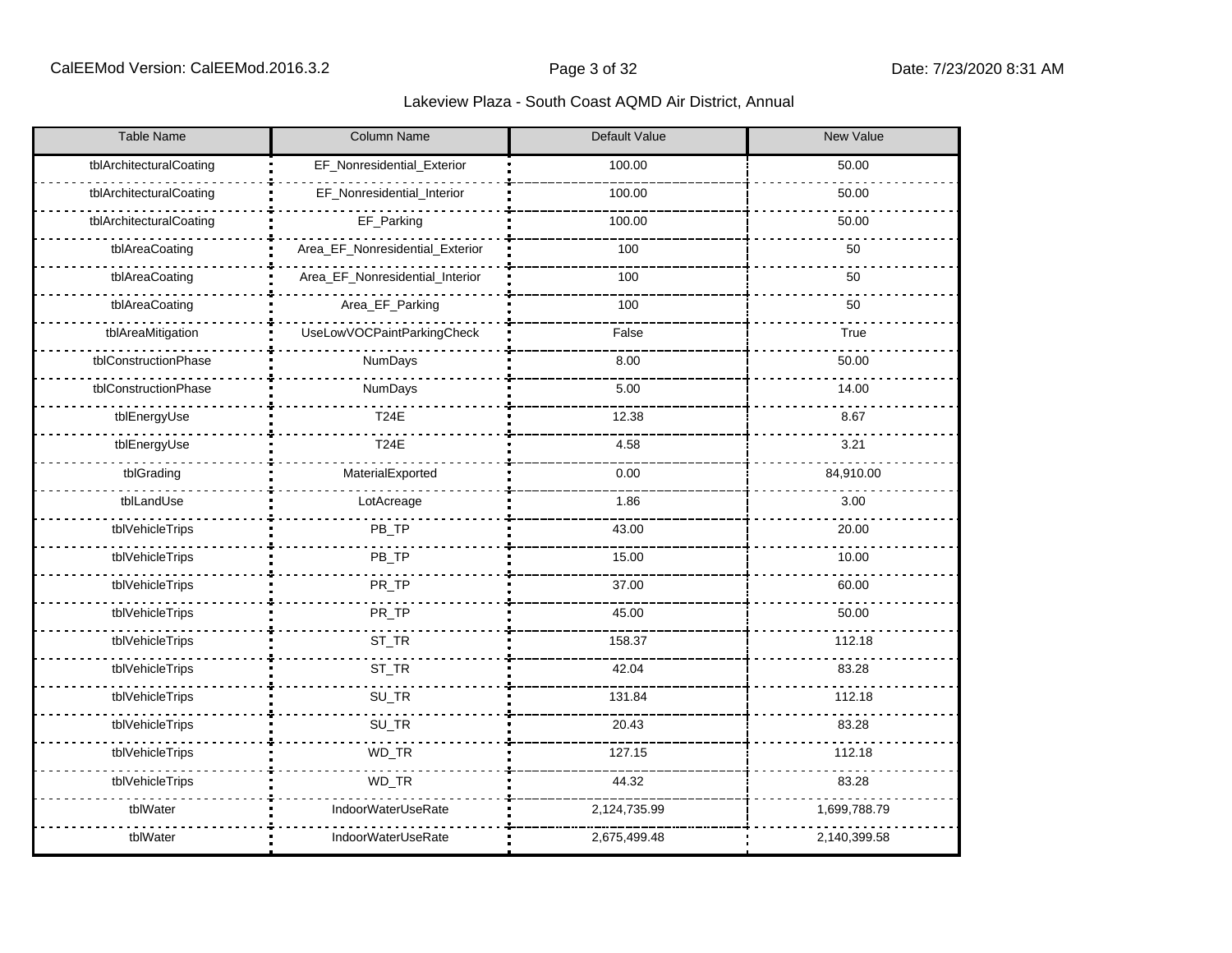# **2.0 Emissions Summary**

# **2.1 Overall Construction**

# **Unmitigated Construction**

|                | <b>ROG</b>                 | <b>NO<sub>x</sub></b> | CO     | SO <sub>2</sub> | Fugitive<br><b>PM10</b> | Exhaust<br><b>PM10</b> | <b>PM10</b><br>Total | Fugitive<br><b>PM2.5</b> | Exhaust<br>PM2.5 | PM2.5 Total Bio- CO2 NBio- CO2 Total CO2 |        |                   |                       | CH <sub>4</sub> | <b>N2O</b> | CO <sub>2e</sub> |
|----------------|----------------------------|-----------------------|--------|-----------------|-------------------------|------------------------|----------------------|--------------------------|------------------|------------------------------------------|--------|-------------------|-----------------------|-----------------|------------|------------------|
| Year           |                            |                       |        |                 |                         | tons/yr                |                      |                          |                  |                                          |        |                   | MT/yr                 |                 |            |                  |
| 2020           | 0.2142<br>$\bullet\bullet$ | 3.1817                | 1.5227 | 6.4200e-<br>003 | 0.4146                  | 0.0904                 | 0.5050               | 0.1871                   | 0.0842           | 0.2713                                   | 0.0000 | 606.7468 606.7468 |                       | 0.0772          | 0.0000     | .608.6772        |
| 2021           | 0.2979<br>$\bullet\bullet$ | 1.7010                | 1.6578 | 3.2500e-<br>003 | 0.0572                  | 0.0844                 | 0.1416               | 0.0154                   | 0.0793           | 0.0947                                   | 0.0000 |                   | 286.6974 1 286.6974 1 | 0.0538          | 0.0000     | 288.0416         |
| <b>Maximum</b> | 0.2979                     | 3.1817                | 1.6578 | 6.4200e-<br>003 | 0.4146                  | 0.0904                 | 0.5050               | 0.1871                   | 0.0842           | 0.2713                                   | 0.0000 | 606.7468          | 606.7468              | 0.0772          | 0.0000     | 608.6772         |

#### **Mitigated Construction**

|                | <b>ROG</b> | <b>NO<sub>x</sub></b> | CO     | SO <sub>2</sub> | Fugitive<br><b>PM10</b> | Exhaust<br><b>PM10</b> | <b>PM10</b><br>Total | Fugitive<br>PM2.5 | Exhaust<br>PM2.5 | <b>PM2.5 Total</b> Bio- CO2 NBio- CO2 Total CO2 |        |            |                   | CH <sub>4</sub> | <b>N2O</b> | CO <sub>2e</sub> |
|----------------|------------|-----------------------|--------|-----------------|-------------------------|------------------------|----------------------|-------------------|------------------|-------------------------------------------------|--------|------------|-------------------|-----------------|------------|------------------|
| Year           |            |                       |        |                 |                         | tons/yr                |                      |                   |                  |                                                 |        |            | MT/yr             |                 |            |                  |
| 2020           | 0.2142     | 3.1817                | 1.5227 | 6.4200e-<br>003 | 0.2523                  | 0.0904                 | 0.3427               | 0.1022            | 0.0842           | 0.1863                                          | 0.0000 |            | 606.7466 606.7466 | 0.0772          | 0.0000     | .608.6770        |
| 2021           | 0.2979     | .7009                 | 1.6578 | 3.2500e-<br>003 | 0.0572                  | 0.0844                 | 0.1416               | 0.0154            | 0.0793           | 0.0947                                          | 0.0000 | 286.6972 • | 286.6972          | 0.0538          | 0.0000     | ▪ 288.0413       |
| <b>Maximum</b> | 0.2979     | 3.1817                | 1.6578 | 6.4200e-<br>003 | 0.2523                  | 0.0904                 | 0.3427               | 0.1022            | 0.0842           | 0.1863                                          | 0.0000 | 606.7466   | 606.7466          | 0.0772          | 0.0000     | 608.6770         |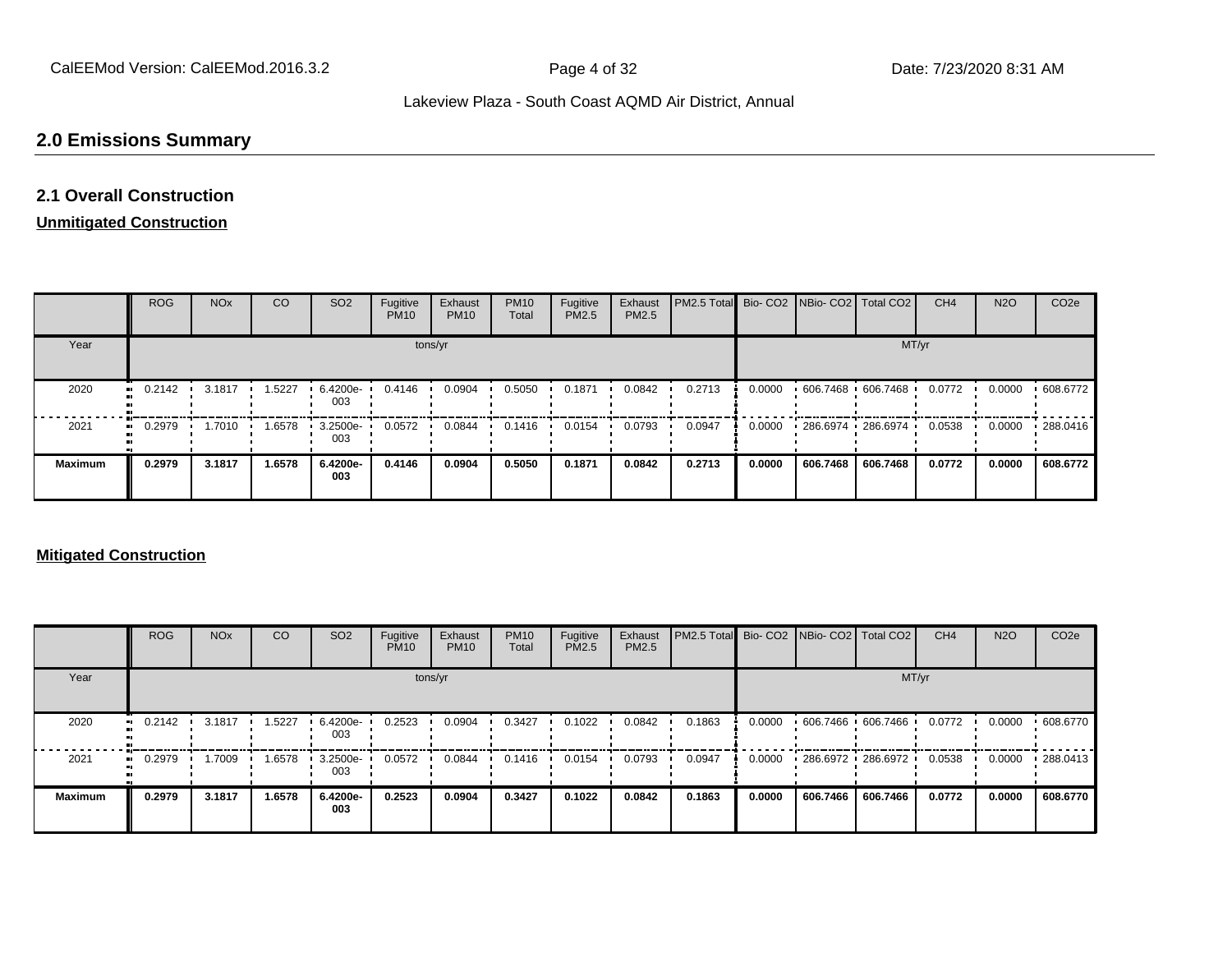|                      | <b>ROG</b> | <b>NO<sub>x</sub></b> | co   | <b>SO2</b> | <b>Fugitive</b><br><b>PM10</b> | <b>Exhaust</b><br><b>PM10</b> | <b>PM10</b><br><b>Total</b> | <b>Fugitive</b><br><b>PM2.5</b> | <b>Exhaust</b><br><b>PM2.5</b> | <b>PM2.5</b><br><b>Total</b> | Bio- CO2   NBio-CO2   Total CO2 |      |      | CH <sub>4</sub> | <b>N20</b> | CO <sub>2e</sub> |
|----------------------|------------|-----------------------|------|------------|--------------------------------|-------------------------------|-----------------------------|---------------------------------|--------------------------------|------------------------------|---------------------------------|------|------|-----------------|------------|------------------|
| Percent<br>Reduction | 0.00       | 0.00                  | 0.00 | 0.00       | 34.40                          | 0.00                          | 25.10                       | 41.94                           | 0.00                           | 23.21                        | 0.00                            | 0.00 | 0.00 | 0.00            | 0.00       | 0.00             |

| Quarter | <b>Start Date</b> | <b>End Date</b> | Maximum Unmitigated ROG + NOX (tons/quarter) | Maximum Mitigated ROG + NOX (tons/quarter) |
|---------|-------------------|-----------------|----------------------------------------------|--------------------------------------------|
|         | 7-1-2020          | 9-30-2020       | 2.5579                                       | 2.5579                                     |
| 2       | 10-1-2020         | 12-31-2020      | 0.7881                                       | 0.7881                                     |
| 3       | $1 - 1 - 2021$    | 3-31-2021       | 0.6996                                       | 0.6996                                     |
| д       | 4-1-2021          | 6-30-2021       | 0.7064                                       | 0.7064                                     |
| 5       | 7-1-2021          | 9-30-2021       | 0.5883                                       | 0.5883                                     |
|         |                   | Highest         | 2.5579                                       | 2.5579                                     |

# **2.2 Overall Operational**

# **Unmitigated Operational**

|          | <b>ROG</b> | <b>NO<sub>x</sub></b> | CO              | SO <sub>2</sub> | Fugitive<br><b>PM10</b> | Exhaust<br><b>PM10</b>          | <b>PM10</b><br>Total | Fugitive<br>PM2.5 | Exhaust<br>PM2.5 | PM2.5 Total Bio- CO2 NBio- CO2 Total CO2 |           |                      |                                           | CH <sub>4</sub> | <b>N2O</b>         | CO <sub>2e</sub>  |  |  |  |
|----------|------------|-----------------------|-----------------|-----------------|-------------------------|---------------------------------|----------------------|-------------------|------------------|------------------------------------------|-----------|----------------------|-------------------------------------------|-----------------|--------------------|-------------------|--|--|--|
| Category |            | tons/yr               |                 |                 |                         |                                 |                      |                   |                  |                                          |           |                      | MT/yr                                     |                 |                    |                   |  |  |  |
| Area     | 0.1720     | 3.0000e-<br>005       | 3.2000e-<br>003 | 0.0000          |                         | $1.0000e - 1$<br>005            | 1.0000e-<br>005      |                   | 1.0000e-<br>005  | 1.0000e-<br>005                          | 0.0000    | $6.2100e - 1$<br>003 | $6.2100e -$<br>003                        | 2.0000e-<br>005 | 0.0000             | 6.6200e-<br>003   |  |  |  |
| Energy   | 0.0108     | 0.0978                | 0.0821          | 5.9000e-<br>004 |                         | $\cdot$ 7.4300e- $\cdot$<br>003 | 7.4300e-<br>003      |                   | 7.4300e-<br>003  | 7.4300e-<br>003                          | 0.0000    |                      | $\cdot$ 342.8646 $\cdot$ 342.8646 $\cdot$ | 0.0118          | $3.9700e -$<br>003 | 344.3429          |  |  |  |
| Mobile   | 0.9930     | 5.2031                | 11.1788         | 0.0380          | 2.9939                  | 0.0314                          | 3.0254               | 0.8023            | 0.0294           | 0.8317                                   |           |                      | $0.0000$ $3,514.165$ $3,514.165$ $0.1875$ |                 | 0.0000             | $\cdot$ 3,518.851 |  |  |  |
| Waste    |            |                       |                 |                 |                         | 0.0000                          | 0.0000               |                   | 0.0000           | 0.0000                                   | 24.6086 · | 0.0000               | 24.6086                                   | 1.4543          | 0.0000             | .60.9668          |  |  |  |
| Water    |            |                       |                 |                 |                         | 0.0000                          | 0.0000               |                   | 0.0000           | 0.0000                                   | 1.2183    | 22.2169              | 23.4352                                   | 0.1261          | 3.1400e-<br>003    | 27.5235           |  |  |  |
| Total    | 1.1758     | 5.3009                | 11.2641         | 0.0386          | 2.9939                  | 0.0389                          | 3.0328               | 0.8023            | 0.0368           | 0.8391                                   | 25.8269   |                      | 3,879.253 3,905.080                       | 1.7797          | 7.1100e-<br>003    | 3,951.691         |  |  |  |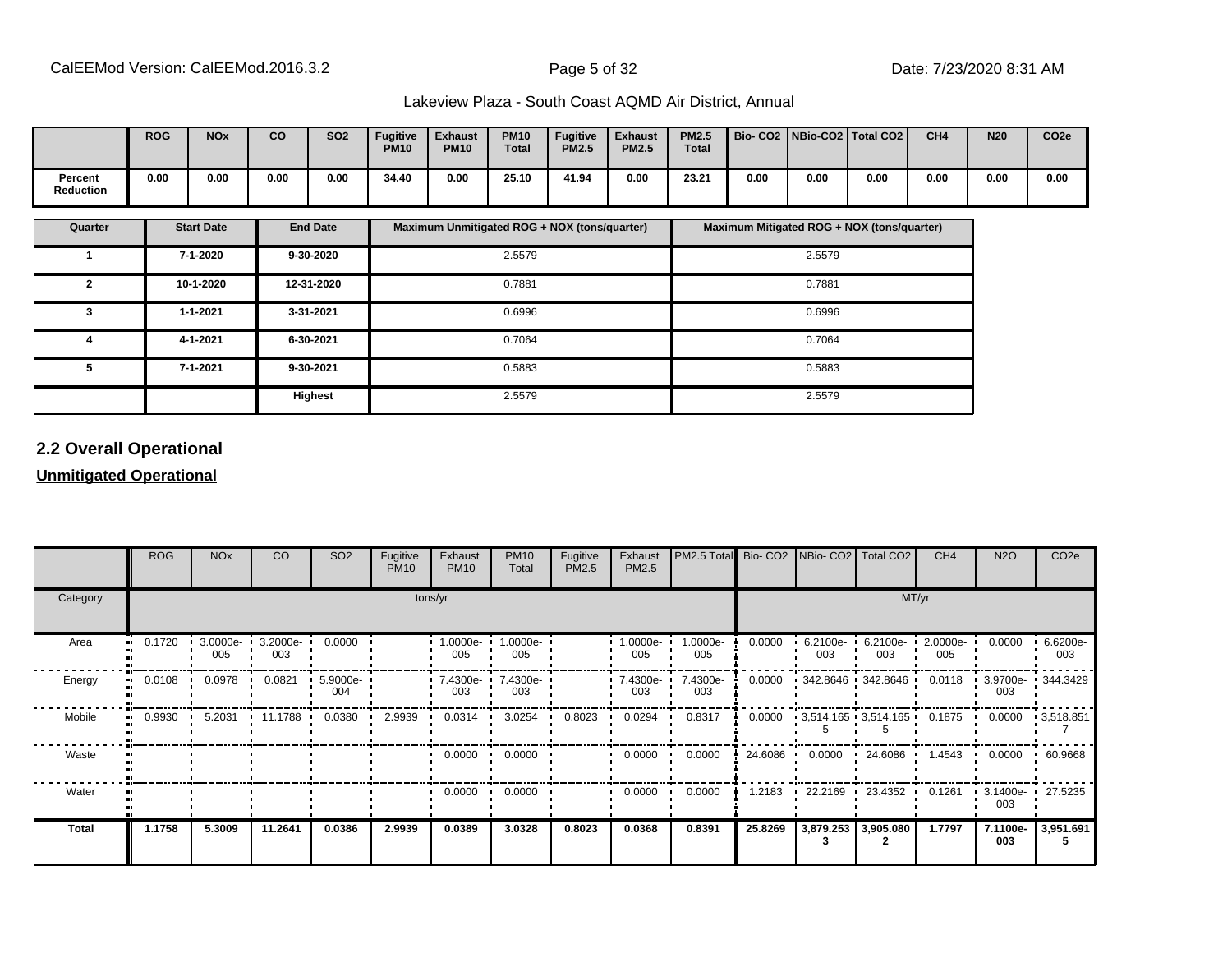# **2.2 Overall Operational**

# **Mitigated Operational**

|                             | <b>ROG</b>                                       | <b>NO<sub>x</sub></b> |                       | CO <sub>2</sub>                | SO <sub>2</sub>       | Fugitive   | <b>PM10</b>                    | Exhaust<br><b>PM10</b>                         | <b>PM10</b><br>Total          | Fugitive<br><b>PM2.5</b>    |                                 | Exhaust<br>PM2.5        | PM2.5 Total Bio- CO2 NBio- CO2 Total CO2 |                              |         |                                 |      |       | CH <sub>4</sub>                      |                 | <b>N2O</b>      | CO <sub>2e</sub>                                                    |
|-----------------------------|--------------------------------------------------|-----------------------|-----------------------|--------------------------------|-----------------------|------------|--------------------------------|------------------------------------------------|-------------------------------|-----------------------------|---------------------------------|-------------------------|------------------------------------------|------------------------------|---------|---------------------------------|------|-------|--------------------------------------|-----------------|-----------------|---------------------------------------------------------------------|
| Category                    |                                                  |                       |                       |                                |                       |            | tons/yr                        |                                                |                               |                             |                                 |                         |                                          |                              |         |                                 |      | MT/yr |                                      |                 |                 |                                                                     |
| Area                        | 0.1720 · 3.0000e · 3.2000e · 0.0000<br>$\bullet$ | 005                   |                       | 003                            |                       |            |                                | 1.0000e-1.0000e-1<br>005                       | 005                           |                             |                                 | $1.0000e - 1$<br>005    | 1.0000e-<br>005                          |                              | 0.0000  | 003                             |      | 003   | $6.2100e - 6.2100e - 2.0000e$<br>005 |                 |                 | $0.0000 + 6.6200e$<br>003                                           |
| Energy                      | 0.0108                                           | 0.0978<br>$\cdot$     | - 11                  | 0.0821                         | $.5.9000e - 1$<br>004 |            |                                | $\cdot$ 7.4300e $\cdot$ 7.4300e $\cdot$<br>003 | 003                           |                             |                                 | $-7.4300e-$<br>003      | 7.4300e-<br>-<br>003                     |                              | 0.0000  |                                 |      |       |                                      |                 | 003             | 342.8646 · 342.8646 · 0.0118 · 3.9700e · 344.3429                   |
| Mobile                      | $0.9737$ $\cdot$<br>$\bullet\bullet$             |                       |                       | 5.0578 10.6876 0.0360 2.8158 1 |                       |            |                                |                                                | 0.0298 1 2.8456 0.7546        |                             | $\mathbf{r}$                    | $0.0278$ $\blacksquare$ | 0.7824                                   |                              | 0.0000  |                                 |      |       |                                      |                 |                 | $\cdot$ 3,324.563 $\cdot$ 3,324.563 0.1795 0.0000 $\cdot$ 3,329.050 |
| Waste                       |                                                  |                       |                       |                                |                       |            |                                |                                                | $0.0000$ $\cdot$ 0.0000       |                             |                                 | $0.0000$ $\blacksquare$ | 0.0000                                   |                              | 24.6086 |                                 |      |       |                                      |                 |                 | $0.0000$ $1.4543$ $0.0000$ $60.9668$                                |
| Water                       |                                                  |                       |                       |                                |                       |            |                                | $0.0000$ $\cdot$                               | 0.0000                        |                             |                                 | 0.0000                  | 0.0000                                   |                              | 1.2183  |                                 |      |       | 22.2169 1 23.4352 0.1261             |                 | 003             | 3.1400e- 27.5235                                                    |
| <b>Total</b>                | 1.1564                                           | 5.1556                |                       | 10.7729                        | 0.0366                |            | 2.8158                         | 0.0373                                         | 2.8530                        | 0.7546                      |                                 | 0.0353                  | 0.7898                                   |                              | 25.8269 | 3,689.650 3,715.477             |      |       | 1.7717                               |                 | 7.1100e-<br>003 | 3,761.890<br>5                                                      |
|                             | <b>ROG</b>                                       |                       | <b>NO<sub>x</sub></b> |                                | <b>CO</b>             | <b>SO2</b> | <b>Fugitive</b><br><b>PM10</b> |                                                | <b>Exhaust</b><br><b>PM10</b> | <b>PM10</b><br><b>Total</b> | <b>Fugitive</b><br><b>PM2.5</b> |                         | <b>Exhaust</b><br><b>PM2.5</b>           | <b>PM2.5</b><br><b>Total</b> |         | Bio- CO2   NBio-CO2   Total CO2 |      |       |                                      | CH <sub>4</sub> | <b>N20</b>      | CO <sub>2e</sub>                                                    |
| Percent<br><b>Reduction</b> | 1.65                                             |                       | 2.74                  |                                | 4.36                  | 5.31       |                                | 5.95                                           | 4.14                          | 5.93                        | 5.95                            |                         | 4.10                                     | 5.87                         | 0.00    |                                 | 4.89 | 4.86  |                                      | 0.45            | 0.00            | 4.80                                                                |

# **3.0 Construction Detail**

**Construction Phase**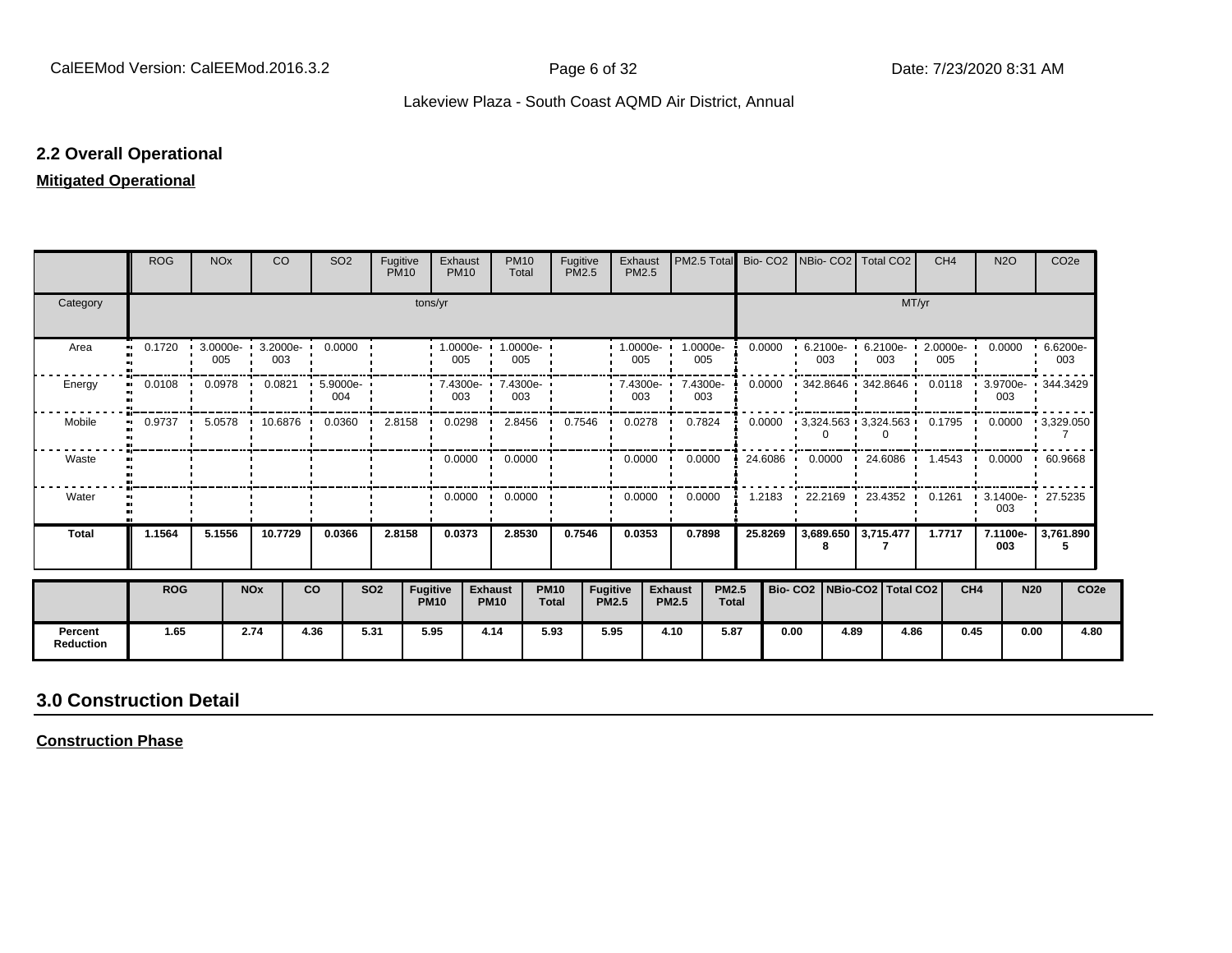| Phase<br>Number | <b>Phase Name</b>            | Phase Type                   | <b>Start Date</b> | End Date   | Num Days Num Days<br>Week |                 | <b>Phase Description</b> |
|-----------------|------------------------------|------------------------------|-------------------|------------|---------------------------|-----------------|--------------------------|
|                 | Site Preparation             | •Site Preparation            | 17/1/2020         | !7/20/2020 |                           | 14'             |                          |
|                 | •Grading                     | •Grading                     | 17/21/2020        | !9/28/2020 |                           | 50 <sub>1</sub> |                          |
|                 | <b>Building Construction</b> | <b>Building Construction</b> | 19/29/2020        | !8/16/2021 |                           | 230!            |                          |
| 14              | <b>Architectural Coating</b> | • Architectural Coating      | 18/4/2021         | !8/27/2021 |                           | 18'             |                          |
|                 | • Paving                     | •Paving                      | 8/17/2021         | .9/9/2021  |                           | 18 <sup>1</sup> |                          |

#### **Acres of Grading (Site Preparation Phase): 0**

**Acres of Grading (Grading Phase): 25**

#### **Acres of Paving: 3**

**Residential Indoor: 0; Residential Outdoor: 0; Non-Residential Indoor: 64,680; Non-Residential Outdoor: 21,560; Striped Parking Area: 4,968 (Architectural Coating ±sqft)**

#### **OffRoad Equipment**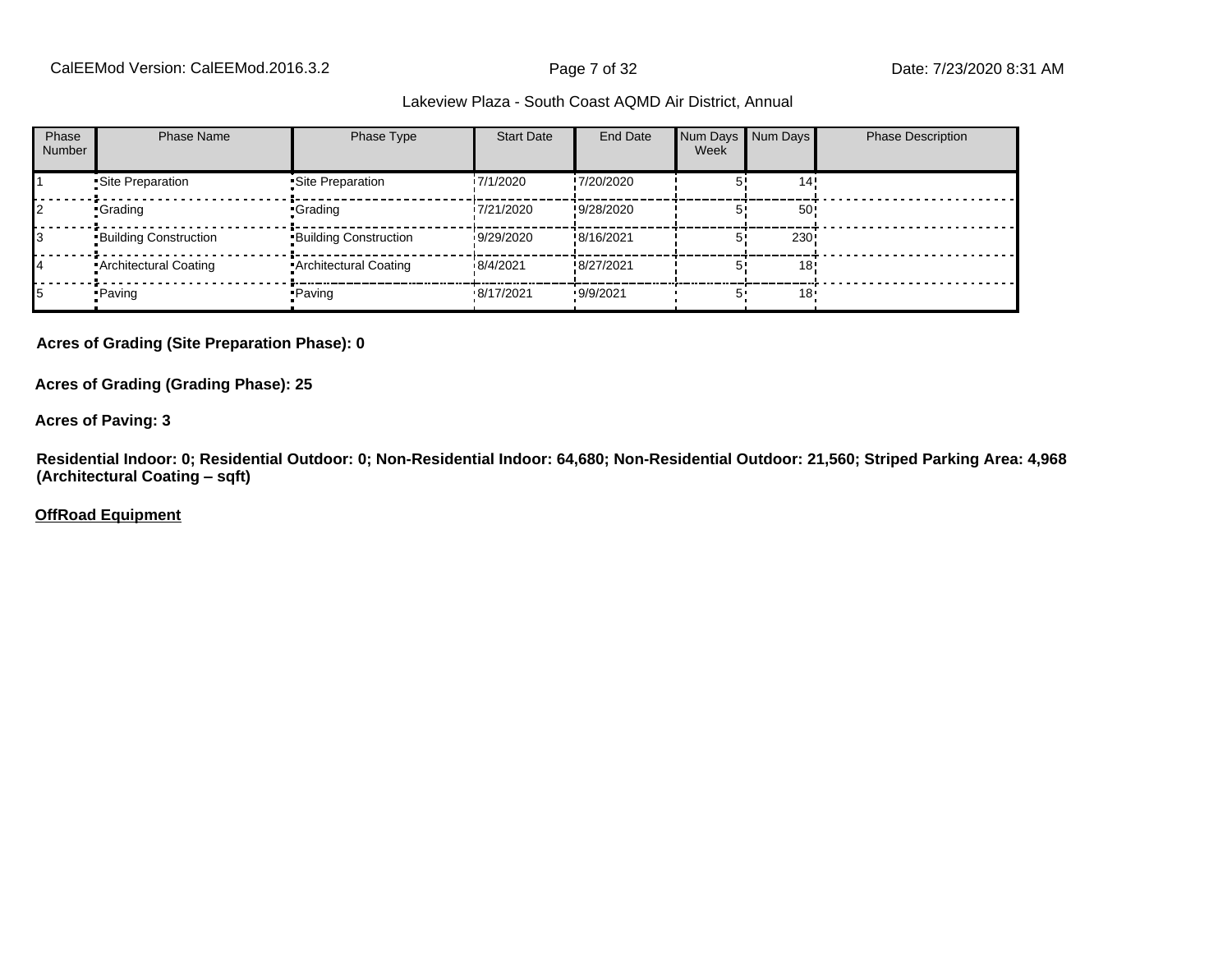| <b>Phase Name</b>            | Offroad Equipment Type     | Amount | <b>Usage Hours</b> | <b>Horse Power</b> | Load Factor |
|------------------------------|----------------------------|--------|--------------------|--------------------|-------------|
| Site Preparation             | Rubber Tired Dozers        | зi     | 8.00               | 247!               | 0.40        |
| Site Preparation             | •Tractors/Loaders/Backhoes |        | 8.00 <sub>1</sub>  | 97 <sub>1</sub>    | 0.37        |
| Grading                      | <b>Excavators</b>          |        | 8.00 <sub>1</sub>  | 158                | 0.38        |
| Grading                      | <b>Craders</b>             |        | 8.00 <sub>1</sub>  | 187                | 0.41        |
| Grading                      | Rubber Tired Dozers        |        | 8.00               | 247!               | 0.40        |
| Grading                      | Tractors/Loaders/Backhoes  | зi     | 8.00               | 97                 | 0.37        |
| <b>Building Construction</b> | Cranes                     |        | 7.00               | 231                | 0.29        |
| <b>Building Construction</b> | -Forklifts                 | 3      | 8.00               | 89                 | 0.20        |
| <b>Building Construction</b> | Generator Sets             |        | 8.00               | 84'                | 0.74        |
| <b>Building Construction</b> | Tractors/Loaders/Backhoes  | 3      | 7.00               | 97'                | 0.37        |
| <b>Building Construction</b> | · Welders                  |        | 8.00               | 46'                | 0.45        |
| Architectural Coating        | Air Compressors            |        | 6.00 <sub>1</sub>  | 78                 | 0.48        |
| Paving                       | "Cement and Mortar Mixers  |        | 6.00               | 9                  | 0.56        |
| Paving                       | ·Pavers                    |        | 8.00               | 130                | 0.42        |
| Paving                       | Paving Equipment           |        | 6.00               | 132                | 0.36        |
| Paving                       | ·Rollers                   |        | 6.00 <sub>1</sub>  | 80 <sub>1</sub>    | 0.38        |
| Paving                       | Tractors/Loaders/Backhoes  |        | 8.00:              | 97:                | 0.37        |

# **Trips and VMT**

| <b>Phase Name</b>              | <b>Offroad Equipment</b><br>Count | <b>Worker Trip</b><br><b>Number</b> | Vendor Trip<br><b>Number</b> | Hauling Trip<br><b>Number</b> | <b>Worker Trip</b><br>Length | <b>Vendor Trip</b><br>Length | <b>Hauling Trip</b><br>Length | <b>Worker Vehicle</b><br>Class | Vendor         | Hauling<br>Vehicle Class Vehicle Class |
|--------------------------------|-----------------------------------|-------------------------------------|------------------------------|-------------------------------|------------------------------|------------------------------|-------------------------------|--------------------------------|----------------|----------------------------------------|
| Site Preparation               |                                   | 18.00                               | 0.00                         | $0.00 \cdot$                  | 14.70 <sup>i</sup>           | 6.90!                        |                               | 20.00 LD Mix                   | <b>HDT Mix</b> | ! ННDТ                                 |
| Grading                        |                                   | 15.00                               | $0.00$ !                     | 10,614.00                     | 14.70 <sup>i</sup>           | 6.90!                        |                               | 20.00 LD Mix                   | <b>HDT Mix</b> | ! ННDТ                                 |
| <b>Building Construction</b> • |                                   | 49.00                               | 21.00                        | $0.00 \cdot$                  | 14.70i                       | 6.90!                        |                               | 20.00 LD Mix                   | <b>HDT Mix</b> | ! ННDТ                                 |
| Architectural Coating          |                                   | 10.00                               | 0.00!                        | $0.00 \cdot$                  | 14.70 <sup>i</sup>           | 6.90!                        |                               | 20.00 LD Mix                   | <b>HDT Mix</b> | ! ННDТ                                 |
| Paving                         |                                   | 20.00                               | $0.00 -$                     | $0.00 \cdot$                  | $14.70 \cdot$                | $6.90 \cdot$                 |                               | 20.00 LD Mix                   | <b>HDT Mix</b> | <b>HHDT</b>                            |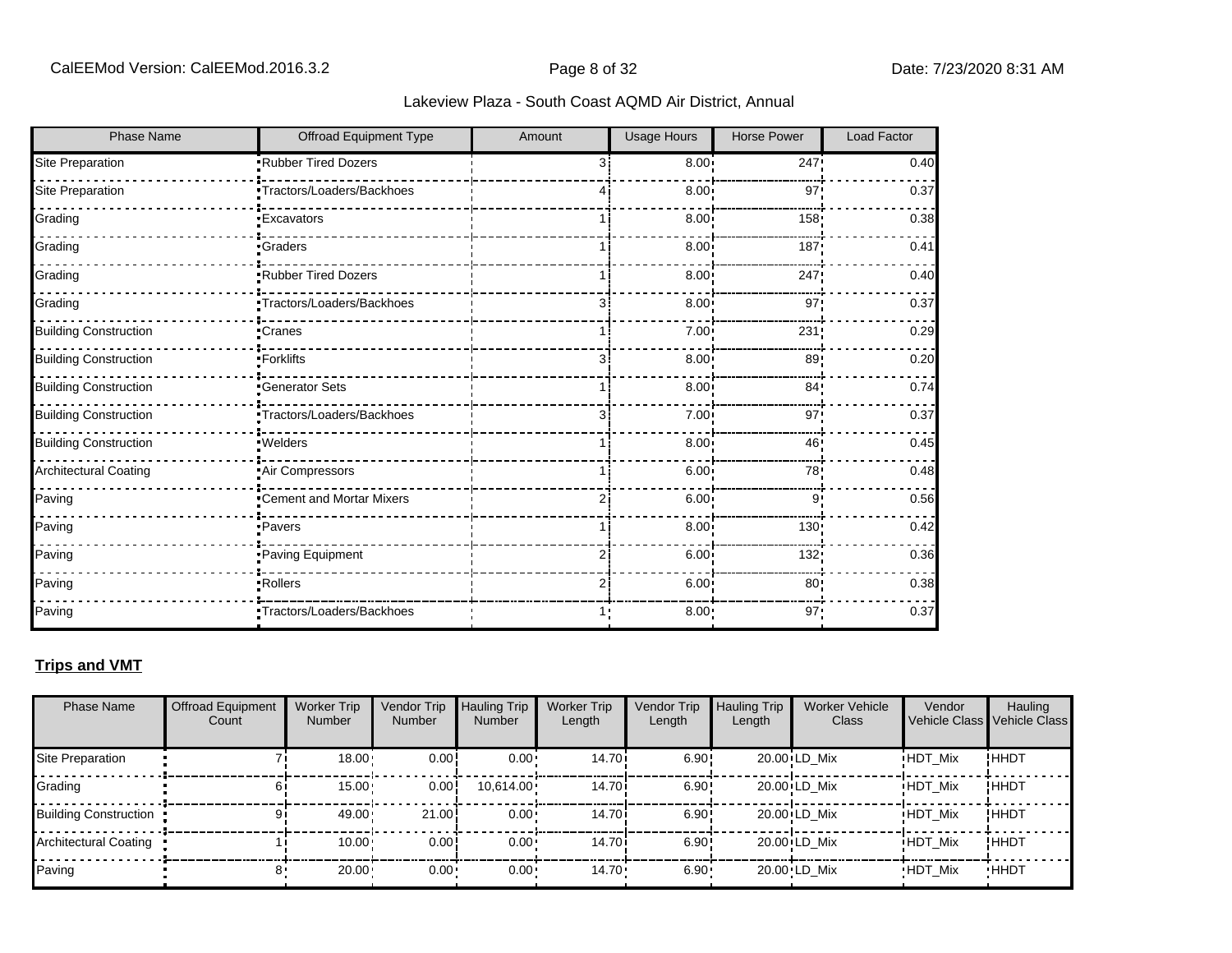CalEEMod Version: CalEEMod.2016.3.2 **Page 9 of 32** Page 9 of 32 Date: 7/23/2020 8:31 AM

#### Lakeview Plaza - South Coast AQMD Air District, Annual

# **3.1 Mitigation Measures Construction**

Water Exposed Area

# **3.2 Site Preparation - 2020**

# **Unmitigated Construction On-Site**

|                      | <b>ROG</b> | <b>NO<sub>x</sub></b> | CO     | SO <sub>2</sub> | Fugitive<br><b>PM10</b> | Exhaust<br><b>PM10</b> | <b>PM10</b><br>Total | Fugitive<br>PM2.5 | Exhaust<br><b>PM2.5</b> | PM2.5<br>Total |        | Bio- CO2   NBio- CO2   Total CO2 |         | CH <sub>4</sub> | <b>N2O</b> | CO <sub>2e</sub> |
|----------------------|------------|-----------------------|--------|-----------------|-------------------------|------------------------|----------------------|-------------------|-------------------------|----------------|--------|----------------------------------|---------|-----------------|------------|------------------|
| Category             |            |                       |        |                 |                         | tons/yr                |                      |                   |                         |                |        |                                  | MT/yr   |                 |            |                  |
| <b>Fugitive Dust</b> |            |                       |        |                 | 0.1265                  | 0.0000                 | 0.1265               | 0.0695            | 0.0000                  | 0.0695         | 0.0000 | 0.0000                           | 0.0000  | 0.0000          | 0.0000     | 0.0000           |
| Off-Road             | 0.0285     | 0.2969                | 0.1506 | 2.7000e-<br>004 |                         | 0.0154                 | 0.0154               |                   | 0.0142                  | 0.0142         | 0.0000 | 23.4015                          | 23.4015 | 7.5700e-<br>003 | 0.0000     | 23.5907          |
| <b>Total</b>         | 0.0285     | 0.2969                | 0.1506 | 2.7000e-<br>004 | 0.1265                  | 0.0154                 | 0.1418               | 0.0695            | 0.0142                  | 0.0837         | 0.0000 | 23.4015                          | 23,4015 | 7.5700e-<br>003 | 0.0000     | 23.5907          |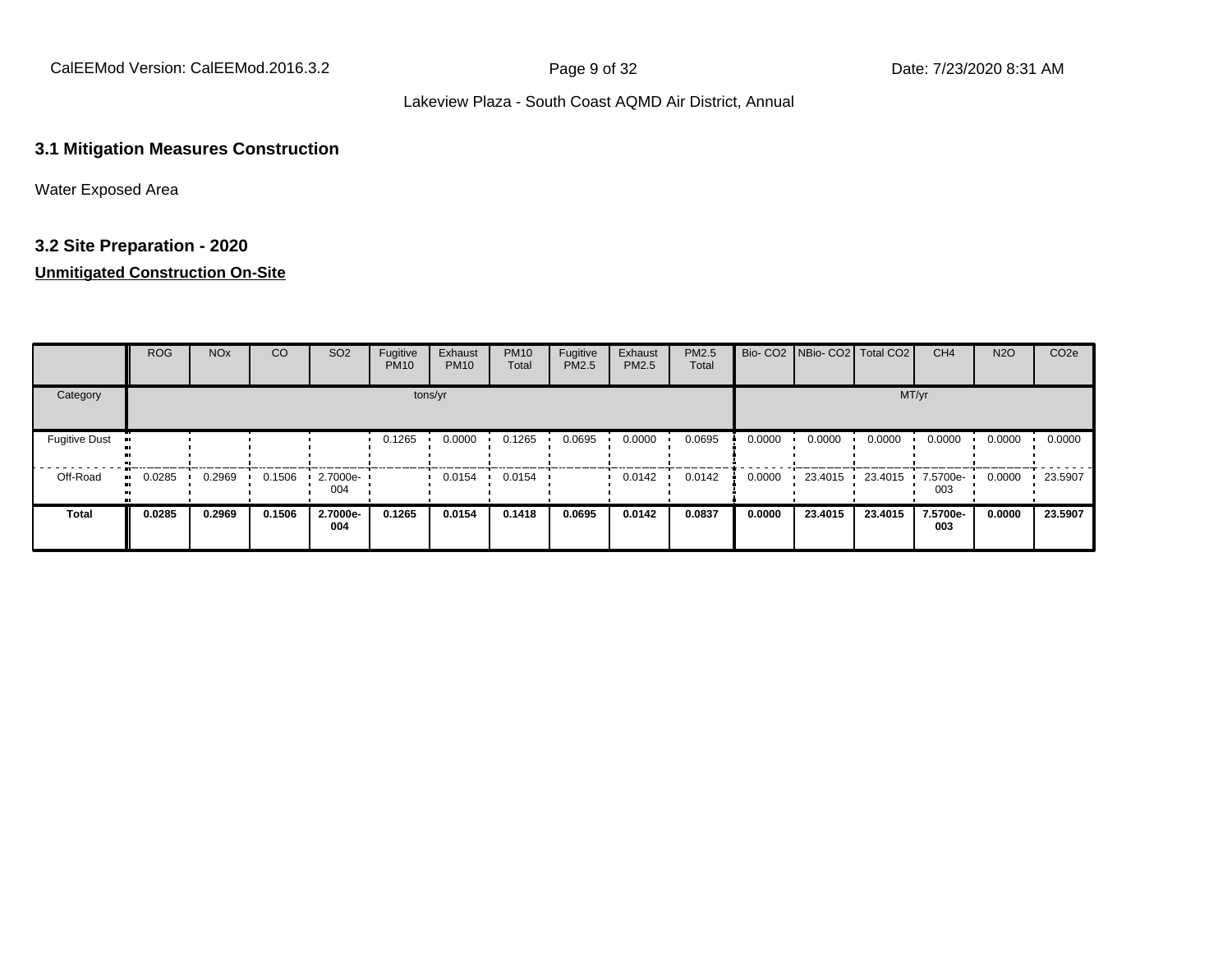# **3.2 Site Preparation - 2020**

# **Unmitigated Construction Off-Site**

|               | <b>ROG</b>                   | <b>NO<sub>x</sub></b> | CO              | SO <sub>2</sub> | Fugitive<br><b>PM10</b> | Exhaust<br><b>PM10</b> | <b>PM10</b><br>Total | Fugitive<br><b>PM2.5</b> | Exhaust<br>PM2.5 | PM2.5 Total Bio- CO2 NBio- CO2 Total CO2 |        |        |        | CH <sub>4</sub> | <b>N2O</b> | CO <sub>2e</sub> |
|---------------|------------------------------|-----------------------|-----------------|-----------------|-------------------------|------------------------|----------------------|--------------------------|------------------|------------------------------------------|--------|--------|--------|-----------------|------------|------------------|
| Category      |                              |                       |                 |                 | tons/yr                 |                        |                      |                          |                  |                                          |        |        | MT/yr  |                 |            |                  |
| Hauling<br>81 | 0.0000                       | 0.0000                | 0.0000          | 0.0000          | 0.0000                  | 0.0000                 | 0.0000               | 0.0000                   | 0.0000           | 0.0000                                   | 0.0000 | 0.0000 | 0.0000 | 0.0000          | 0.0000     | 0.0000           |
| Vendor        | 0.0000<br>$\bullet$          | 0.0000                | 0.0000          | 0.0000          | 0.0000                  | 0.0000                 | 0.0000               | 0.0000                   | 0.0000           | 0.0000                                   | 0.0000 | 0.0000 | 0.0000 | 0.0000          | 0.0000     | 0.0000           |
| Worker        | 5.6000e-<br>$\bullet$<br>004 | 4.3000e-<br>004       | 4.7700e-<br>003 | -:0000e<br>005  | 1.3800e-<br>003         | 1.0000e-<br>005        | 1.3900e-<br>003      | 3.7000e-<br>004          | 1.0000e-<br>005  | 3.8000e-<br>004                          | 0.0000 | .2445  | 1.2445 | 4.0000e-<br>005 | 0.0000     | 1.2454           |
| <b>Total</b>  | 5.6000e-<br>004              | 4.3000e-<br>004       | 4.7700e-<br>003 | 1.0000e-<br>005 | 1.3800e-<br>003         | 1.0000e-<br>005        | 1.3900e-<br>003      | 3.7000e-<br>004          | -.0000e<br>005   | 3.8000e-<br>004                          | 0.0000 | 1.2445 | 1.2445 | 4.0000e-<br>005 | 0.0000     | 1.2454           |

# **Mitigated Construction On-Site**

|                      | <b>ROG</b> | <b>NO<sub>x</sub></b> | CO     | SO <sub>2</sub> | Fugitive<br><b>PM10</b> | Exhaust<br><b>PM10</b> | <b>PM10</b><br>Total | Fugitive<br><b>PM2.5</b> | Exhaust<br><b>PM2.5</b> | PM2.5 Total Bio-CO2 NBio-CO2 Total CO2 |        |           |         | CH <sub>4</sub> | <b>N2O</b> | CO <sub>2e</sub> |
|----------------------|------------|-----------------------|--------|-----------------|-------------------------|------------------------|----------------------|--------------------------|-------------------------|----------------------------------------|--------|-----------|---------|-----------------|------------|------------------|
| Category             |            |                       |        |                 |                         | tons/yr                |                      |                          |                         |                                        |        |           | MT/yr   |                 |            |                  |
| <b>Fugitive Dust</b> |            |                       |        |                 | 0.0569                  | 0.0000                 | 0.0569               | 0.0313                   | 0.0000                  | 0.0313                                 | 0.0000 | 0.0000    | 0.0000  | 0.0000          | 0.0000     | 0.0000           |
| Off-Road             | 0.0285     | 0.2969                | 0.1506 | 2.7000e-<br>004 |                         | 0.0154                 | 0.0154               |                          | 0.0142                  | 0.0142                                 | 0.0000 | 23.4015 · | 23.4015 | 7.5700e-<br>003 | 0.0000     | 23.5907          |
| <b>Total</b>         | 0.0285     | 0.2969                | 0.1506 | 2.7000e-<br>004 | 0.0569                  | 0.0154                 | 0.0723               | 0.0313                   | 0.0142                  | 0.0454                                 | 0.0000 | 23.4015   | 23.4015 | 7.5700e-<br>003 | 0.0000     | 23.5907          |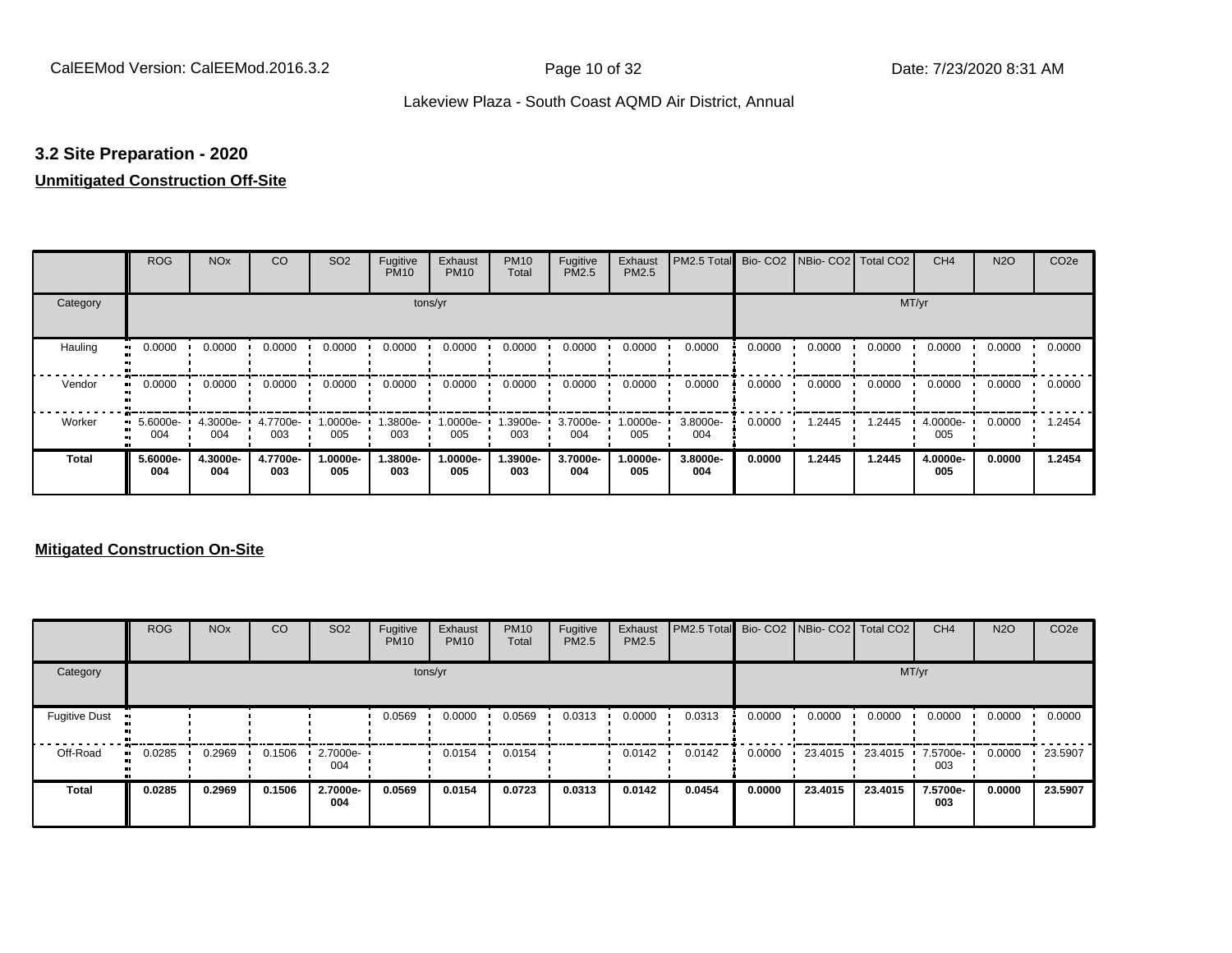# **3.2 Site Preparation - 2020**

# **Mitigated Construction Off-Site**

|                     | <b>ROG</b>        | <b>NO<sub>x</sub></b> | CO              | SO <sub>2</sub> | Fugitive<br><b>PM10</b> | Exhaust<br><b>PM10</b> | <b>PM10</b><br>Total | Fugitive<br><b>PM2.5</b> | Exhaust<br>PM2.5 | PM2.5 Total     |        | Bio- CO2 NBio- CO2 Total CO2 |        | CH <sub>4</sub> | <b>N2O</b> | CO <sub>2e</sub> |
|---------------------|-------------------|-----------------------|-----------------|-----------------|-------------------------|------------------------|----------------------|--------------------------|------------------|-----------------|--------|------------------------------|--------|-----------------|------------|------------------|
| Category            |                   |                       |                 |                 | tons/yr                 |                        |                      |                          |                  |                 |        |                              | MT/yr  |                 |            |                  |
| Hauling             | 0.0000<br>.,      | 0.0000                | 0.0000          | 0.0000          | 0.0000                  | 0.0000                 | 0.0000               | 0.0000                   | 0.0000           | 0.0000          | 0.0000 | 0.0000                       | 0.0000 | 0.0000          | 0.0000     | 0.0000           |
| Vendor<br>$\bullet$ | 0.0000            | 0.0000                | 0.0000          | 0.0000          | 0.0000                  | 0.0000                 | 0.0000               | 0.0000                   | 0.0000           | 0.0000          | 0.0000 | 0.0000                       | 0.0000 | 0.0000          | 0.0000     | 0.0000           |
| Worker              | $5.6000e-$<br>004 | 4.3000e-<br>004       | 4.7700e-<br>003 | 1.0000e-<br>005 | 1.3800e-<br>003         | 1.0000e-<br>005        | 1.3900e-<br>003      | 3.7000e-<br>004          | 1.0000e-<br>005  | 3.8000e-<br>004 | 0.0000 | 1.2445                       | 1.2445 | 4.0000e-<br>005 | 0.0000     | 1.2454           |
| <b>Total</b>        | 5.6000e-<br>004   | 4.3000e-<br>004       | 4.7700e-<br>003 | -.0000e<br>005  | 1.3800e-<br>003         | 1.0000e-<br>005        | 1.3900e-<br>003      | 3.7000e-<br>004          | -.0000e<br>005   | 3.8000e-<br>004 | 0.0000 | 1.2445                       | 1.2445 | 4.0000e-<br>005 | 0.0000     | 1.2454           |

**3.3 Grading - 2020**

**Unmitigated Construction On-Site**

|                      | <b>ROG</b>   | <b>NO<sub>x</sub></b> | CO     | SO <sub>2</sub> | Fugitive<br><b>PM10</b> | Exhaust<br><b>PM10</b> | <b>PM10</b><br>Total | Fugitive<br><b>PM2.5</b> | Exhaust<br><b>PM2.5</b> | PM2.5 Total Bio- CO2 NBio- CO2 Total CO2 |        |         |         | CH <sub>4</sub> | <b>N2O</b> | CO <sub>2e</sub> |
|----------------------|--------------|-----------------------|--------|-----------------|-------------------------|------------------------|----------------------|--------------------------|-------------------------|------------------------------------------|--------|---------|---------|-----------------|------------|------------------|
| Category             |              |                       |        |                 |                         | tons/yr                |                      |                          |                         |                                          |        |         | MT/yr   |                 |            |                  |
| <b>Fugitive Dust</b> |              |                       |        |                 | 0.1686                  | 0.0000                 | 0.1686               | 0.0849                   | 0.0000                  | 0.0849                                   | 0.0000 | 0.0000  | 0.0000  | 0.0000          | 0.0000     | 0.0000           |
| Off-Road             | 0.0607<br>ш. | 0.6597                | 0.4013 | 7.4000e-<br>004 |                         | 0.0318                 | 0.0318               |                          | 0.0293                  | 0.0293                                   | 0.0000 | 65.1469 | 65.1469 | 0.0211          | 0.0000     | 65.6736          |
| <b>Total</b>         | 0.0607       | 0.6597                | 0.4013 | 7.4000e-<br>004 | 0.1686                  | 0.0318                 | 0.2005               | 0.0849                   | 0.0293                  | 0.1142                                   | 0.0000 | 65.1469 | 65.1469 | 0.0211          | 0.0000     | 65.6736          |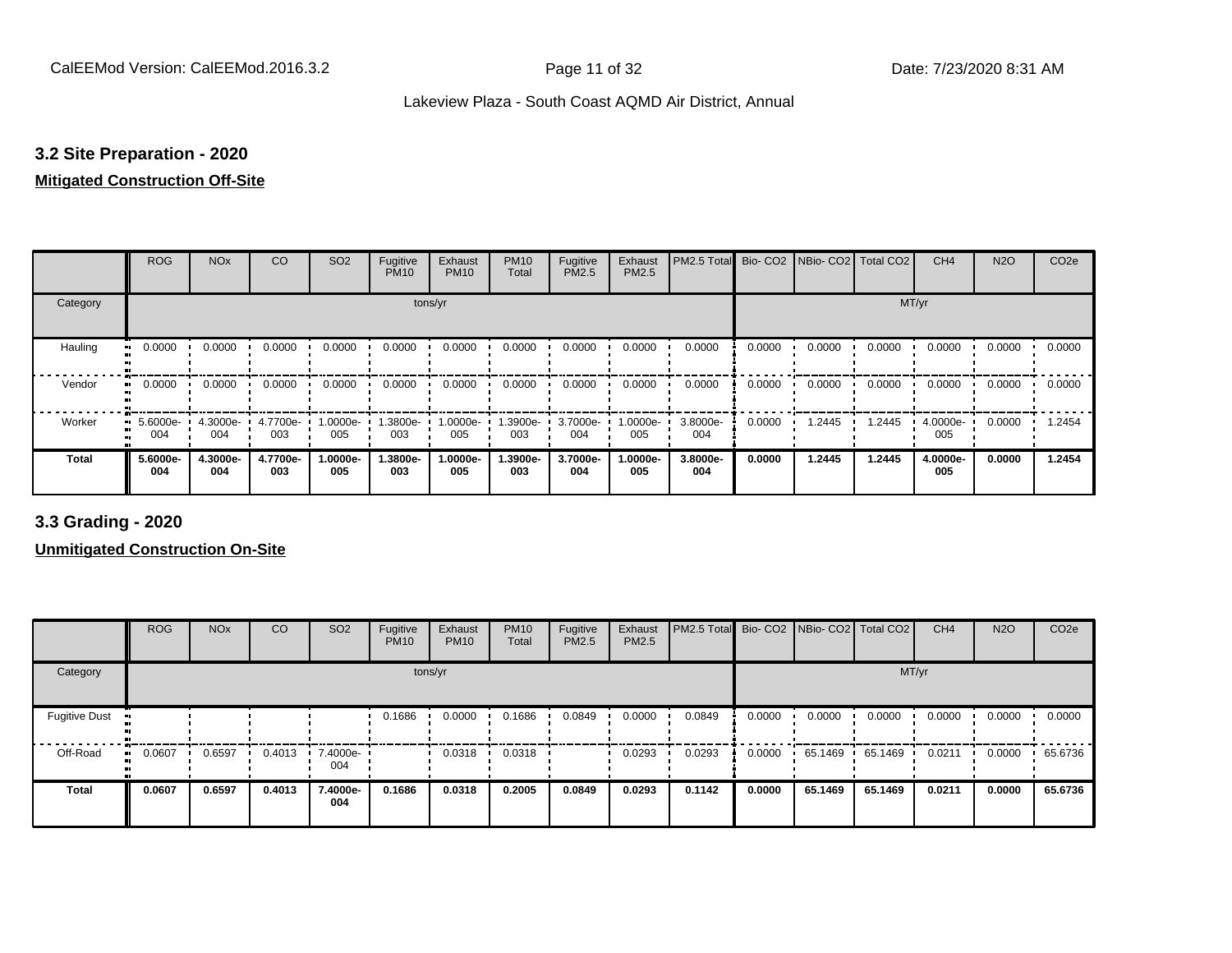# **3.3 Grading - 2020**

#### **Unmitigated Construction Off-Site**

|              | <b>ROG</b>     | <b>NO<sub>x</sub></b> | CO     | SO <sub>2</sub> | Fugitive<br><b>PM10</b> | Exhaust<br><b>PM10</b> | <b>PM10</b><br>Total | Fugitive<br>PM2.5 | Exhaust<br>PM2.5 | PM2.5 Total     | Bio-CO <sub>2</sub> | NBio- CO2   Total CO2 |          | CH <sub>4</sub> | <b>N2O</b> | CO <sub>2e</sub> |
|--------------|----------------|-----------------------|--------|-----------------|-------------------------|------------------------|----------------------|-------------------|------------------|-----------------|---------------------|-----------------------|----------|-----------------|------------|------------------|
| Category     |                |                       |        |                 | tons/yr                 |                        |                      |                   |                  |                 |                     |                       | MT/yr    |                 |            |                  |
| Hauling      | 0.0408         | 1.4892                | 0.2970 | 4.0800e-<br>003 | 0.0913                  | 4.6900e-<br>003        | 0.0959               | 0.0251            | 4.4800e-<br>003  | 0.0295          | 0.0000              | 400.4874 400.4874     |          | 0.0276          | 0.0000     | .401.1773        |
| Vendor       | 0.0000         | 0.0000                | 0.0000 | 0.0000          | 0.0000                  | 0.0000                 | 0.0000               | 0.0000            | 0.0000           | 0.0000          | 0.0000              | 0.0000                | 0.0000   | 0.0000          | 0.0000     | 0.0000           |
| Worker       | -6700e-<br>003 | 1.2800e-<br>003       | 0.0142 | 4.0000e-<br>005 | 4.1100e-<br>003         | 3.0000e-<br>005        | 4.1500e-<br>003      | 1.0900e-<br>003   | 3.0000e-<br>005  | 1.1200e-<br>003 | 0.0000              | 3.7038                | 3.7038   | 1.1000e-<br>004 | 0.0000     | 3.7064           |
| <b>Total</b> | 0.0425         | 1.4905                | 0.3112 | 4.1200e-<br>003 | 0.0954                  | 4.7200e-<br>003        | 0.1001               | 0.0261            | 4.5100e-<br>003  | 0.0307          | 0.0000              | 404.1912              | 404.1912 | 0.0277          | 0.0000     | 404.8837         |

# **Mitigated Construction On-Site**

|                      | <b>ROG</b>   | <b>NO<sub>x</sub></b> | CO     | SO <sub>2</sub> | Fugitive<br><b>PM10</b> | Exhaust<br><b>PM10</b> | <b>PM10</b><br>Total | Fugitive<br>PM2.5 | Exhaust<br><b>PM2.5</b> | <b>PM2.5 Total</b> Bio- CO2 NBio- CO2 Total CO2 |        |         |         | CH <sub>4</sub> | <b>N2O</b> | CO <sub>2e</sub> |
|----------------------|--------------|-----------------------|--------|-----------------|-------------------------|------------------------|----------------------|-------------------|-------------------------|-------------------------------------------------|--------|---------|---------|-----------------|------------|------------------|
| Category             |              |                       |        |                 |                         | tons/yr                |                      |                   |                         |                                                 |        |         | MT/yr   |                 |            |                  |
| <b>Fugitive Dust</b> |              |                       |        |                 | 0.0759                  | 0.0000                 | 0.0759               | 0.0382            | 0.0000                  | 0.0382                                          | 0.0000 | 0.0000  | 0.0000  | 0.0000          | 0.0000     | 0.0000           |
| Off-Road             | 0.0607<br>ш. | 0.6597                | 0.4013 | 7.4000e-<br>004 |                         | 0.0318                 | 0.0318               |                   | 0.0293                  | 0.0293                                          | 0.0000 | 65.1468 | 65.1468 | 0.0211          | 0.0000     | 65.6735          |
| <b>Total</b>         | 0.0607       | 0.6597                | 0.4013 | 7.4000e-<br>004 | 0.0759                  | 0.0318                 | 0.1077               | 0.0382            | 0.0293                  | 0.0675                                          | 0.0000 | 65.1468 | 65.1468 | 0.0211          | 0.0000     | 65.6735          |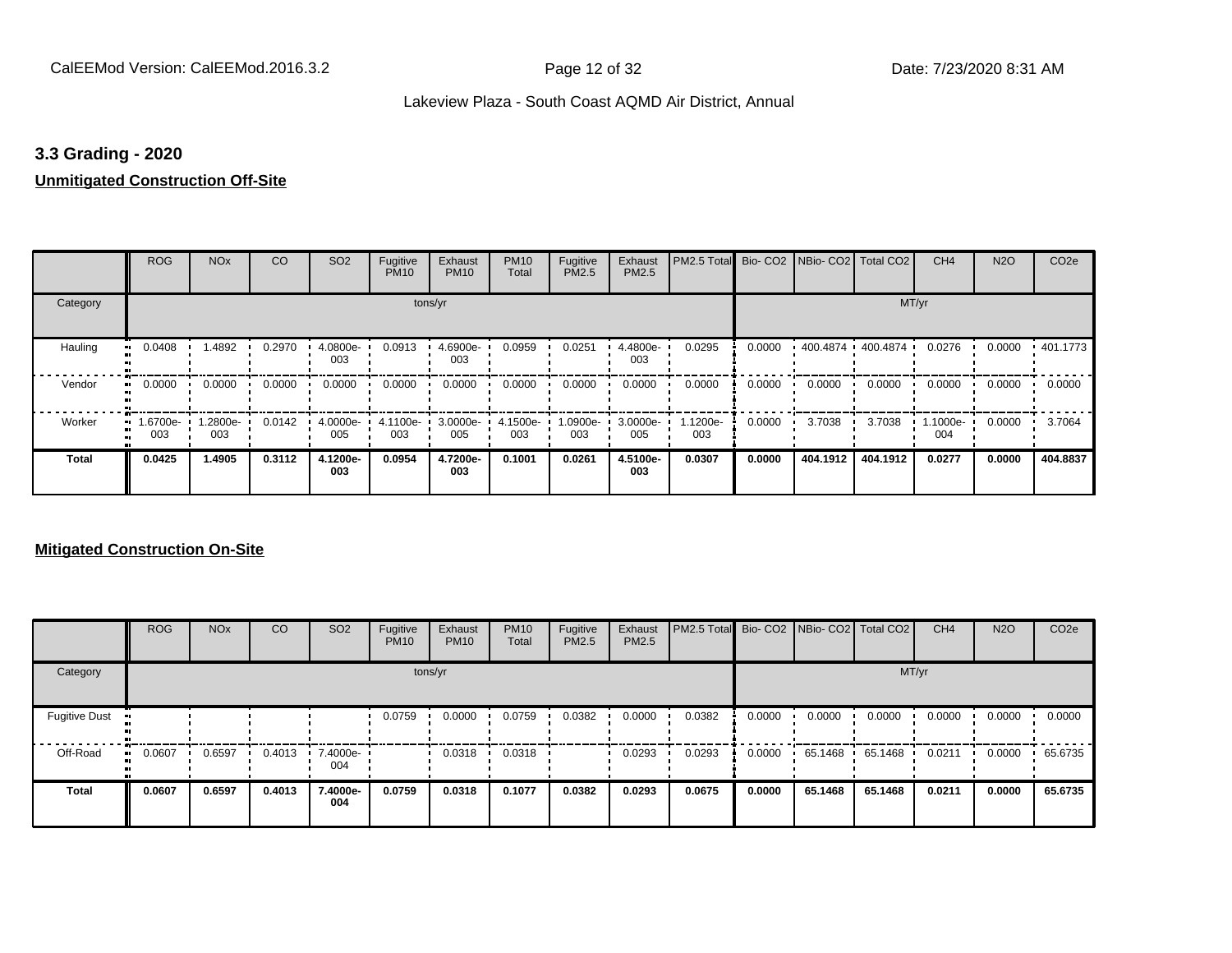# **3.3 Grading - 2020**

# **Mitigated Construction Off-Site**

|              | <b>ROG</b>     | <b>NO<sub>x</sub></b> | CO     | SO <sub>2</sub> | Fugitive<br><b>PM10</b> | Exhaust<br><b>PM10</b> | <b>PM10</b><br>Total | Fugitive<br>PM2.5 | Exhaust<br>PM2.5 | PM2.5<br>Total  | Bio-CO <sub>2</sub> | NBio- CO2   Total CO2 |          | CH <sub>4</sub> | <b>N2O</b> | CO <sub>2e</sub> |
|--------------|----------------|-----------------------|--------|-----------------|-------------------------|------------------------|----------------------|-------------------|------------------|-----------------|---------------------|-----------------------|----------|-----------------|------------|------------------|
| Category     |                |                       |        |                 |                         | tons/yr                |                      |                   |                  |                 |                     |                       | MT/yr    |                 |            |                  |
| Hauling      | 0.0408         | 1.4892                | 0.2970 | 4.0800e-<br>003 | 0.0913                  | 4.6900e-<br>003        | 0.0959               | 0.0251            | 4.4800e-<br>003  | 0.0295          | 0.0000              | 400.4874 400.4874     |          | 0.0276          | 0.0000     | $+401.1773$      |
| Vendor       | 0.0000         | 0.0000                | 0.0000 | 0.0000          | 0.0000                  | 0.0000                 | 0.0000               | 0.0000            | 0.0000           | 0.0000          | 0.0000              | 0.0000                | 0.0000   | 0.0000          | 0.0000     | 0.0000           |
| Worker       | -6700e.<br>003 | 1.2800e-<br>003       | 0.0142 | 4.0000e-<br>005 | 4.1100e-<br>003         | 3.0000e-<br>005        | 4.1500e-<br>003      | -0900e-<br>003    | 3.0000e-<br>005  | 1.1200e-<br>003 | 0.0000              | 3.7038                | 3.7038   | 1.1000e-<br>004 | 0.0000     | 3.7064           |
| <b>Total</b> | 0.0425         | 1.4905                | 0.3112 | 4.1200e-<br>003 | 0.0954                  | 4.7200e-<br>003        | 0.1001               | 0.0261            | 4.5100e-<br>003  | 0.0307          | 0.0000              | 404.1912              | 404.1912 | 0.0277          | 0.0000     | 404.8837         |

**3.4 Building Construction - 2020**

**Unmitigated Construction On-Site**

|              | <b>ROG</b>          | <b>NO<sub>x</sub></b> | CO     | SO <sub>2</sub>    | Fugitive<br><b>PM10</b> | Exhaust<br><b>PM10</b> | <b>PM10</b><br>Total | Fugitive<br><b>PM2.5</b> | Exhaust<br>PM2.5 | <b>PM2.5</b><br>Total |        | Bio- CO2   NBio- CO2   Total CO2 |         | CH <sub>4</sub> | <b>N2O</b> | CO <sub>2e</sub> |
|--------------|---------------------|-----------------------|--------|--------------------|-------------------------|------------------------|----------------------|--------------------------|------------------|-----------------------|--------|----------------------------------|---------|-----------------|------------|------------------|
| Category     |                     |                       |        |                    |                         | tons/yr                |                      |                          |                  |                       |        |                                  |         | MT/yr           |            |                  |
| Off-Road     | 0.0721<br>$\bullet$ | 0.6523                | 0.5729 | $9.2000e -$<br>004 |                         | 0.0380                 | 0.0380               |                          | 0.0357           | 0.0357                | 0.0000 | 78.7474                          | 78.7474 | 0.0192          | 0.0000     | 79.2277          |
| <b>Total</b> | 0.0721              | 0.6523                | 0.5729 | 9.2000e-<br>004    |                         | 0.0380                 | 0.0380               |                          | 0.0357           | 0.0357                | 0.0000 | 78.7474                          | 78.7474 | 0.0192          | 0.0000     | 79.2277          |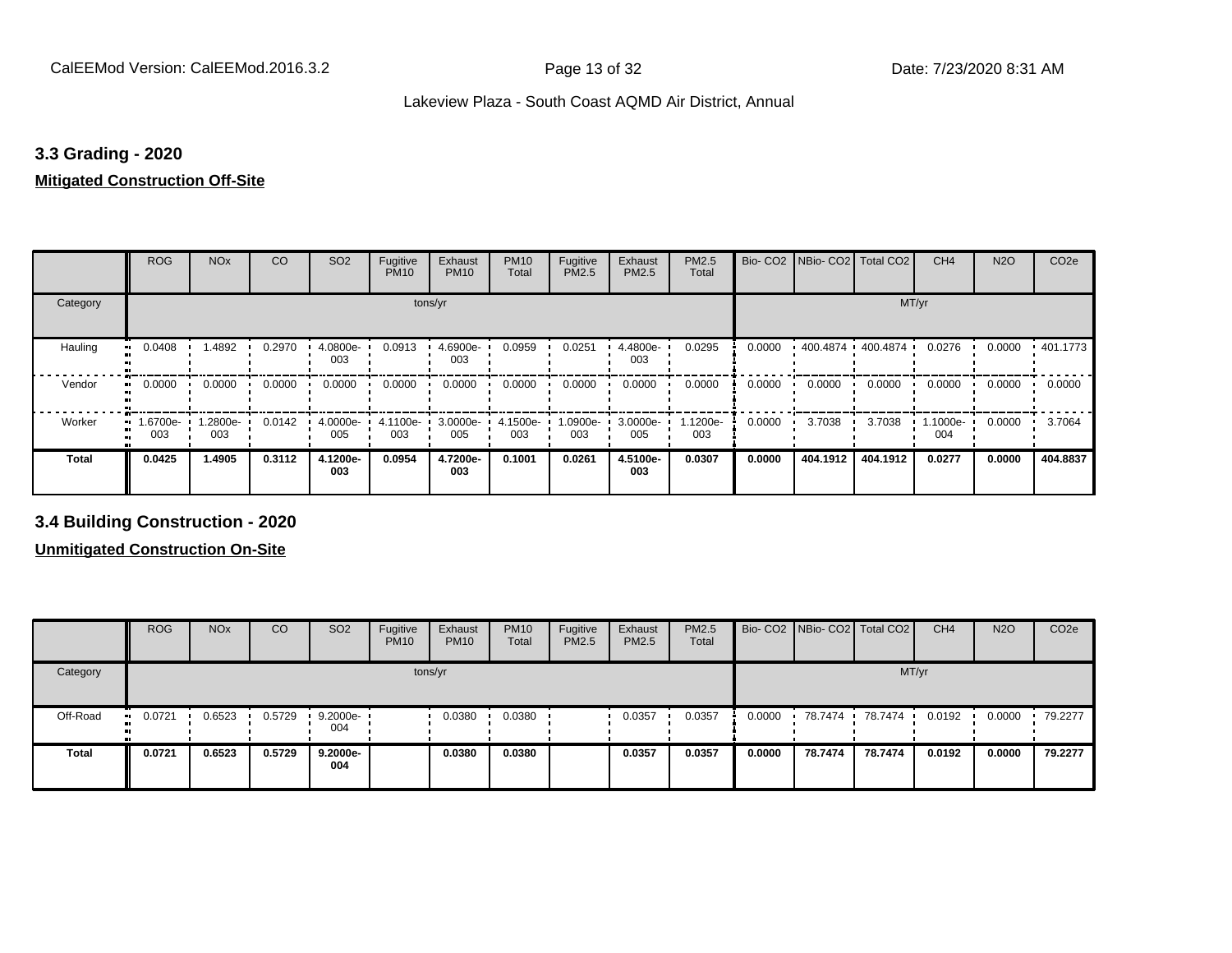# **3.4 Building Construction - 2020**

# **Unmitigated Construction Off-Site**

|              | <b>ROG</b>           | <b>NO<sub>x</sub></b> | CO     | SO <sub>2</sub> | Fugitive<br><b>PM10</b> | Exhaust<br><b>PM10</b> | <b>PM10</b><br>Total | Fugitive<br><b>PM2.5</b> | Exhaust<br>PM2.5 | PM2.5 Total Bio- CO2 NBio- CO2 Total CO2 |        |                   |         | CH <sub>4</sub> | <b>N2O</b> | CO <sub>2e</sub> |
|--------------|----------------------|-----------------------|--------|-----------------|-------------------------|------------------------|----------------------|--------------------------|------------------|------------------------------------------|--------|-------------------|---------|-----------------|------------|------------------|
| Category     |                      |                       |        |                 |                         | tons/yr                |                      |                          |                  |                                          |        |                   | MT/yr   |                 |            |                  |
| Hauling      | 0.0000<br>œ          | 0.0000                | 0.0000 | 0.0000          | 0.0000                  | 0.0000                 | 0.0000               | 0.0000                   | 0.0000           | 0.0000                                   | 0.0000 | 0.0000            | 0.0000  | 0.0000          | 0.0000     | 0.0000           |
| Vendor       | 2.3900e-<br>ш<br>003 | 0.0762                | 0.0189 | -8000e.<br>004  | 4.5000e-<br>003         | 3.7000e-<br>004        | 4.8700e-<br>003      | 1.3000e-<br>003          | 3.6000e-<br>004  | 1.6600e-<br>003                          | 0.0000 | $17.5610$ $\cdot$ | 17.5610 | .1500e-<br>003  | 0.0000     | 17.5898          |
| Worker       | $-7.4400e-$<br>003   | 5.7000e-<br>003       | 0.0631 | -8000e.<br>004  | 0.0183                  | -.4000e<br>004         | 0.0184               | 4.8500e-<br>003          | 1.3000e-<br>004  | 4.9800e-<br>003                          | 0.0000 | 16.4545           | 16.4545 | 4.7000e-<br>004 | 0.0000     | 16.4663          |
| <b>Total</b> | 9.8300e-<br>003      | 0.0819                | 0.0820 | 3.6000e-<br>004 | 0.0228                  | 5.1000e-<br>004        | 0.0233               | 6.1500e-<br>003          | 4.9000e-<br>004  | 6.6400e-<br>003                          | 0.0000 | 34.0155           | 34.0155 | 1.6200e-<br>003 | 0.0000     | 34.0561          |

# **Mitigated Construction On-Site**

|          | <b>ROG</b>           | <b>NO<sub>x</sub></b> | CO     | SO <sub>2</sub>    | Fugitive<br><b>PM10</b> | Exhaust<br><b>PM10</b> | <b>PM10</b><br>Total | Fugitive<br>PM2.5 | Exhaust<br><b>PM2.5</b> | <b>PM2.5 Total</b> Bio- CO2 NBio- CO2 Total CO2 |        |         |         | CH <sub>4</sub> | <b>N2O</b> | CO <sub>2e</sub> |
|----------|----------------------|-----------------------|--------|--------------------|-------------------------|------------------------|----------------------|-------------------|-------------------------|-------------------------------------------------|--------|---------|---------|-----------------|------------|------------------|
| Category |                      |                       |        |                    |                         | tons/yr                |                      |                   |                         |                                                 |        |         |         | MT/yr           |            |                  |
| Off-Road | 0.0721<br><b>ALC</b> | 0.6523                | 0.5729 | $9.2000e -$<br>004 |                         | 0.0380                 | 0.0380               |                   | 0.0357                  | 0.0357                                          | 0.0000 | 78.7473 | 78.7473 | 0.0192          | 0.0000     | 79.2276          |
| Total    | 0.0721               | 0.6523                | 0.5729 | 9.2000e-<br>004    |                         | 0.0380                 | 0.0380               |                   | 0.0357                  | 0.0357                                          | 0.0000 | 78.7473 | 78.7473 | 0.0192          | 0.0000     | 79.2276          |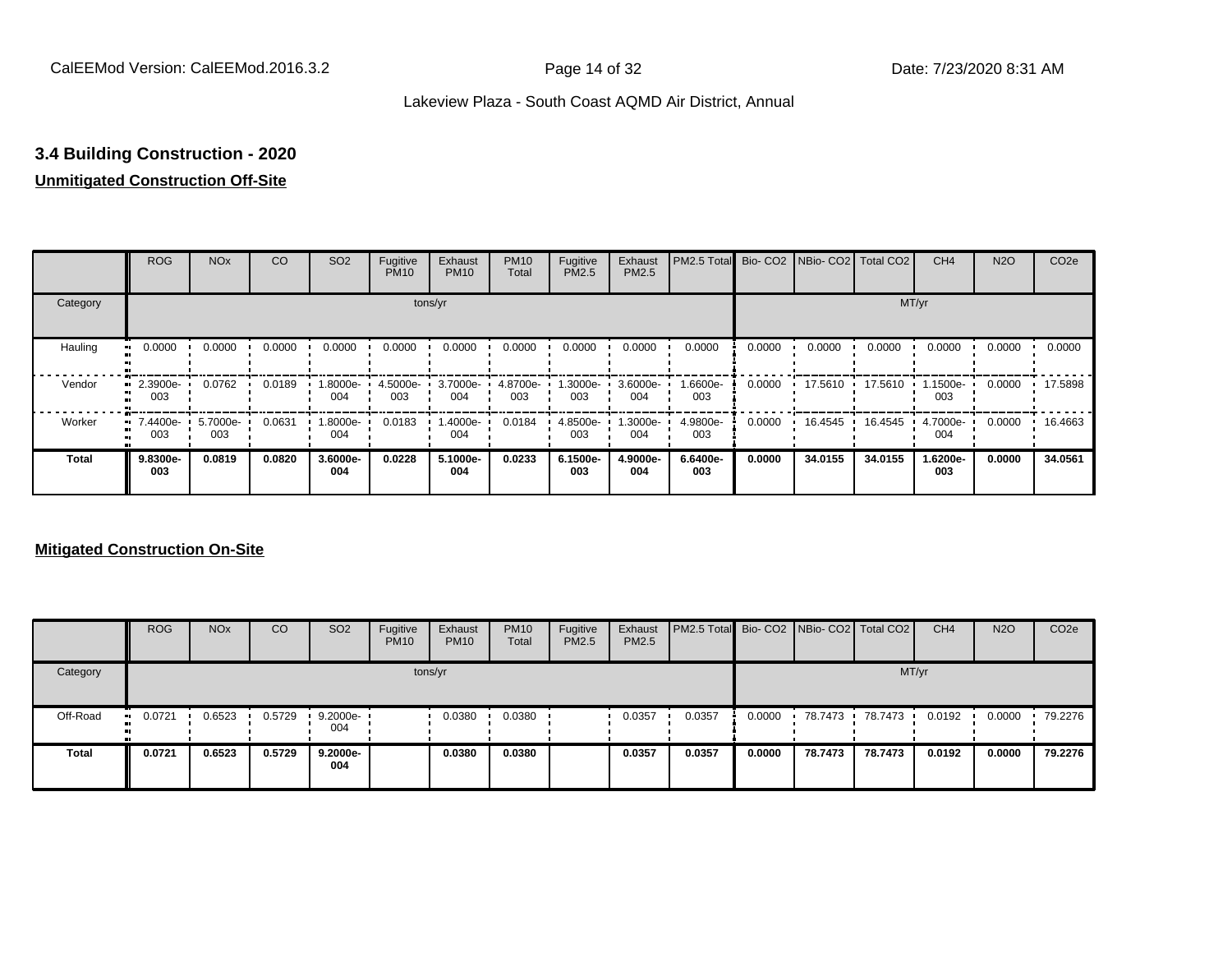# **3.4 Building Construction - 2020**

# **Mitigated Construction Off-Site**

|                     | <b>ROG</b>        | <b>NO<sub>x</sub></b> | CO     | SO <sub>2</sub> | Fugitive<br><b>PM10</b> | Exhaust<br><b>PM10</b> | <b>PM10</b><br>Total | Fugitive<br>PM2.5 | Exhaust<br><b>PM2.5</b> | PM2.5 Total     |        | Bio- CO2   NBio- CO2   Total CO2 |         | CH <sub>4</sub> | <b>N2O</b> | CO <sub>2e</sub> |
|---------------------|-------------------|-----------------------|--------|-----------------|-------------------------|------------------------|----------------------|-------------------|-------------------------|-----------------|--------|----------------------------------|---------|-----------------|------------|------------------|
| Category            |                   |                       |        |                 | tons/yr                 |                        |                      |                   |                         |                 |        |                                  | MT/yr   |                 |            |                  |
| Hauling             | 0.0000            | 0.0000                | 0.0000 | 0.0000          | 0.0000                  | 0.0000                 | 0.0000               | 0.0000            | 0.0000                  | 0.0000          | 0.0000 | 0.0000                           | 0.0000  | 0.0000          | 0.0000     | 0.0000           |
| Vendor              | 2.3900e-<br>003   | 0.0762                | 0.0189 | 1.8000e-<br>004 | 4.5000e-<br>003         | 3.7000e-<br>004        | 4.8700e-<br>003      | 1.3000e-<br>003   | 3.6000e-<br>004         | 1.6600e-<br>003 | 0.0000 | 17.5610                          | 17.5610 | .1500e-<br>003  | 0.0000     | 17.5898          |
| Worker<br>$\bullet$ | 7.4400e-<br>003   | 5.7000e-<br>003       | 0.0631 | 1.8000e-<br>004 | 0.0183                  | 1.4000e-<br>004        | 0.0184               | 4.8500e-<br>003   | -.3000e<br>004          | 4.9800e-<br>003 | 0.0000 | 16.4545                          | 16.4545 | 4.7000e-<br>004 | 0.0000     | 16.4663          |
| <b>Total</b>        | $9.8300e-$<br>003 | 0.0819                | 0.0820 | 3.6000e-<br>004 | 0.0228                  | 5.1000e-<br>004        | 0.0233               | 6.1500e-<br>003   | 4.9000e-<br>004         | 6.6400e-<br>003 | 0.0000 | 34.0155                          | 34.0155 | 1.6200e-<br>003 | 0.0000     | 34.0561          |

**3.4 Building Construction - 2021**

**Unmitigated Construction On-Site**

|              | <b>ROG</b>  | <b>NO<sub>x</sub></b> | CO     | SO <sub>2</sub>                 | Fugitive<br><b>PM10</b> | Exhaust<br><b>PM10</b> | <b>PM10</b><br>Total | Fugitive<br><b>PM2.5</b> | Exhaust<br><b>PM2.5</b> | <b>PM2.5 Total</b> Bio- CO2 NBio- CO2 Total CO2 |        |          |          | CH <sub>4</sub> | <b>N2O</b> | CO <sub>2e</sub> |
|--------------|-------------|-----------------------|--------|---------------------------------|-------------------------|------------------------|----------------------|--------------------------|-------------------------|-------------------------------------------------|--------|----------|----------|-----------------|------------|------------------|
| Category     |             |                       |        |                                 |                         | tons/yr                |                      |                          |                         |                                                 |        |          |          | MT/yr           |            |                  |
| Off-Road     | 0.1540<br>. | 1.4120                | 1.3426 | $\cdot$ 2.1800e- $\cdot$<br>003 |                         | 0.0777                 | 0.0777               |                          | 0.0730                  | 0.0730                                          | 0.0000 |          |          | 0.0453          | 0.0000     | 188.7578         |
| <b>Total</b> | 0.1540      | 1.4120                | 1.3426 | 2.1800e-<br>003                 |                         | 0.0777                 | 0.0777               |                          | 0.0730                  | 0.0730                                          | 0.0000 | 187.6262 | 187.6262 | 0.0453          | 0.0000     | 188.7578         |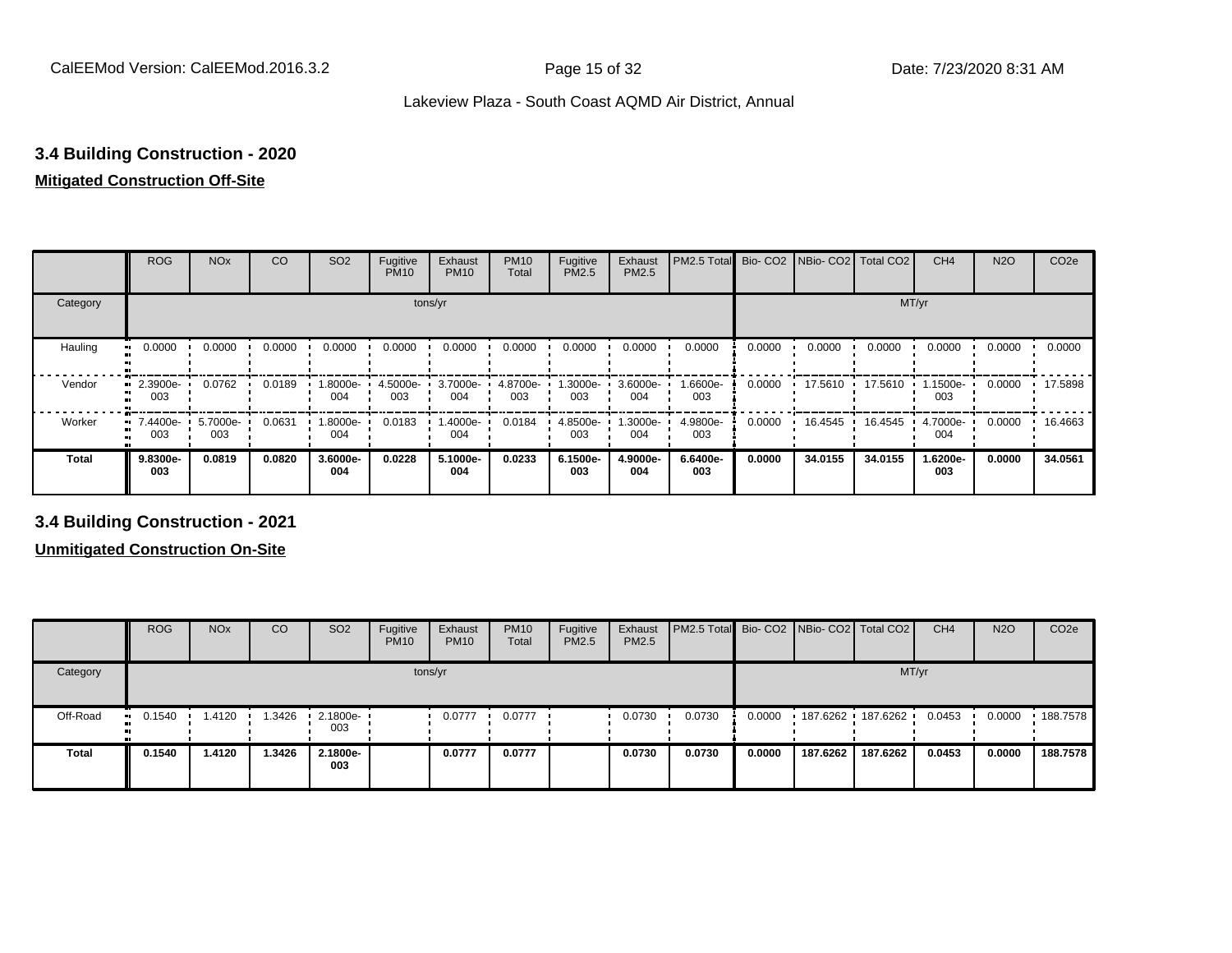# **3.4 Building Construction - 2021**

# **Unmitigated Construction Off-Site**

|              | <b>ROG</b>                        | <b>NO<sub>x</sub></b> | CO     | SO <sub>2</sub> | Fugitive<br><b>PM10</b> | Exhaust<br><b>PM10</b> | <b>PM10</b><br>Total | Fugitive<br><b>PM2.5</b> | Exhaust<br>PM2.5 | <b>PM2.5</b><br>Total |        | Bio- CO2   NBio- CO2   Total CO2 |         | CH <sub>4</sub> | <b>N2O</b> | CO <sub>2e</sub> |
|--------------|-----------------------------------|-----------------------|--------|-----------------|-------------------------|------------------------|----------------------|--------------------------|------------------|-----------------------|--------|----------------------------------|---------|-----------------|------------|------------------|
| Category     |                                   |                       |        |                 |                         | tons/yr                |                      |                          |                  |                       |        |                                  |         | MT/yr           |            |                  |
| Hauling      | 0.0000<br>œ                       | 0.0000                | 0.0000 | 0.0000          | 0.0000                  | 0.0000                 | 0.0000               | 0.0000                   | 0.0000           | 0.0000                | 0.0000 | 0.0000                           | 0.0000  | 0.0000          | 0.0000     | 0.0000           |
| Vendor       | 4.8400e-<br>$\blacksquare$<br>003 | 0.1646                | 0.0408 | 4.3000e-<br>004 | 0.0107                  | 3.3000e-<br>004        | 0.0111               | 3.0900e-<br>003          | 3.2000e-<br>004  | 3.4100e-<br>003       | 0.0000 | 41.5293                          | 41.5293 | 2.6300e-<br>003 | 0.0000     | 41.5950          |
| Worker       | 0.0165<br>$\mathbf{u}$            | 0.0122                | 0.1383 | 4.2000e-<br>004 | 0.0436                  | 3.3000e-<br>004        | 0.0439               | 0.0116                   | 3.0000e-<br>004  | 0.0119                | 0.0000 | 37.9302                          | 37.9302 | 1.0200e-<br>003 | 0.0000     | 37.9556          |
| <b>Total</b> | 0.0214                            | 0.1768                | 0.1791 | 8.5000e-<br>004 | 0.0543                  | 6.6000e-<br>004        | 0.0549               | 0.0147                   | 6.2000e-<br>004  | 0.0153                | 0.0000 | 79.4595                          | 79.4595 | 3.6500e-<br>003 | 0.0000     | 79.5506          |

# **Mitigated Construction On-Site**

|              | <b>ROG</b>            | <b>NO<sub>x</sub></b> | CO     | SO <sub>2</sub>                 | Fugitive<br><b>PM10</b> | Exhaust<br><b>PM10</b> | <b>PM10</b><br>Total | Fugitive<br><b>PM2.5</b> | Exhaust<br><b>PM2.5</b> | <b>PM2.5 Total</b> Bio- CO2 NBio- CO2 Total CO2 |        |          |                   | CH <sub>4</sub> | <b>N2O</b> | CO <sub>2e</sub> |
|--------------|-----------------------|-----------------------|--------|---------------------------------|-------------------------|------------------------|----------------------|--------------------------|-------------------------|-------------------------------------------------|--------|----------|-------------------|-----------------|------------|------------------|
| Category     |                       |                       |        |                                 |                         | tons/yr                |                      |                          |                         |                                                 |        |          |                   | MT/yr           |            |                  |
| Off-Road     | $\blacksquare$ 0.1540 | 1.4120                | 1.3426 | $\cdot$ 2.1800e- $\cdot$<br>003 |                         | 0.0777                 | 0.0777               |                          | 0.0730                  | 0.0730                                          | 0.0000 |          | 187.6260 187.6260 | 0.0453          | 0.0000     | .188.7576        |
| <b>Total</b> | 0.1540                | 1.4120                | .3426  | 2.1800e-<br>003                 |                         | 0.0777                 | 0.0777               |                          | 0.0730                  | 0.0730                                          | 0.0000 | 187.6260 | 187.6260          | 0.0453          | 0.0000     | 188.7576         |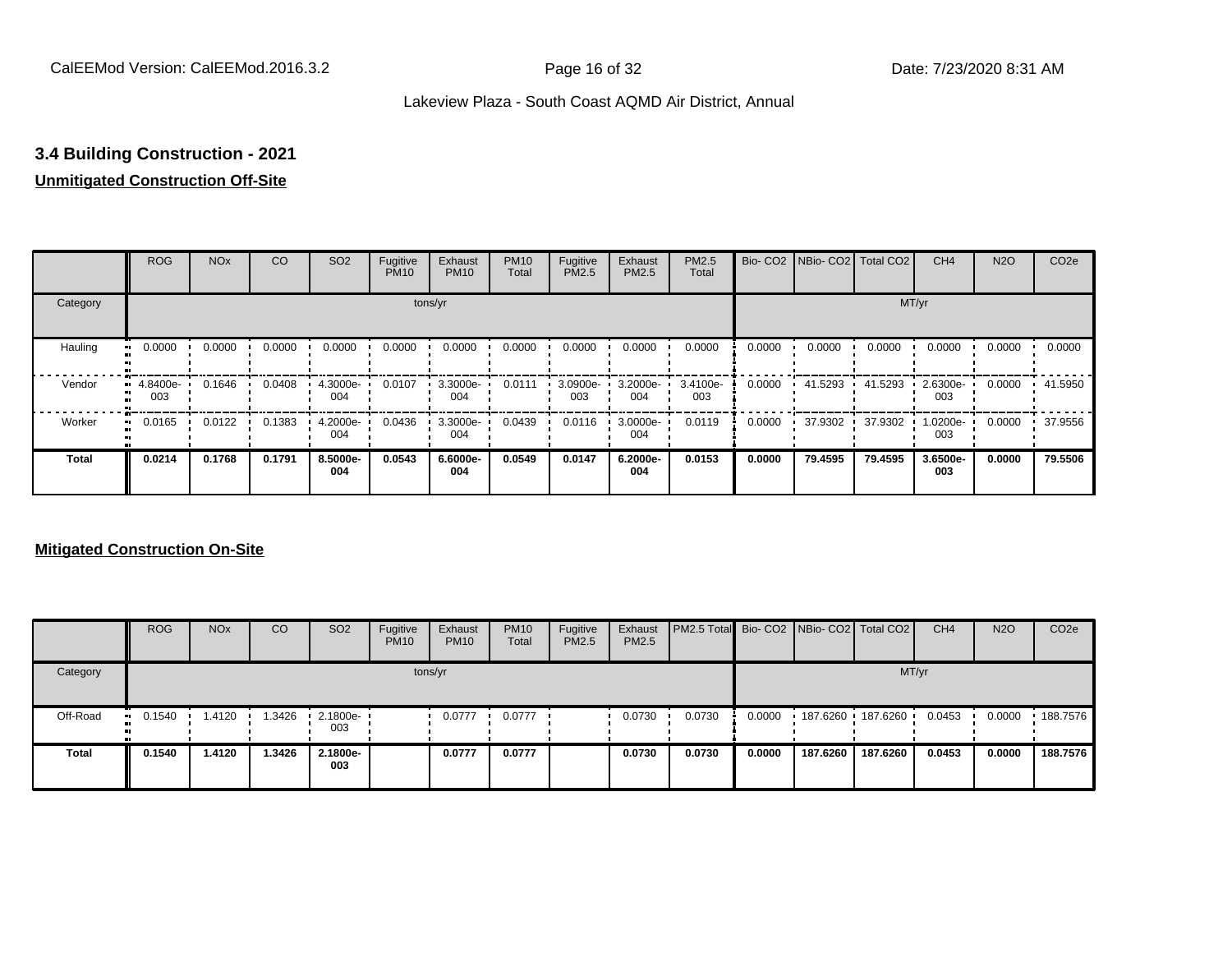# **3.4 Building Construction - 2021**

# **Mitigated Construction Off-Site**

|              | <b>ROG</b>      | <b>NO<sub>x</sub></b> | CO     | SO <sub>2</sub> | Fugitive<br><b>PM10</b> | Exhaust<br><b>PM10</b> | <b>PM10</b><br>Total | Fugitive<br>PM2.5 | Exhaust<br>PM2.5 | PM2.5 Total     | Bio-CO <sub>2</sub> | NBio- CO2   Total CO2 |         | CH <sub>4</sub> | <b>N2O</b> | CO <sub>2e</sub> |
|--------------|-----------------|-----------------------|--------|-----------------|-------------------------|------------------------|----------------------|-------------------|------------------|-----------------|---------------------|-----------------------|---------|-----------------|------------|------------------|
| Category     |                 |                       |        |                 |                         | tons/yr                |                      |                   |                  |                 |                     |                       | MT/yr   |                 |            |                  |
| Hauling      | 0.0000          | 0.0000                | 0.0000 | 0.0000          | 0.0000                  | 0.0000                 | 0.0000               | 0.0000            | 0.0000           | 0.0000          | 0.0000              | 0.0000                | 0.0000  | 0.0000          | 0.0000     | 0.0000           |
| Vendor       | 4.8400e-<br>003 | 0.1646                | 0.0408 | 4.3000e-<br>004 | 0.0107                  | 3.3000e-<br>004        | 0.0111               | 3.0900e-<br>003   | 3.2000e-<br>004  | 3.4100e-<br>003 | 0.0000              | 41.5293               | 41.5293 | 2.6300e-<br>003 | 0.0000     | 41.5950          |
| Worker       | 0.0165          | 0.0122                | 0.1383 | 4.2000e-<br>004 | 0.0436                  | 3.3000e-<br>004        | 0.0439               | 0.0116            | 3.0000e-<br>004  | 0.0119          | 0.0000              | 37.9302               | 37.9302 | 1.0200e-<br>003 | 0.0000     | 37.9556          |
| <b>Total</b> | 0.0214          | 0.1768                | 0.1791 | 8.5000e-<br>004 | 0.0543                  | 6.6000e-<br>004        | 0.0549               | 0.0147            | 6.2000e-<br>004  | 0.0153          | 0.0000              | 79.4595               | 79.4595 | 3.6500e-<br>003 | 0.0000     | 79.5506          |

**3.5 Architectural Coating - 2021**

**Unmitigated Construction On-Site**

|                         | <b>ROG</b>          | <b>NO<sub>x</sub></b> | CO     | SO <sub>2</sub> | Fugitive<br><b>PM10</b> | Exhaust<br><b>PM10</b> | <b>PM10</b><br>Total | Fugitive<br><b>PM2.5</b> | Exhaust<br><b>PM2.5</b> | PM2.5 Total Bio- CO2 NBio- CO2 |        |        | Total CO <sub>2</sub> | CH <sub>4</sub> | <b>N2O</b> | CO <sub>2e</sub> |
|-------------------------|---------------------|-----------------------|--------|-----------------|-------------------------|------------------------|----------------------|--------------------------|-------------------------|--------------------------------|--------|--------|-----------------------|-----------------|------------|------------------|
| Category                |                     |                       |        |                 |                         | tons/yr                |                      |                          |                         |                                |        |        | MT/yr                 |                 |            |                  |
| Archit. Coating<br>- 11 | 0.1057              |                       |        |                 |                         | 0.0000                 | 0.0000               |                          | 0.0000                  | 0.0000                         | 0.0000 | 0.0000 | 0.0000                | 0.0000          | 0.0000     | 0.0000           |
| Off-Road                | 1.9700e-<br><br>003 | 0.0137                | 0.0164 | 3.0000e-<br>005 |                         | 8.5000e-<br>004        | 8.5000e-<br>004      |                          | 8.5000e-<br>004         | 8.5000e-<br>004                | 0.0000 | 2.2979 | 2.2979                | 1.6000e-<br>004 | 0.0000     | 2.3019           |
| <b>Total</b>            | 0.1077              | 0.0137                | 0.0164 | 3.0000e-<br>005 |                         | 8.5000e-<br>004        | 8.5000e-<br>004      |                          | 8.5000e-<br>004         | 8.5000e-<br>004                | 0.0000 | 2.2979 | 2.2979                | 1.6000e-<br>004 | 0.0000     | 2.3019           |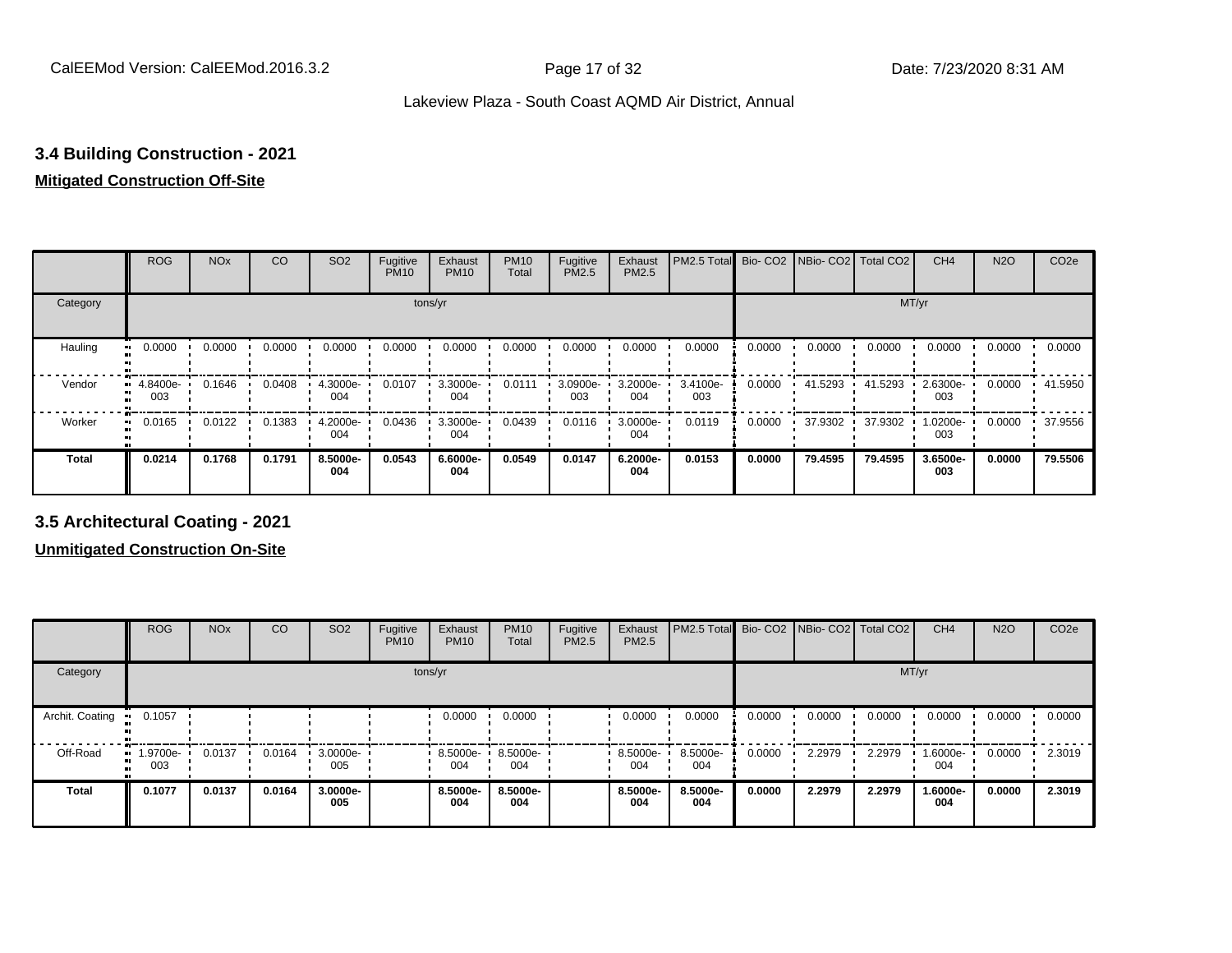# **3.5 Architectural Coating - 2021**

# **Unmitigated Construction Off-Site**

|              | <b>ROG</b>                   | <b>NO<sub>x</sub></b> | CO              | SO <sub>2</sub> | Fugitive<br><b>PM10</b> | Exhaust<br><b>PM10</b> | <b>PM10</b><br>Total | Fugitive<br><b>PM2.5</b> | Exhaust<br>PM2.5 | PM2.5 Total     |        | Bio- CO2   NBio- CO2   Total CO2 |        | CH <sub>4</sub> | <b>N2O</b> | CO <sub>2e</sub> |
|--------------|------------------------------|-----------------------|-----------------|-----------------|-------------------------|------------------------|----------------------|--------------------------|------------------|-----------------|--------|----------------------------------|--------|-----------------|------------|------------------|
| Category     |                              |                       |                 |                 |                         | tons/yr                |                      |                          |                  |                 |        |                                  |        | MT/yr           |            |                  |
| Hauling      | 0.0000                       | 0.0000                | 0.0000          | 0.0000          | 0.0000                  | 0.0000                 | 0.0000               | 0.0000                   | 0.0000           | 0.0000          | 0.0000 | 0.0000                           | 0.0000 | 0.0000          | 0.0000     | 0.0000           |
| Vendor       | 0.0000<br>$\bullet$          | 0.0000                | 0.0000          | 0.0000          | 0.0000                  | 0.0000                 | 0.0000               | 0.0000                   | 0.0000           | 0.0000          | 0.0000 | 0.0000                           | 0.0000 | 0.0000          | 0.0000     | 0.0000           |
| Worker       | 3.8000e-<br>$\bullet$<br>004 | 2.8000e-<br>004       | 3.1400e-<br>003 | -:0000e<br>005  | 9.9000e-<br>004         | 1.0000e-<br>005        | 9.9000e-<br>004      | 2.6000e-<br>004          | 1.0000e-<br>005  | 2.7000e-<br>004 | 0.0000 | 0.8601                           | 0.8601 | 2.0000e-<br>005 | 0.0000     | 0.8607           |
| <b>Total</b> | 3.8000e-<br>004              | 2.8000e-<br>004       | 3.1400e-<br>003 | -.0000e<br>005  | 9.9000e-<br>004         | 1.0000e-<br>005        | 9.9000e-<br>004      | 2.6000e-<br>004          | 1.0000e-<br>005  | 2.7000e-<br>004 | 0.0000 | 0.8601                           | 0.8601 | 2.0000e-<br>005 | 0.0000     | 0.8607           |

# **Mitigated Construction On-Site**

|                 | <b>ROG</b>         | <b>NO<sub>x</sub></b> | CO     | SO <sub>2</sub> | Fugitive<br><b>PM10</b> | Exhaust<br><b>PM10</b> | <b>PM10</b><br>Total | Fugitive<br><b>PM2.5</b> | Exhaust<br><b>PM2.5</b> | PM2.5 Total Bio- CO2 NBio- CO2 Total CO2 |        |        |        | CH <sub>4</sub> | <b>N2O</b> | CO <sub>2e</sub> |
|-----------------|--------------------|-----------------------|--------|-----------------|-------------------------|------------------------|----------------------|--------------------------|-------------------------|------------------------------------------|--------|--------|--------|-----------------|------------|------------------|
| Category        |                    |                       |        |                 |                         | tons/yr                |                      |                          |                         |                                          |        |        |        | MT/yr           |            |                  |
| Archit. Coating | 0.1057             |                       |        |                 |                         | 0.0000                 | 0.0000               |                          | 0.0000                  | 0.0000                                   | 0.0000 | 0.0000 | 0.0000 | 0.0000          | 0.0000     | 0.0000           |
| Off-Road        | $-1.9700e-$<br>003 | 0.0137                | 0.0164 | 3.0000e-<br>005 |                         | 8.5000e-<br>004        | 8.5000e-<br>004      |                          | 8.5000e-<br>004         | 8.5000e-<br>004                          | 0.0000 | 2.2979 | 2.2979 | 1.6000e-<br>004 | 0.0000     | 2.3019           |
| <b>Total</b>    | 0.1077             | 0.0137                | 0.0164 | 3.0000e-<br>005 |                         | 8.5000e-<br>004        | 8.5000e-<br>004      |                          | 8.5000e-<br>004         | 8.5000e-<br>004                          | 0.0000 | 2.2979 | 2.2979 | 1.6000e-<br>004 | 0.0000     | 2.3019           |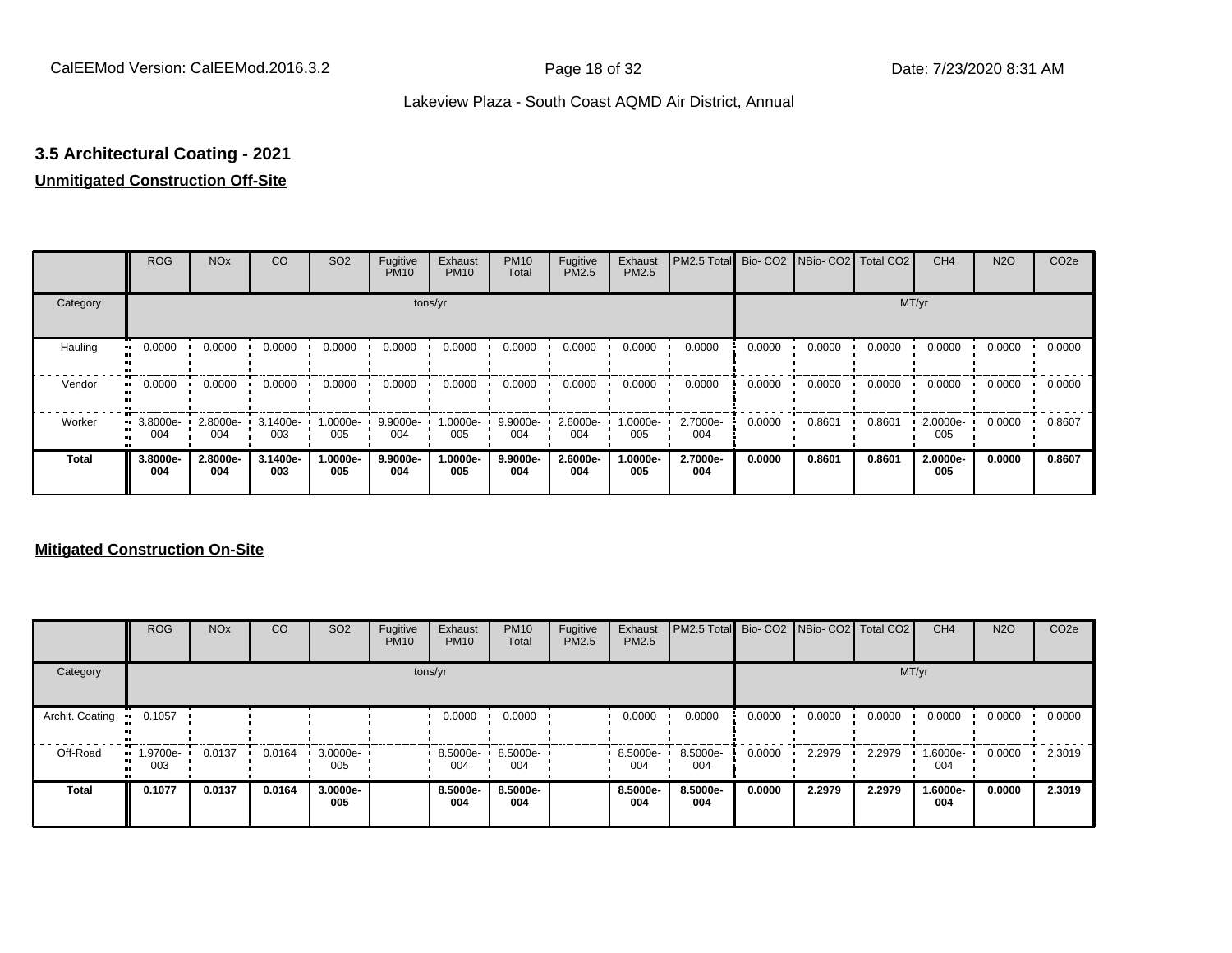# **3.5 Architectural Coating - 2021**

# **Mitigated Construction Off-Site**

|              | <b>ROG</b>      | <b>NO<sub>x</sub></b> | CO              | SO <sub>2</sub> | Fugitive<br><b>PM10</b> | Exhaust<br><b>PM10</b> | <b>PM10</b><br>Total | Fugitive<br><b>PM2.5</b> | Exhaust<br>PM2.5 | PM2.5 Total Bio- CO2 NBio- CO2 Total CO2 |        |        |        | CH <sub>4</sub> | <b>N2O</b> | CO <sub>2e</sub> |
|--------------|-----------------|-----------------------|-----------------|-----------------|-------------------------|------------------------|----------------------|--------------------------|------------------|------------------------------------------|--------|--------|--------|-----------------|------------|------------------|
| Category     |                 |                       |                 |                 |                         | tons/yr                |                      |                          |                  |                                          |        |        | MT/yr  |                 |            |                  |
| Hauling<br>œ | 0.0000          | 0.0000                | 0.0000          | 0.0000          | 0.0000                  | 0.0000                 | 0.0000               | 0.0000                   | 0.0000           | 0.0000                                   | 0.0000 | 0.0000 | 0.0000 | 0.0000          | 0.0000     | 0.0000           |
| Vendor<br>œ  | 0.0000          | 0.0000                | 0.0000          | 0.0000          | 0.0000                  | 0.0000                 | 0.0000               | 0.0000                   | 0.0000           | 0.0000                                   | 0.0000 | 0.0000 | 0.0000 | 0.0000          | 0.0000     | 0.0000           |
| Worker<br>ш  | 3.8000e-<br>004 | 2.8000e-<br>004       | 3.1400e-<br>003 | 1.0000e-<br>005 | 9.9000e-<br>004         | $1.0000e -$<br>005     | 9.9000e-<br>004      | 2.6000e-<br>004          | 1.0000e-<br>005  | 2.7000e-<br>004                          | 0.0000 | 0.8601 | 0.8601 | 2.0000e-<br>005 | 0.0000     | 0.8607           |
| <b>Total</b> | 3.8000e-<br>004 | 2.8000e-<br>004       | 3.1400e-<br>003 | -.0000e<br>005  | 9.9000e-<br>004         | 1.0000e-<br>005        | 9.9000e-<br>004      | 2.6000e-<br>004          | -.0000e<br>005   | 2.7000e-<br>004                          | 0.0000 | 0.8601 | 0.8601 | 2.0000e-<br>005 | 0.0000     | 0.8607           |

**3.6 Paving - 2021**

**Unmitigated Construction On-Site**

|          | <b>ROG</b>         | <b>NO<sub>x</sub></b> | CO     | SO <sub>2</sub>  | Fugitive<br><b>PM10</b> | Exhaust<br><b>PM10</b> | <b>PM10</b><br>Total | Fugitive<br>PM2.5 | Exhaust<br><b>PM2.5</b> | PM2.5 Total Bio- CO2 NBio- CO2 Total CO2 |        |         |         | CH <sub>4</sub> | <b>N2O</b> | CO <sub>2e</sub> |
|----------|--------------------|-----------------------|--------|------------------|-------------------------|------------------------|----------------------|-------------------|-------------------------|------------------------------------------|--------|---------|---------|-----------------|------------|------------------|
| Category |                    |                       |        |                  |                         | tons/yr                |                      |                   |                         |                                          |        |         | MT/yr   |                 |            |                  |
| Off-Road | $9.8500e-$<br>003  | 0.0976                | 0.1103 | --000e-1.<br>004 |                         | $5.2100e -$<br>003     | 5.2100e-<br>003      |                   | 4.8100e-<br>003         | 4.8100e-<br>003                          | 0.0000 | 14.7336 | 14.7336 | 4.6300e-<br>003 | 0.0000     | 14.8493          |
| Paving   | $-3.9300e-$<br>003 |                       |        |                  |                         | 0.0000                 | 0.0000               |                   | 0.0000                  | 0.0000                                   | 0.0000 | 0.0000  | 0.0000  | 0.0000          | 0.0000     | 0.0000           |
| Total    | 0.0138             | 0.0976                | 0.1103 | 1.7000e-<br>004  |                         | 5.2100e-<br>003        | 5.2100e-<br>003      |                   | 4.8100e-<br>003         | 4.8100e-<br>003                          | 0.0000 | 14.7336 | 14.7336 | 4.6300e-<br>003 | 0.0000     | 14.8493          |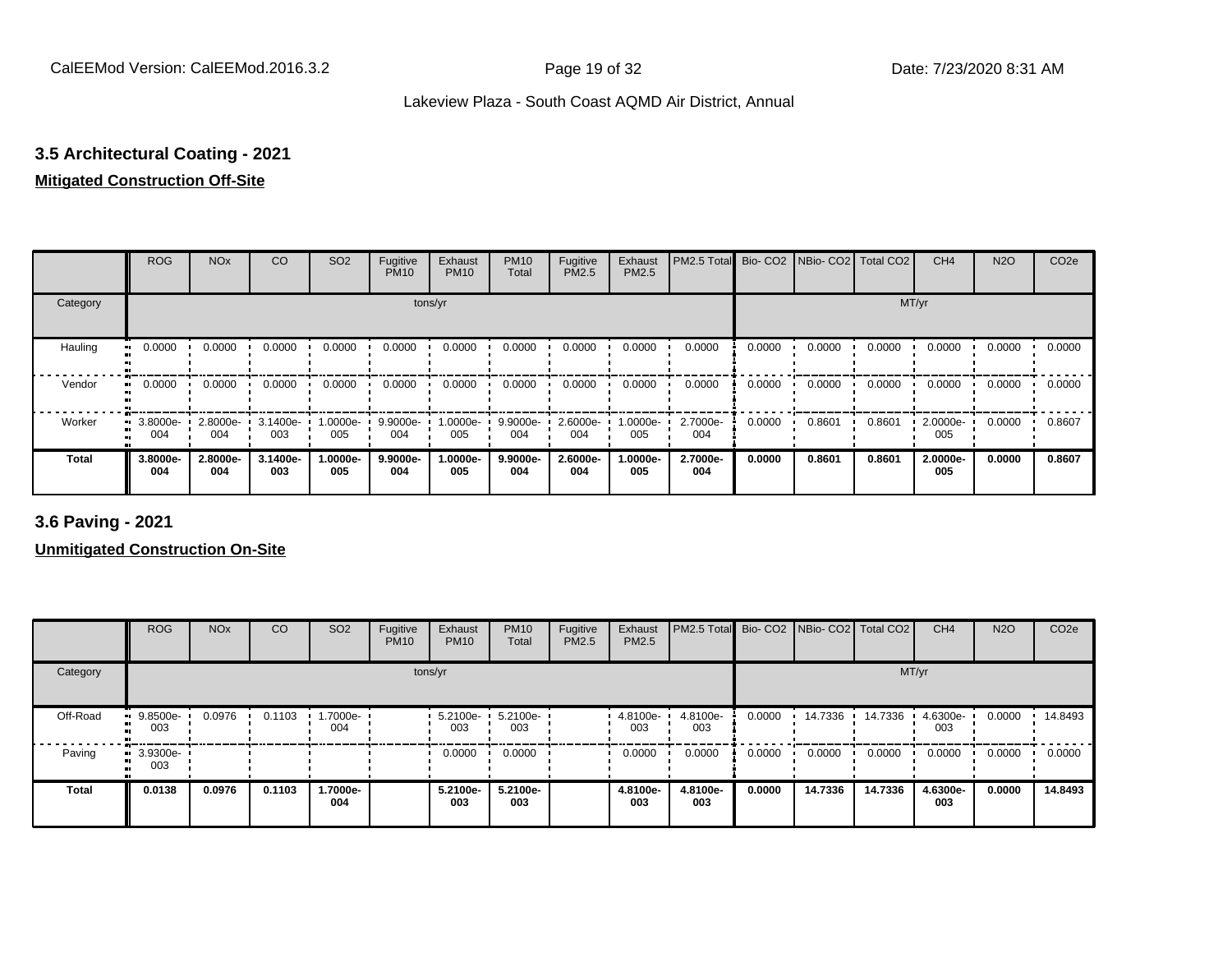# **3.6 Paving - 2021**

#### **Unmitigated Construction Off-Site**

|                     | <b>ROG</b>             | <b>NO<sub>x</sub></b> | CO              | SO <sub>2</sub> | Fugitive<br><b>PM10</b> | Exhaust<br><b>PM10</b> | <b>PM10</b><br>Total | Fugitive<br>PM2.5 | Exhaust<br>PM2.5 | PM2.5 Total Bio- CO2 NBio- CO2 Total CO2 |        |        |        | CH <sub>4</sub> | <b>N2O</b> | CO <sub>2e</sub> |
|---------------------|------------------------|-----------------------|-----------------|-----------------|-------------------------|------------------------|----------------------|-------------------|------------------|------------------------------------------|--------|--------|--------|-----------------|------------|------------------|
| Category            |                        |                       |                 |                 | tons/yr                 |                        |                      |                   |                  |                                          |        |        | MT/yr  |                 |            |                  |
| Hauling<br>81       | 0.0000                 | 0.0000                | 0.0000          | 0.0000          | 0.0000                  | 0.0000                 | 0.0000               | 0.0000            | 0.0000           | 0.0000                                   | 0.0000 | 0.0000 | 0.0000 | 0.0000          | 0.0000     | 0.0000           |
| Vendor<br>$\bullet$ | 0.0000                 | 0.0000                | 0.0000          | 0.0000          | 0.0000                  | 0.0000                 | 0.0000               | 0.0000            | 0.0000           | 0.0000                                   | 0.0000 | 0.0000 | 0.0000 | 0.0000          | 0.0000     | 0.0000           |
| Worker              | 7.5000e-<br>. .<br>004 | 5.5000e-<br>004       | 6.2700e-<br>003 | 2.0000e-<br>005 | 1.9700e-<br>003         | 1.0000e-<br>005        | 1.9900e-<br>003      | 5.2000e-<br>004   | $.0000e-$<br>005 | 5.4000e-<br>004                          | 0.0000 | 1.7202 | 1.7202 | 5.0000e-<br>005 | 0.0000     | 1.7213           |
| <b>Total</b>        | 7.5000e-<br>004        | 5.5000e-<br>004       | 6.2700e-<br>003 | 2.0000e-<br>005 | 1.9700e-<br>003         | 1.0000e-<br>005        | 1.9900e-<br>003      | 5.2000e-<br>004   | .0000e-<br>005   | 5.4000e-<br>004                          | 0.0000 | 1.7202 | 1.7202 | 5.0000e-<br>005 | 0.0000     | 1.7213           |

# **Mitigated Construction On-Site**

|              | <b>ROG</b>                     | <b>NO<sub>x</sub></b> | CO     | SO <sub>2</sub> | Fugitive<br><b>PM10</b> | Exhaust<br><b>PM10</b> | <b>PM10</b><br>Total | Fugitive<br>PM2.5 | Exhaust<br>PM2.5 | PM2.5 Total Bio- CO2 NBio- CO2 Total CO2 |        |         |         | CH <sub>4</sub> | <b>N2O</b> | CO <sub>2e</sub> |
|--------------|--------------------------------|-----------------------|--------|-----------------|-------------------------|------------------------|----------------------|-------------------|------------------|------------------------------------------|--------|---------|---------|-----------------|------------|------------------|
| Category     |                                |                       |        |                 | tons/yr                 |                        |                      |                   |                  |                                          |        |         |         | MT/yr           |            |                  |
| Off-Road     | $9.8500e-$<br>003              | 0.0976                | 0.1103 | --7000e<br>004  |                         | $5.2100e -$<br>003     | 5.2100e-<br>003      |                   | 4.8100e-<br>003  | 4.8100e-<br>003                          | 0.0000 | 14.7335 | 14.7335 | 4.6300e-<br>003 | 0.0000     | 14.8493          |
| Paving       | $\blacksquare$ 3.9300e-<br>003 |                       |        |                 |                         | 0.0000                 | 0.0000               |                   | 0.0000           | 0.0000                                   | 0.0000 | 0.0000  | 0.0000  | 0.0000          | 0.0000     | 0.0000           |
| <b>Total</b> | 0.0138                         | 0.0976                | 0.1103 | 1.7000e-<br>004 |                         | 5.2100e-<br>003        | 5.2100e-<br>003      |                   | 4.8100e-<br>003  | 4.8100e-<br>003                          | 0.0000 | 14.7335 | 14.7335 | 4.6300e-<br>003 | 0.0000     | 14.8493          |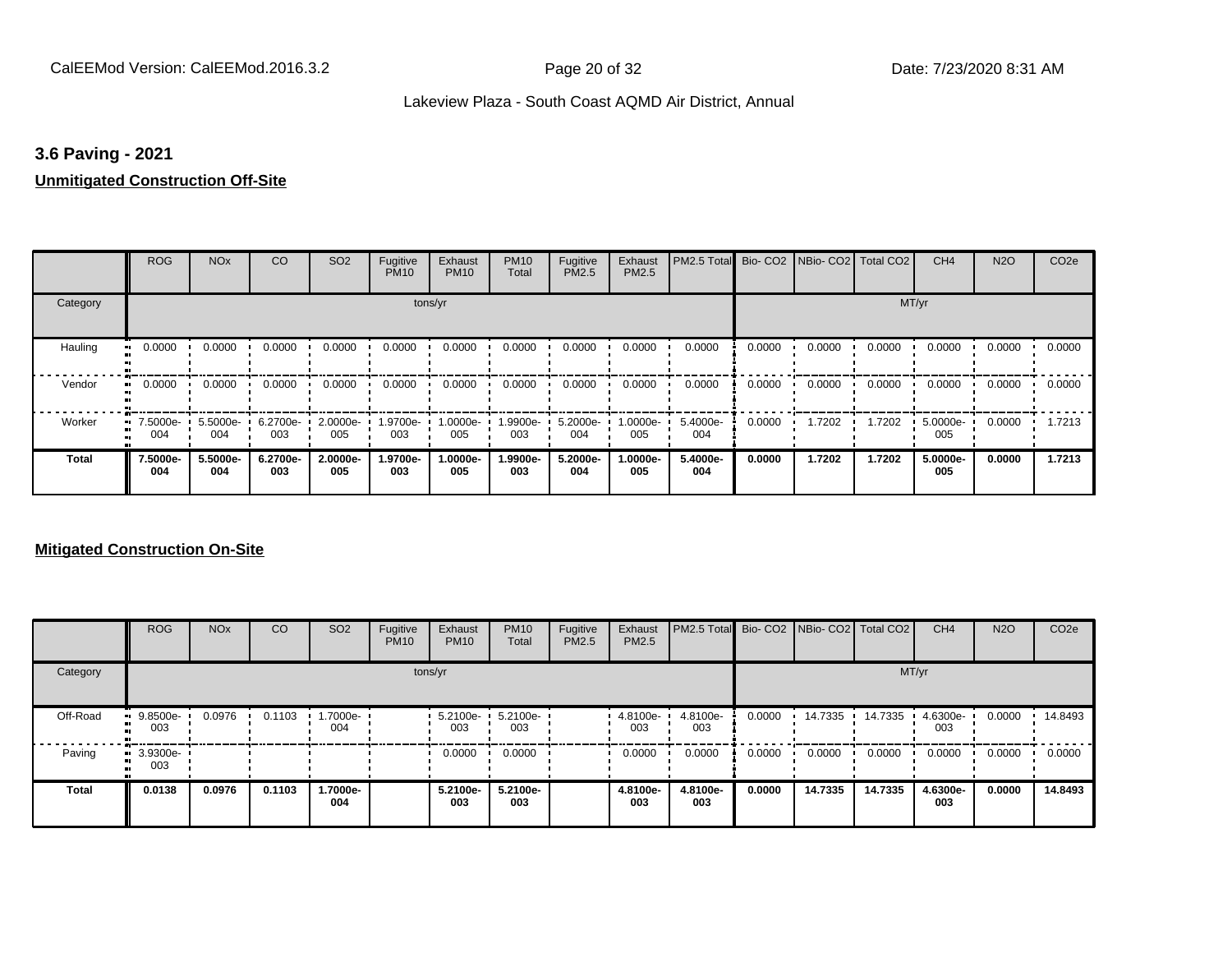# **3.6 Paving - 2021**

#### **Mitigated Construction Off-Site**

|              | <b>ROG</b>                   | <b>NO<sub>x</sub></b> | CO              | SO <sub>2</sub> | Fugitive<br><b>PM10</b> | Exhaust<br><b>PM10</b> | <b>PM10</b><br>Total | Fugitive<br>PM2.5 | Exhaust<br>PM2.5 | PM2.5 Total     |        | Bio- CO2   NBio- CO2   Total CO2 |        | CH <sub>4</sub> | <b>N2O</b> | CO <sub>2e</sub> |
|--------------|------------------------------|-----------------------|-----------------|-----------------|-------------------------|------------------------|----------------------|-------------------|------------------|-----------------|--------|----------------------------------|--------|-----------------|------------|------------------|
| Category     |                              |                       |                 |                 | tons/yr                 |                        |                      |                   |                  |                 |        |                                  | MT/yr  |                 |            |                  |
| Hauling<br>  | 0.0000                       | 0.0000                | 0.0000          | 0.0000          | 0.0000                  | 0.0000                 | 0.0000               | 0.0000            | 0.0000           | 0.0000          | 0.0000 | 0.0000                           | 0.0000 | 0.0000          | 0.0000     | 0.0000           |
| Vendor       | 0.0000<br>$\bullet\bullet$   | 0.0000                | 0.0000          | 0.0000          | 0.0000                  | 0.0000                 | 0.0000               | 0.0000            | 0.0000           | 0.0000          | 0.0000 | 0.0000                           | 0.0000 | 0.0000          | 0.0000     | 0.0000           |
| Worker       | 7.5000e-<br>$\bullet$<br>004 | 5.5000e-<br>004       | 6.2700e-<br>003 | 2.0000e-<br>005 | 1.9700e-<br>003         | 1.0000e-<br>005        | 1.9900e-<br>003      | 5.2000e-<br>004   | $.0000e-$<br>005 | 5.4000e-<br>004 | 0.0000 | 1.7202                           | 1.7202 | 5.0000e-<br>005 | 0.0000     | 1.7213           |
| <b>Total</b> | 7.5000e-<br>004              | 5.5000e-<br>004       | 6.2700e-<br>003 | 2.0000e-<br>005 | 1.9700e-<br>003         | 1.0000e-<br>005        | 1.9900e-<br>003      | 5.2000e-<br>004   | .0000e-<br>005   | 5.4000e-<br>004 | 0.0000 | 1.7202                           | 1.7202 | 5.0000e-<br>005 | 0.0000     | 1.7213           |

# **4.0 Operational Detail - Mobile**

# **4.1 Mitigation Measures Mobile**

Increase Transit Accessibility

Improve Pedestrian Network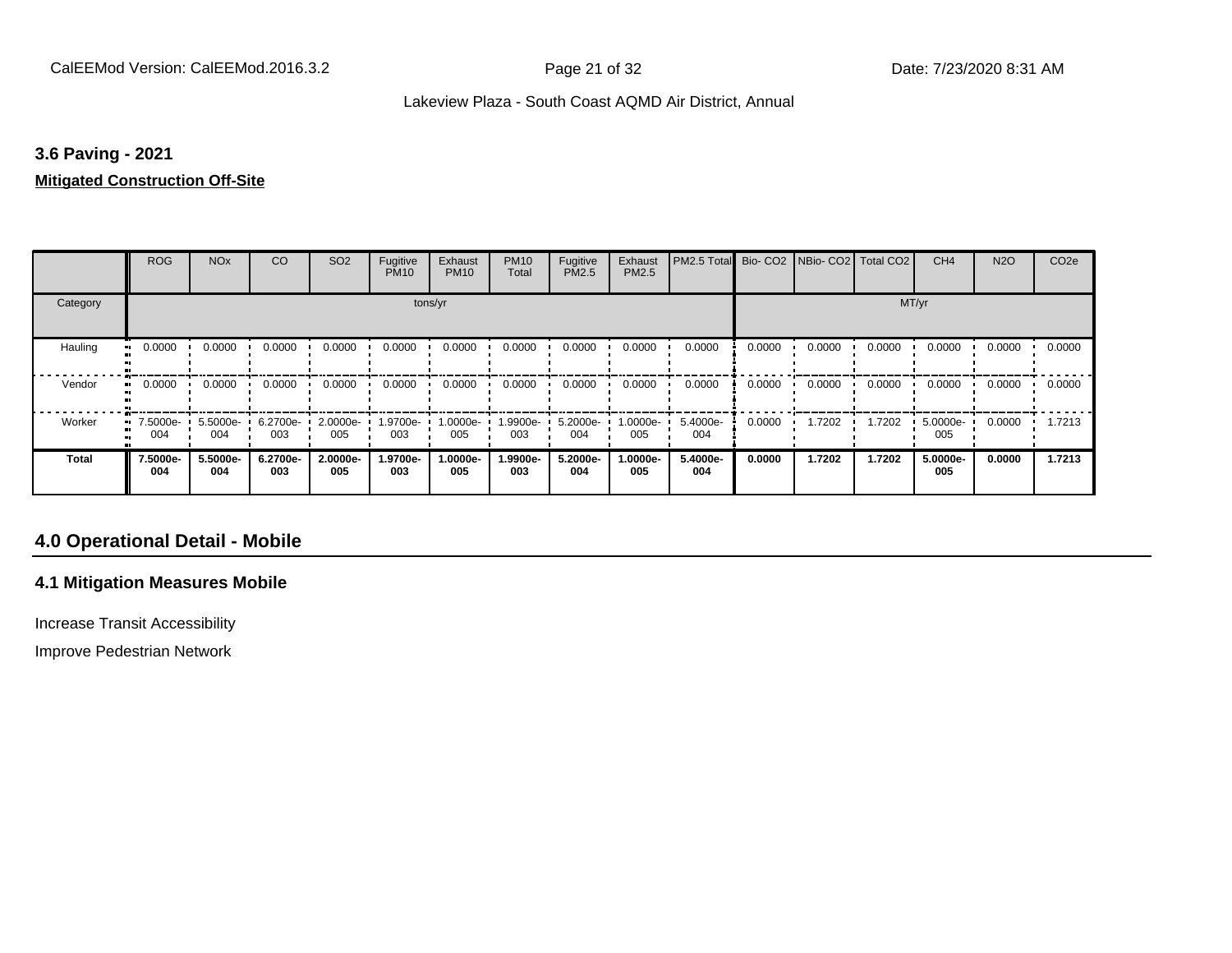|             | <b>ROG</b> | <b>NO<sub>x</sub></b> | CO      | SO <sub>2</sub> | Fugitive<br><b>PM10</b> | Exhaust<br><b>PM10</b> | <b>PM10</b><br>Total | Fugitive<br><b>PM2.5</b> | Exhaust<br>PM2.5 | PM2.5 Total Bio- CO2   NBio- CO2   Total CO2 |        |                                           | CH <sub>4</sub> | <b>N2O</b> | CO <sub>2e</sub> |
|-------------|------------|-----------------------|---------|-----------------|-------------------------|------------------------|----------------------|--------------------------|------------------|----------------------------------------------|--------|-------------------------------------------|-----------------|------------|------------------|
| Category    |            |                       |         |                 |                         | tons/yr                |                      |                          |                  |                                              |        | MT/yr                                     |                 |            |                  |
| Mitigated   | 0.9737     | 5.0578                | 10.6876 | 0.0360          | 2.8158                  | 0.0298                 | 2.8456               | 0.7546                   | 0.0278           | 0.7824                                       | 0.0000 | 3,324.563 3,324.563                       | 0.1795          | 0.0000     | $-3,329.050$     |
| Unmitigated | 0.9930     | 5.2031                | 11.1788 | 0.0380          | 2.9939                  | 0.0314                 | 3.0254               | 0.8023                   | 0.0294           | 0.8317                                       |        | $0.0000$ $3,514.165$ $3,514.165$ $0.1875$ |                 | 0.0000     | $-3.518.851$     |

# **4.2 Trip Summary Information**

|                                     |          | Average Daily Trip Rate |          | Unmitigated       | Mitigated         |
|-------------------------------------|----------|-------------------------|----------|-------------------|-------------------|
| Land Use                            | Weekdav  | Saturdav                | Sunday   | <b>Annual VMT</b> | <b>Annual VMT</b> |
| High Turnover (Sit Down Restaurant) | 785.26   | 785.26                  | 785.26   | 1.642.920         | 1.545.167         |
| Parking Lot                         | 0.00     | 0.00                    | 0.00     |                   |                   |
| Strip Mall                          | 3.008.07 | 3.008.07                | 3008.07  | 6.236.465         | 5.865.395         |
| Total                               | 3.793.33 | 3.793.33                | 3.793.33 | 7.879.385         | 7.410.562         |

# **4.3 Trip Type Information**

|                         |            | <b>Miles</b>             |      |       | Trip % |                                               |         | Trip Purpose %  |         |
|-------------------------|------------|--------------------------|------|-------|--------|-----------------------------------------------|---------|-----------------|---------|
| Land Use                | H-W or C-W | $H-S$ or C-C $\parallel$ |      |       |        | H-O or C-NW H-W or C-W H-S or C-C H-O or C-NW | Primary | <b>Diverted</b> | Pass-by |
| High Turnover (Sit Down | 16.60      | 8.40                     | 6.90 | 8.50  | 72.50  | 19.00                                         | 60      | 20              | 20      |
| Parking Lot             | 16.60      | 8.40                     | 6.90 | 0.00  | 0.00   | 0.00                                          |         |                 |         |
| Strip Mall              | 16.60      | 8.40                     | 6.90 | 16.60 | 64.40  | 19.00                                         | 50      | 40              | 10      |

# **4.4 Fleet Mix**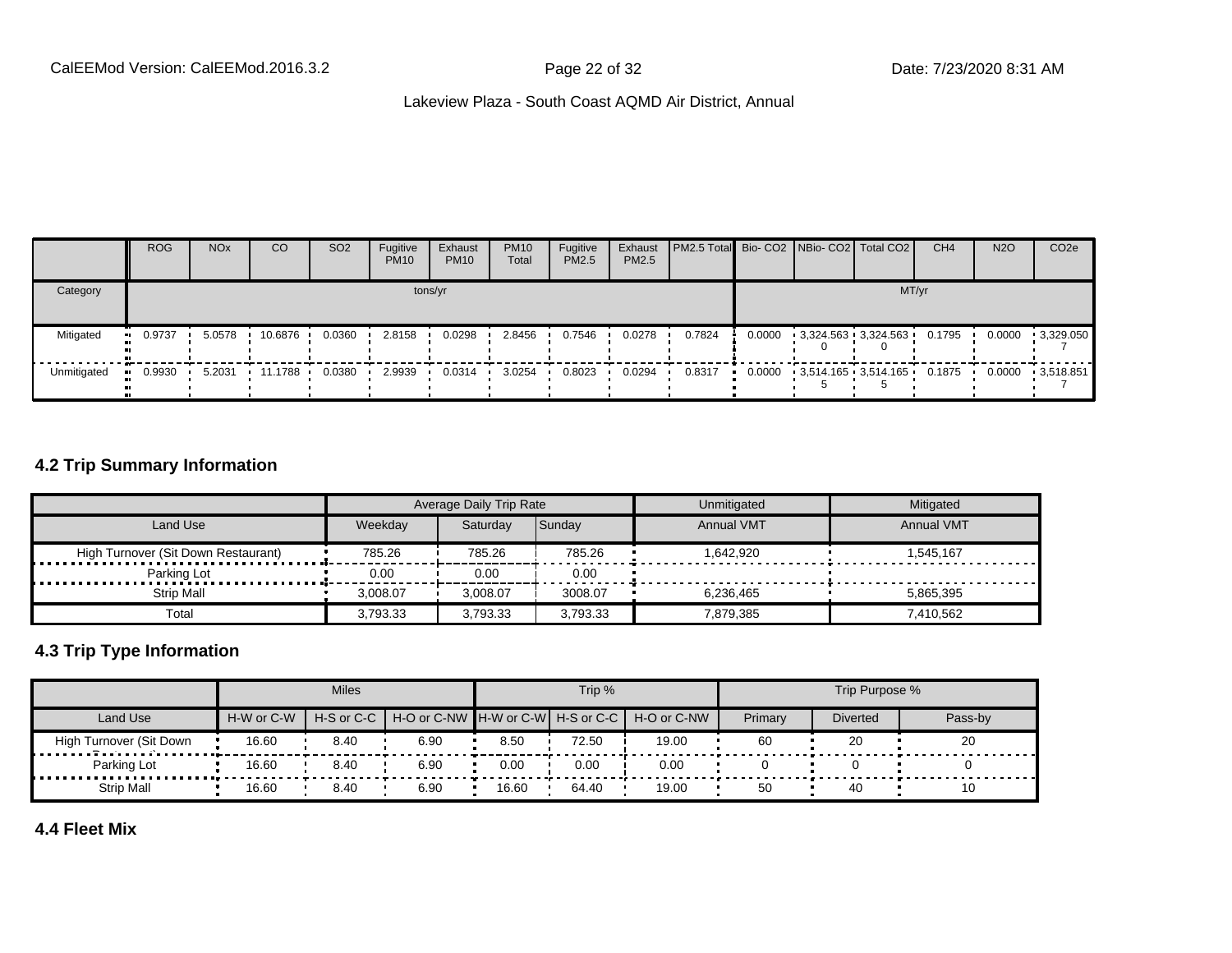| Land Use                               | <b>LDA</b>          | LDT <sub>1</sub>    | LDT <sub>2</sub> | <b>MDV</b> | LHD1      | LHD <sub>2</sub> | <b>MHD</b>                   | HHD      | OBUS      | <b>UBUS</b> | <b>MCY</b> | <b>SBUS</b> | <b>MH</b> |
|----------------------------------------|---------------------|---------------------|------------------|------------|-----------|------------------|------------------------------|----------|-----------|-------------|------------|-------------|-----------|
| High Turnover (Sit Down<br>Restaurant) | $0.548858$ 0.043235 |                     | 0.200706         | 0.120309   | 0.016131+ | 0.005851         | 0.021034                     | 0.033479 | 0.002070  | 0.001877    | 0.004817   | 0.000707    | 0.000925  |
| Parking Lot                            |                     |                     | 0.200706         | 0.1203091  |           |                  | 0.016131  0.005851  0.021034 | 0.033479 | 0.0020701 | 0.001877    | 0.004817   | 0.000707    | 0.000925  |
| <b>Strip Mall</b>                      |                     | 0.548858   0.043235 | 0.200706         | 0.120309   | 0.016131  |                  | 0.005851 0.021034            | 0.033479 | 0.002070  | 0.001877    | 0.004817   | 0.000707    | 0.000925  |

# **5.0 Energy Detail**

Historical Energy Use: N

# **5.1 Mitigation Measures Energy**

|                                  | <b>ROG</b> | <b>NO<sub>x</sub></b> | CO     | SO <sub>2</sub>    | Fugitive<br><b>PM10</b> | Exhaust<br><b>PM10</b>      | <b>PM10</b><br>Total | Fugitive<br>PM2.5 | Exhaust<br>PM2.5        | PM2.5 Total Bio- CO2 NBio- CO2 Total CO2 |        |                             | CH <sub>4</sub>    | <b>N2O</b>      | CO <sub>2e</sub>  |
|----------------------------------|------------|-----------------------|--------|--------------------|-------------------------|-----------------------------|----------------------|-------------------|-------------------------|------------------------------------------|--------|-----------------------------|--------------------|-----------------|-------------------|
| Category                         |            |                       |        |                    |                         | tons/yr                     |                      |                   |                         |                                          |        |                             | MT/yr              |                 |                   |
| Electricity<br>Mitigated         |            |                       |        |                    |                         | 0.0000                      | 0.0000               |                   | 0.0000                  | 0.0000                                   | 0.0000 | $-236.4430 - 236.4430$      | $9.7600e -$<br>003 | 003             | 2.0200e- 237.2889 |
| Electricity<br>Unmitigated       |            |                       |        |                    |                         | 0.0000                      | 0.0000               |                   | 0.0000                  | 0.0000                                   | 0.0000 | $-236.4430 + 236.4430 +$    | $9.7600e -$<br>003 | 003             | 2.0200e- 237.2889 |
| <b>NaturalGas</b><br>Mitigated   | 0.0108     | 0.0978                | 0.0821 | $5.9000e -$<br>004 |                         | $-7.4300e -$<br>003         | 7.4300e-<br>003      |                   | $\cdot$ 7.4300e-<br>003 | 7.4300e-<br>003                          | 0.0000 | $106.4217$ 106.4217 $\cdot$ | 2.0400e-<br>003    | 1.9500e-<br>003 | 107.0541          |
| <b>NaturalGas</b><br>Unmitigated | 0.0108     | 0.0978                | 0.0821 | $5.9000e -$<br>004 |                         | $-7.4300e - 7.4300e$<br>003 | 003                  |                   | $.7.4300e-$<br>003      | 7.4300e-<br>003                          | 0.0000 | $106.4217$ 106.4217         | $2.0400e -$<br>003 | 1.9500e-<br>003 | 107.0541          |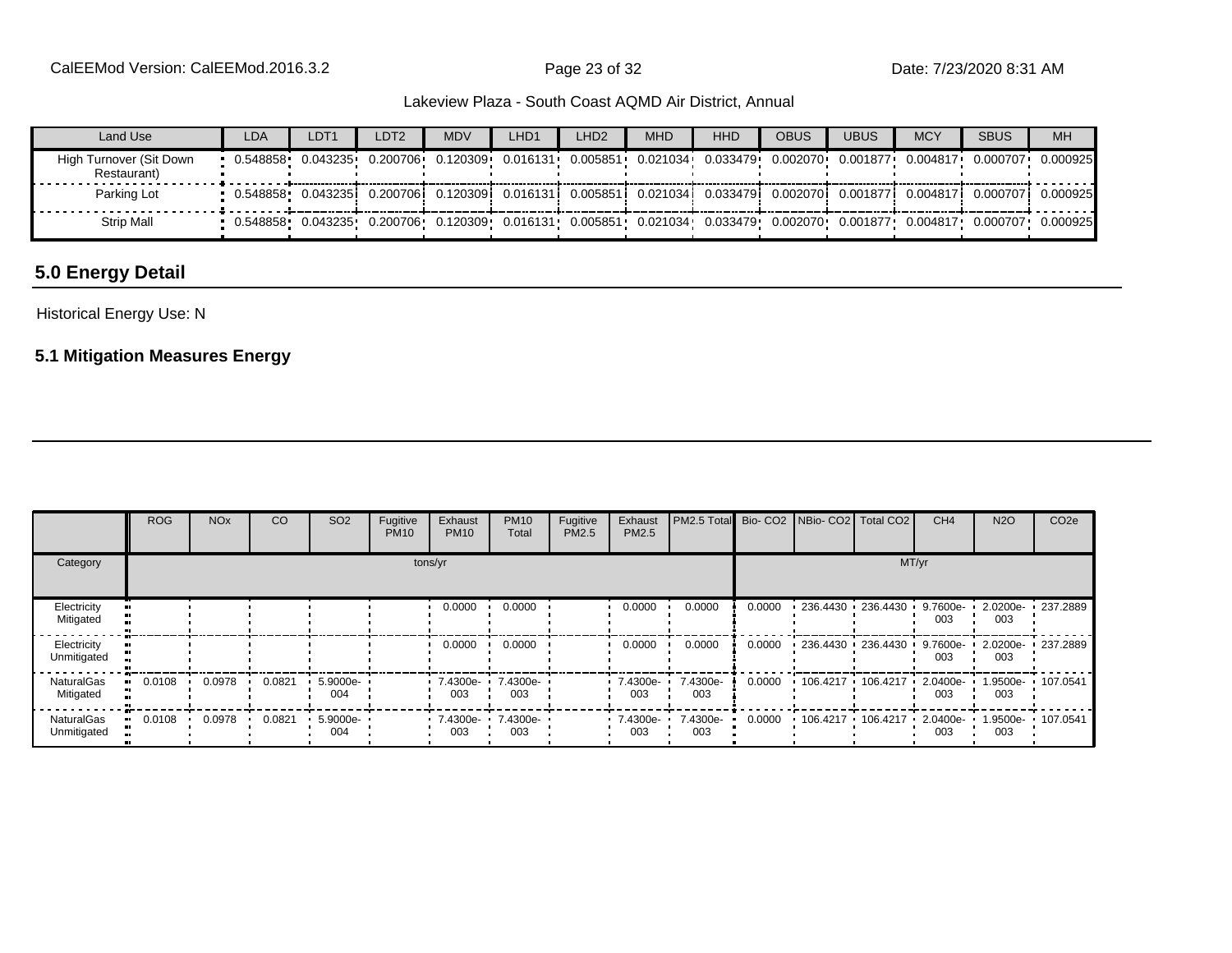# **5.2 Energy by Land Use - NaturalGas**

# **Unmitigated**

|                                                   | NaturalGa<br>s Use | <b>ROG</b>      | <b>NO<sub>x</sub></b> | CO              | SO <sub>2</sub> | Fugitive<br><b>PM10</b> | Exhaust<br><b>PM10</b> | <b>PM10</b><br>Total | Fugitive<br>PM2.5 | Exhaust<br>PM2.5 | PM2.5 Total Bio- CO2 NBio- CO2 Total CO2 |        |          |                     | CH <sub>4</sub> | <b>N2O</b>      | CO <sub>2e</sub>  |
|---------------------------------------------------|--------------------|-----------------|-----------------------|-----------------|-----------------|-------------------------|------------------------|----------------------|-------------------|------------------|------------------------------------------|--------|----------|---------------------|-----------------|-----------------|-------------------|
| <b>Land Use</b>                                   | kBTU/yr            |                 |                       |                 |                 |                         | tons/yr                |                      |                   |                  |                                          |        |          | MT/yr               |                 |                 |                   |
| High Turnover (Sit 1.91408e ·<br>Down Restaurant) | $+006$             | 0.0103          | 0.0938                | 0.0788          | 5.6000e-<br>004 |                         | 7.1300e-<br>003        | 7.1300e-<br>003      |                   | 7.1300e-<br>003  | 7.1300e-<br>003                          | 0.0000 |          | 102.1426 102.1426 1 | 1.9600e-<br>003 | 003             | 1.8700e- 102.7496 |
| Parking Lot                                       | $\Omega$           | 0.0000          | 0.0000                | 0.0000          | 0.0000          |                         | 0.0000                 | 0.0000               |                   | 0.0000           | 0.0000                                   | 0.0000 | 0.0000   | 0.0000              | 0.0000          | 0.0000          | 0.0000            |
| <b>Strip Mall</b>                                 | 80186.4            | 4.3000e-<br>004 | 3.9300e-<br>003       | 3.3000e-<br>003 | 2.0000e-<br>005 |                         | 3.0000e-<br>004        | 3.0000e-<br>004      |                   | 3.0000e-<br>004  | 3.0000e-<br>004                          | 0.0000 | 4.2791   | 4.2791              | 8.0000e-<br>005 | 8.0000e-<br>005 | 4.3045            |
| <b>Total</b>                                      |                    | 0.0108          | 0.0978                | 0.0821          | 5.8000e-<br>004 |                         | 7.4300e-<br>003        | 7.4300e-<br>003      |                   | 7.4300e-<br>003  | 7.4300e-<br>003                          | 0.0000 | 106.4217 | 106.4217            | 2.0400e-<br>003 | 1.9500e-<br>003 | 107.0541          |

#### **Mitigated**

|                                                   | NaturalGa<br>s Use | <b>ROG</b>      | <b>NO<sub>x</sub></b> | CO              | SO <sub>2</sub> | Fugitive<br><b>PM10</b> | Exhaust<br><b>PM10</b> | <b>PM10</b><br>Total | Fugitive<br><b>PM2.5</b> | Exhaust<br>PM2.5        | PM2.5 Total Bio- CO2 NBio- CO2 Total CO2 |        |                   |          | CH <sub>4</sub> | <b>N2O</b>      | CO <sub>2e</sub> |
|---------------------------------------------------|--------------------|-----------------|-----------------------|-----------------|-----------------|-------------------------|------------------------|----------------------|--------------------------|-------------------------|------------------------------------------|--------|-------------------|----------|-----------------|-----------------|------------------|
| Land Use                                          | kBTU/yr            |                 |                       |                 |                 |                         | tons/yr                |                      |                          |                         |                                          |        |                   | MT/yr    |                 |                 |                  |
| High Turnover (Sit 1.91408e ·<br>Down Restaurant) | $+006$             | 0.0103          | 0.0938                | 0.0788          | 5.6000e-<br>004 |                         | $-7.1300e-$<br>003     | 7.1300e-<br>003      |                          | $-7.1300e-$<br>003      | 7.1300e-<br>003                          | 0.0000 | 102.1426 102.1426 |          | .9600e-<br>003  | 1.8700e-<br>003 | 102.7496         |
| Parking Lot                                       | $\mathbf{0}$<br>   | 0.0000          | 0.0000                | 0.0000          | 0.0000          |                         | 0.0000                 | 0.0000               |                          | 0.0000                  | 0.0000                                   | 0.0000 | 0.0000            | 0.0000   | 0.0000          | 0.0000          | 0.0000           |
| <b>Strip Mall</b>                                 | 80186.4            | 4.3000e-<br>004 | 3.9300e-<br>003       | 3.3000e-<br>003 | 2.0000e-<br>005 |                         | $.30000e-$<br>004      | 3.0000e-<br>004      |                          | $\cdot$ 3.0000e-<br>004 | 3.0000e-<br>004                          | 0.0000 | 4.2791            | 4.2791   | 8.0000e-<br>005 | 8.0000e-<br>005 | 4.3045           |
| <b>Total</b>                                      |                    | 0.0108          | 0.0978                | 0.0821          | 5.8000e-<br>004 |                         | 7.4300e-<br>003        | 7.4300e-<br>003      |                          | 7.4300e-<br>003         | 7.4300e-<br>003                          | 0.0000 | 106.4217          | 106.4217 | 2.0400e-<br>003 | 1.9500e-<br>003 | 107.0541         |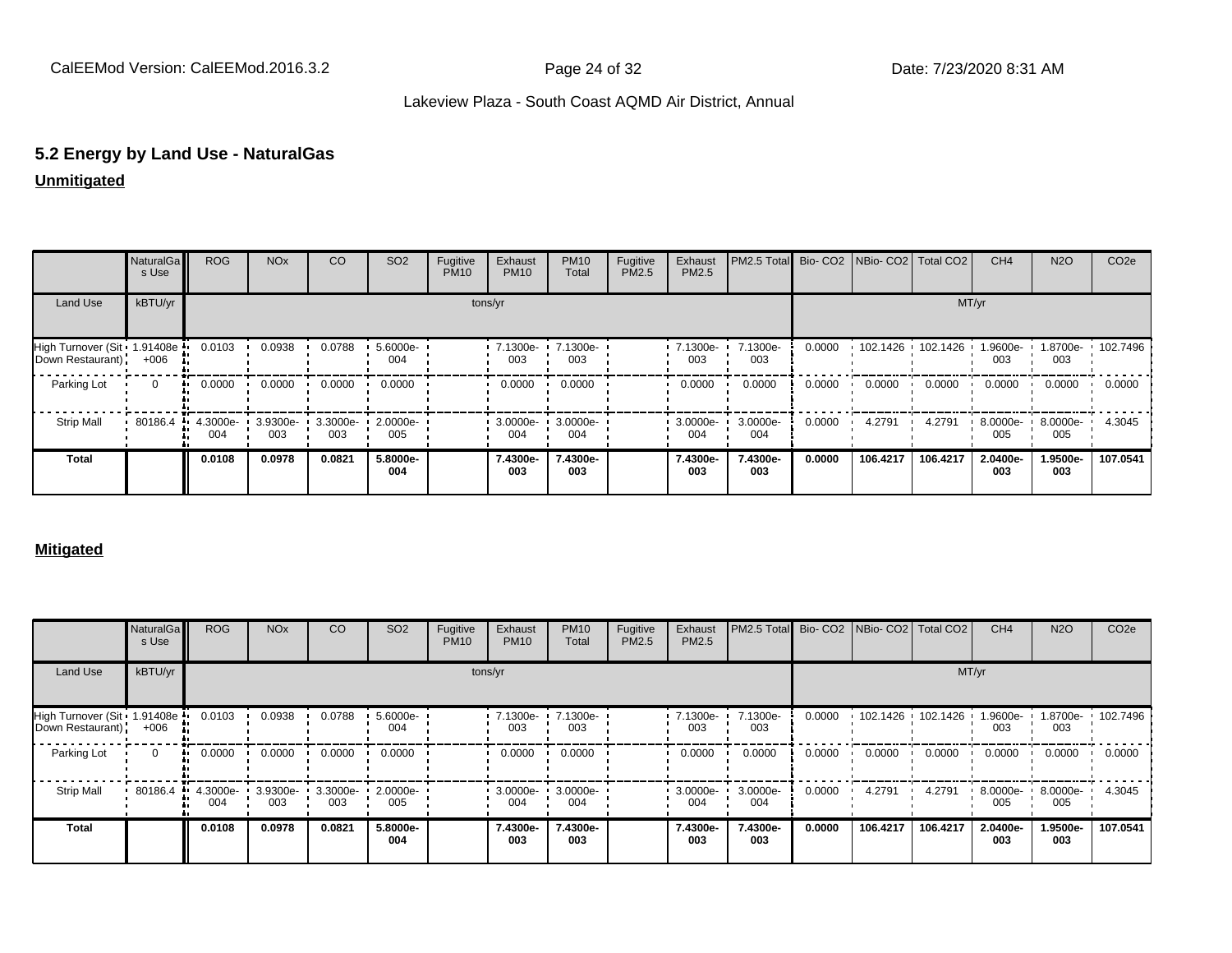# **5.3 Energy by Land Use - Electricity Unmitigated**

|                                          | Electricity<br><b>Use</b> | Total CO <sub>2</sub> | CH <sub>4</sub> | N2O             | CO <sub>2e</sub> |
|------------------------------------------|---------------------------|-----------------------|-----------------|-----------------|------------------|
| Land Use                                 | kWh/yr                    |                       | MT/yr           |                 |                  |
| High Turnover (Sit ·<br>Down Restaurant) | 306390                    | 97.6224               | 4.0300e-<br>003 | 8.3000e-<br>004 | 97.9717          |
| Parking Lot                              | 28980                     | 9.2337                | 3.8000e-<br>004 | 8.0000e-<br>005 | 9.2667           |
| <b>Strip Mall</b>                        | 406711                    | 129.5869              | 5.3500e-<br>003 | 1.1100e-<br>003 | 130.0505         |
| Total                                    |                           | 236.4430              | 9.7600e-<br>003 | 2.0200e-<br>003 | 237.2889         |

# **Mitigated**

|                                        | Electricity<br><b>Use</b> | Total CO <sub>2</sub> | CH <sub>4</sub> | <b>N2O</b>      | CO <sub>2e</sub> |
|----------------------------------------|---------------------------|-----------------------|-----------------|-----------------|------------------|
| <b>Land Use</b>                        | kWh/yr                    |                       |                 | MT/yr           |                  |
| High Turnover (Sit<br>Down Restaurant) | 306390                    | 97.6224               | 4.0300e-<br>003 | 8.3000e-<br>004 | 97.9717          |
| Parking Lot                            | 28980                     | 9.2337                | 3.8000e-<br>004 | 8.0000e-<br>005 | 9.2667           |
| <b>Strip Mall</b>                      | 406711                    | 129.5869              | 5.3500e-<br>003 | 1.1100e-<br>003 | 130.0505         |
| <b>Total</b>                           |                           | 236.4430              | 9.7600e-<br>003 | 2.0200e-<br>003 | 237.2889         |

**6.0 Area Detail**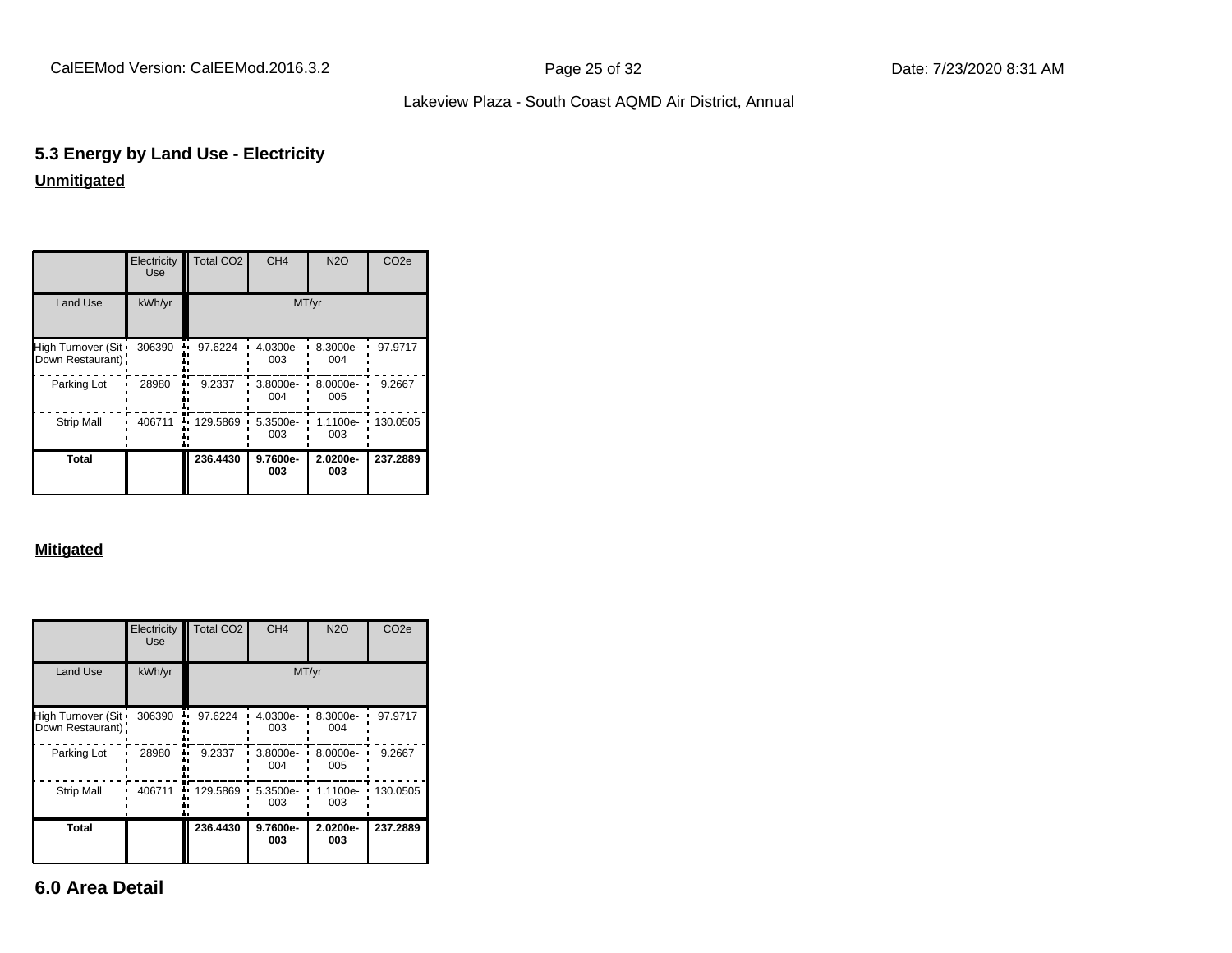# **6.1 Mitigation Measures Area**

Use Low VOC Paint - Residential Interior Use Low VOC Paint - Residential Exterior Use Low VOC Paint - Non-Residential Interior Use Low VOC Paint - Non-Residential Exterior

|             | <b>ROG</b>    | NO <sub>x</sub>          | CO              | SO <sub>2</sub> | Fugitive<br><b>PM10</b> | Exhaust<br><b>PM10</b> | <b>PM10</b><br>Total | Fugitive<br>PM2.5 | Exhaust<br>PM2.5 | <b>PM2.5</b><br>Total |        | Bio- CO2   NBio- CO2   Total CO2 |                 | CH <sub>4</sub> | <b>N2O</b> | CO <sub>2</sub> e |
|-------------|---------------|--------------------------|-----------------|-----------------|-------------------------|------------------------|----------------------|-------------------|------------------|-----------------------|--------|----------------------------------|-----------------|-----------------|------------|-------------------|
| Category    |               |                          |                 |                 | tons/yr                 |                        |                      |                   |                  |                       |        |                                  |                 | MT/yr           |            |                   |
| Mitigated   | 0.1720<br>. . | 3.0000e- 3.2000e-<br>005 | 003             | 0.0000          |                         | 1.0000e-<br>005        | 1.0000e-<br>005      |                   | 1.0000e-<br>005  | 1.0000e-<br>005       | 0.0000 | $6.2100e -$<br>003               | 6.2100e-<br>003 | 2.0000e-<br>005 | 0.0000     | 6.6200e-<br>003   |
| Unmitigated | 0.1720        | $.30000e-.$<br>005       | 3.2000e-<br>003 | 0.0000          |                         | 1.0000e-<br>005        | 1.0000e-<br>005      |                   | 1.0000e-<br>005  | 1.0000e-<br>005       | 0.0000 | 6.2100e-<br>003                  | 6.2100e-<br>003 | 2.0000e-<br>005 | 0.0000     | 6.6200e-<br>003   |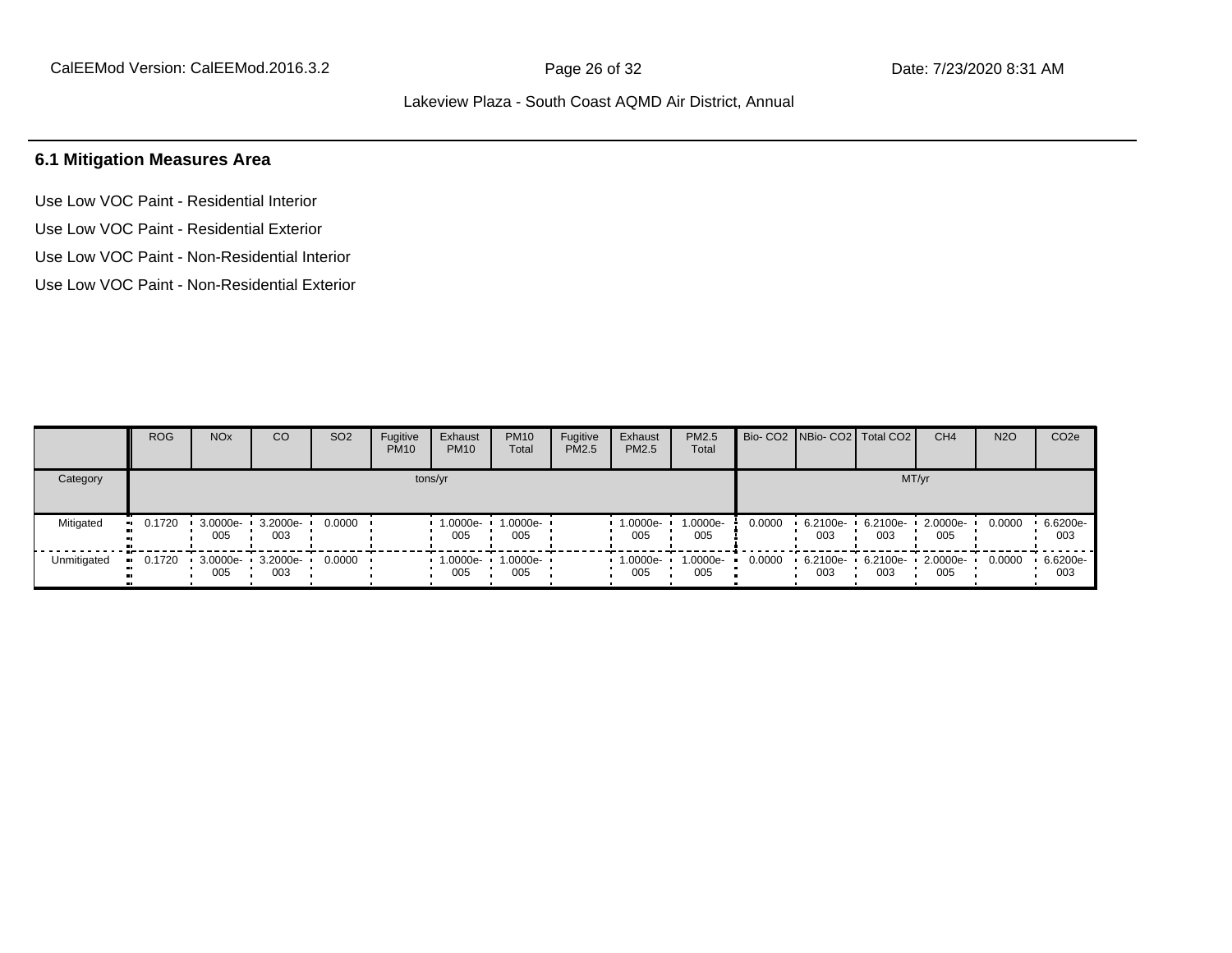# **6.2 Area by SubCategory**

#### **Unmitigated**

|                          | <b>ROG</b>            | <b>NO<sub>x</sub></b> | <sub>CO</sub>   | SO <sub>2</sub> | Fugitive<br><b>PM10</b> | Exhaust<br><b>PM10</b> | <b>PM10</b><br>Total | Fugitive<br>PM2.5 | Exhaust<br><b>PM2.5</b> | <b>PM2.5 Total</b> Bio- CO2 NBio- CO2 Total CO2 |        |                 |                 | CH <sub>4</sub> | <b>N2O</b> | CO <sub>2e</sub> |
|--------------------------|-----------------------|-----------------------|-----------------|-----------------|-------------------------|------------------------|----------------------|-------------------|-------------------------|-------------------------------------------------|--------|-----------------|-----------------|-----------------|------------|------------------|
| SubCategory              |                       |                       |                 |                 | tons/yr                 |                        |                      |                   |                         |                                                 |        |                 | MT/yr           |                 |            |                  |
| Architectural<br>Coating | $\blacksquare$ 0.0106 |                       |                 |                 |                         | 0.0000                 | 0.0000               |                   | 0.0000                  | 0.0000                                          | 0.0000 | 0.0000          | 0.0000          | 0.0000          | 0.0000     | 0.0000           |
| Consumer<br>Products     | $\blacksquare$ 0.1612 |                       |                 |                 |                         | 0.0000                 | 0.0000               |                   | 0.0000                  | 0.0000                                          | 0.0000 | 0.0000          | 0.0000          | 0.0000          | 0.0000     | 0.0000           |
| Landscaping              | 3.0000e-<br>004       | 3.0000e-<br>005       | 3.2000e-<br>003 | 0.0000          |                         | 1.0000e-<br>005        | 1.0000e-<br>005      |                   | 1.0000e-<br>005         | 1.0000e-<br>005                                 | 0.0000 | 6.2100e-<br>003 | 6.2100e-<br>003 | 2.0000e-<br>005 | 0.0000     | 6.6200e-<br>003  |
| <b>Total</b>             | 0.1720                | 3.0000e-<br>005       | 3.2000e-<br>003 | 0.0000          |                         | 1.0000e-<br>005        | 1.0000e-<br>005      |                   | 1.0000e-<br>005         | 1.0000e-<br>005                                 | 0.0000 | 6.2100e-<br>003 | 6.2100e-<br>003 | 2.0000e-<br>005 | 0.0000     | 6.6200e-<br>003  |

#### **Mitigated**

|                          | <b>ROG</b> | <b>NO<sub>x</sub></b>    | CO              | SO <sub>2</sub> | Fugitive<br><b>PM10</b> | Exhaust<br><b>PM10</b> | <b>PM10</b><br>Total | Fugitive<br><b>PM2.5</b> | Exhaust<br>PM2.5 | PM2.5 Total     |        |                    | Bio- CO2 NBio- CO2   Total CO2 | CH <sub>4</sub> | <b>N2O</b> | CO <sub>2e</sub> |
|--------------------------|------------|--------------------------|-----------------|-----------------|-------------------------|------------------------|----------------------|--------------------------|------------------|-----------------|--------|--------------------|--------------------------------|-----------------|------------|------------------|
| SubCategory              |            |                          |                 |                 |                         | tons/yr                |                      |                          |                  |                 |        |                    | MT/yr                          |                 |            |                  |
| Architectural<br>Coating | 0.0106     |                          |                 |                 |                         | 0.0000                 | 0.0000               |                          | 0.0000           | 0.0000          | 0.0000 | 0.0000             | 0.0000                         | 0.0000          | 0.0000     | 0.0000           |
| Consumer<br>Products     | 0.1612     |                          |                 |                 |                         | 0.0000                 | 0.0000               |                          | 0.0000           | 0.0000          | 0.0000 | 0.0000             | 0.0000                         | 0.0000          | 0.0000     | 0.0000           |
| Landscaping              | 004        | 3.0000e- 3.0000e-<br>005 | 3.2000e-<br>003 | 0.0000          |                         | 1.0000e-<br>005        | 1.0000e-<br>005      |                          | 1.0000e-<br>005  | 1.0000e-<br>005 | 0.0000 | $6.2100e -$<br>003 | 6.2100e-<br>003                | 2.0000e-<br>005 | 0.0000     | 6.6200e-<br>003  |
| <b>Total</b>             | 0.1720     | 3.0000e-<br>005          | 3.2000e-<br>003 | 0.0000          |                         | 1.0000e-<br>005        | 1.0000e-<br>005      |                          | 1.0000e-<br>005  | 1.0000e-<br>005 | 0.0000 | 6.2100e-<br>003    | 6.2100e-<br>003                | 2.0000e-<br>005 | 0.0000     | 6.6200e-<br>003  |

**7.0 Water Detail**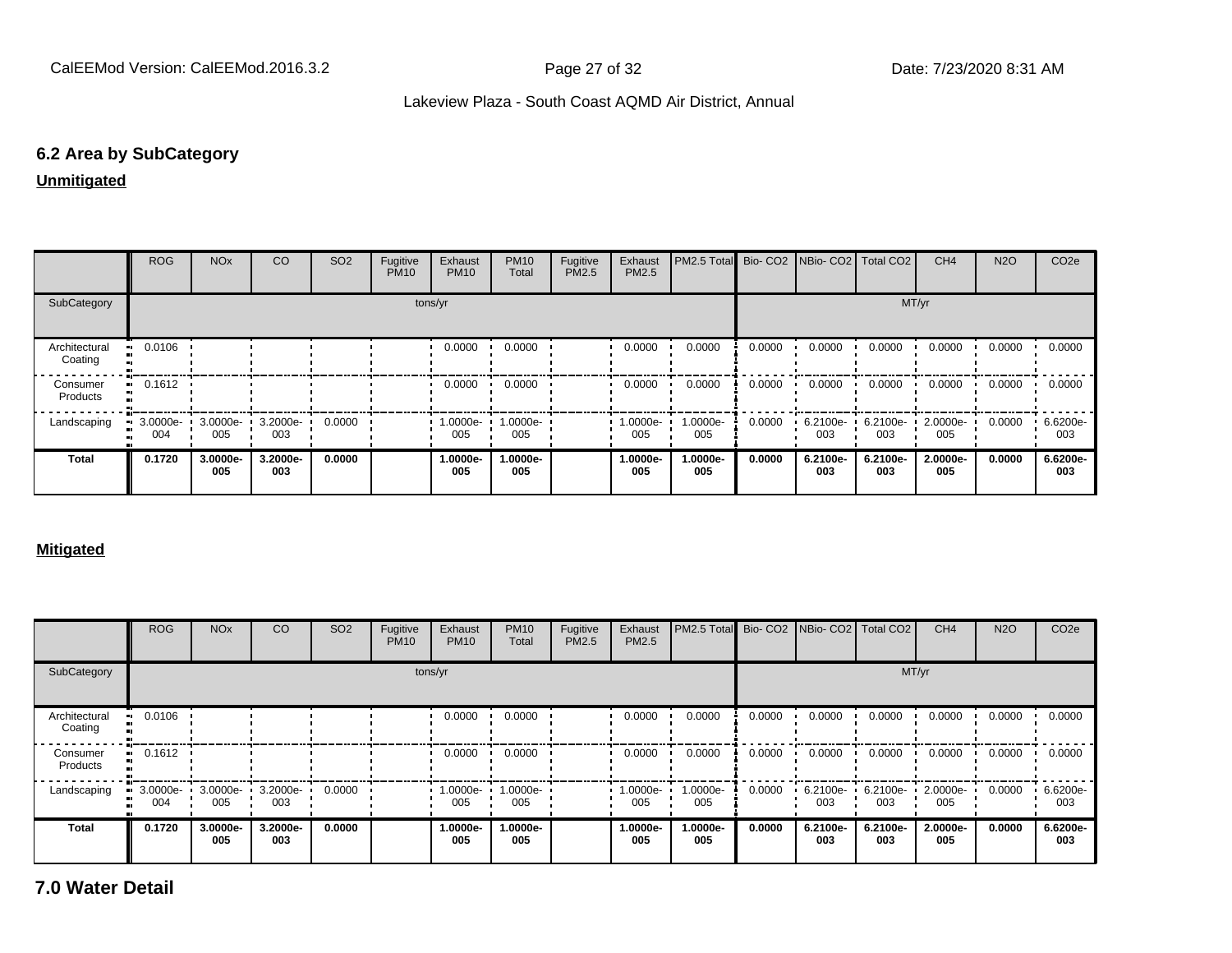# **7.1 Mitigation Measures Water**

|             | Total CO <sub>2</sub>  | CH <sub>4</sub> | <b>N2O</b>        | CO <sub>2e</sub> |
|-------------|------------------------|-----------------|-------------------|------------------|
| Category    |                        |                 | MT/yr             |                  |
| Mitigated   | 23.4352<br><br><br>    | 0.1261          | 3.1400e-<br>003   | 27.5235          |
| Unmitigated | 23.4352<br>ш,<br>ш<br> | 0.1261          | $3.1400e-$<br>003 | 27.5235          |

# **7.2 Water by Land Use**

#### **Unmitigated**

|                                                              | Indoor/Out<br>door Use | Total CO <sub>2</sub> | CH <sub>4</sub> | <b>N2O</b>      | CO <sub>2e</sub> |
|--------------------------------------------------------------|------------------------|-----------------------|-----------------|-----------------|------------------|
| <b>Land Use</b>                                              | Mgal                   |                       |                 | MT/yr           |                  |
| High Turnover (Sit · 1.69979 /<br>Down Restaurant): 0.135621 |                        | 8.0714                | 0.0557          | 1.3700e-<br>003 | 9.8728           |
| Parking Lot                                                  | 0/0                    | 0.0000                | 0.0000          | 0.0000          | 0.0000           |
| <b>Strip Mall</b>                                            | 2.1404/<br>1.63982     | 15.3639               | 0.0704          | 1.7700e-<br>003 | 17.6508          |
| Total                                                        |                        | 23.4352               | 0.1261          | 3.1400e-<br>003 | 27.5235          |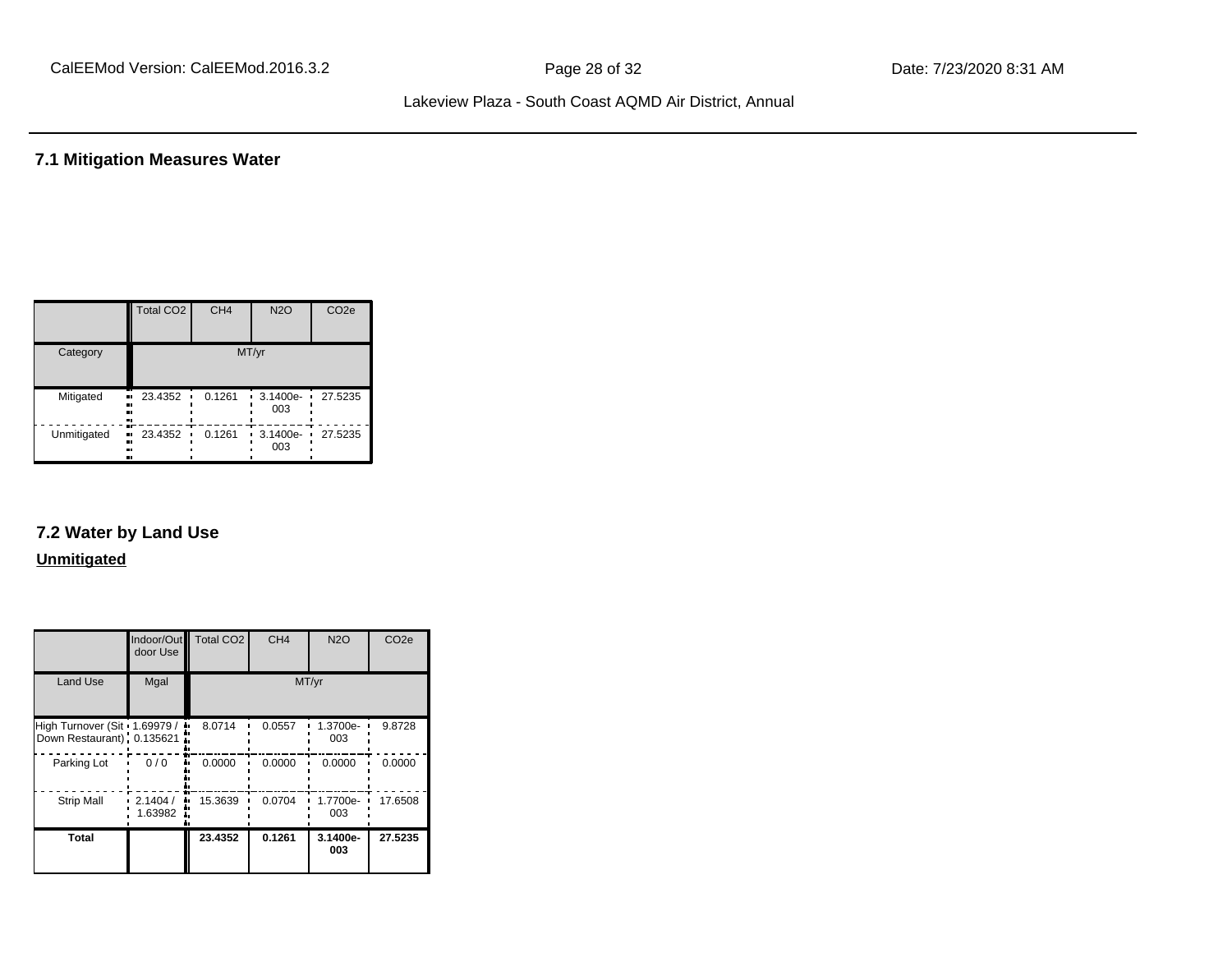CalEEMod Version: CalEEMod.2016.3.2 **Page 29 of 32** Page 29 of 32 Date: 7/23/2020 8:31 AM

# Lakeview Plaza - South Coast AQMD Air District, Annual

# **7.2 Water by Land Use**

#### **Mitigated**

|                                                              | door Use           | Indoor/Out <sup>1</sup> Total CO <sub>2</sub> | CH <sub>4</sub> | <b>N2O</b>      | CO <sub>2e</sub> |
|--------------------------------------------------------------|--------------------|-----------------------------------------------|-----------------|-----------------|------------------|
| <b>Land Use</b>                                              | Mgal               |                                               |                 | MT/yr           |                  |
| High Turnover (Sit · 1.69979 /<br>Down Restaurant): 0.135621 |                    | 8.0714                                        | 0.0557          | 1.3700e-<br>003 | 9.8728           |
| Parking Lot                                                  | 0/0                | 0.0000                                        | 0.0000          | 0.0000          | 0.0000           |
| <b>Strip Mall</b>                                            | 2.1404/<br>1.63982 | 15.3639                                       | 0.0704          | 1.7700e-<br>003 | 17.6508          |
| Total                                                        |                    | 23.4352                                       | 0.1261          | 3.1400e-<br>003 | 27.5235          |

# **8.0 Waste Detail**

**8.1 Mitigation Measures Waste**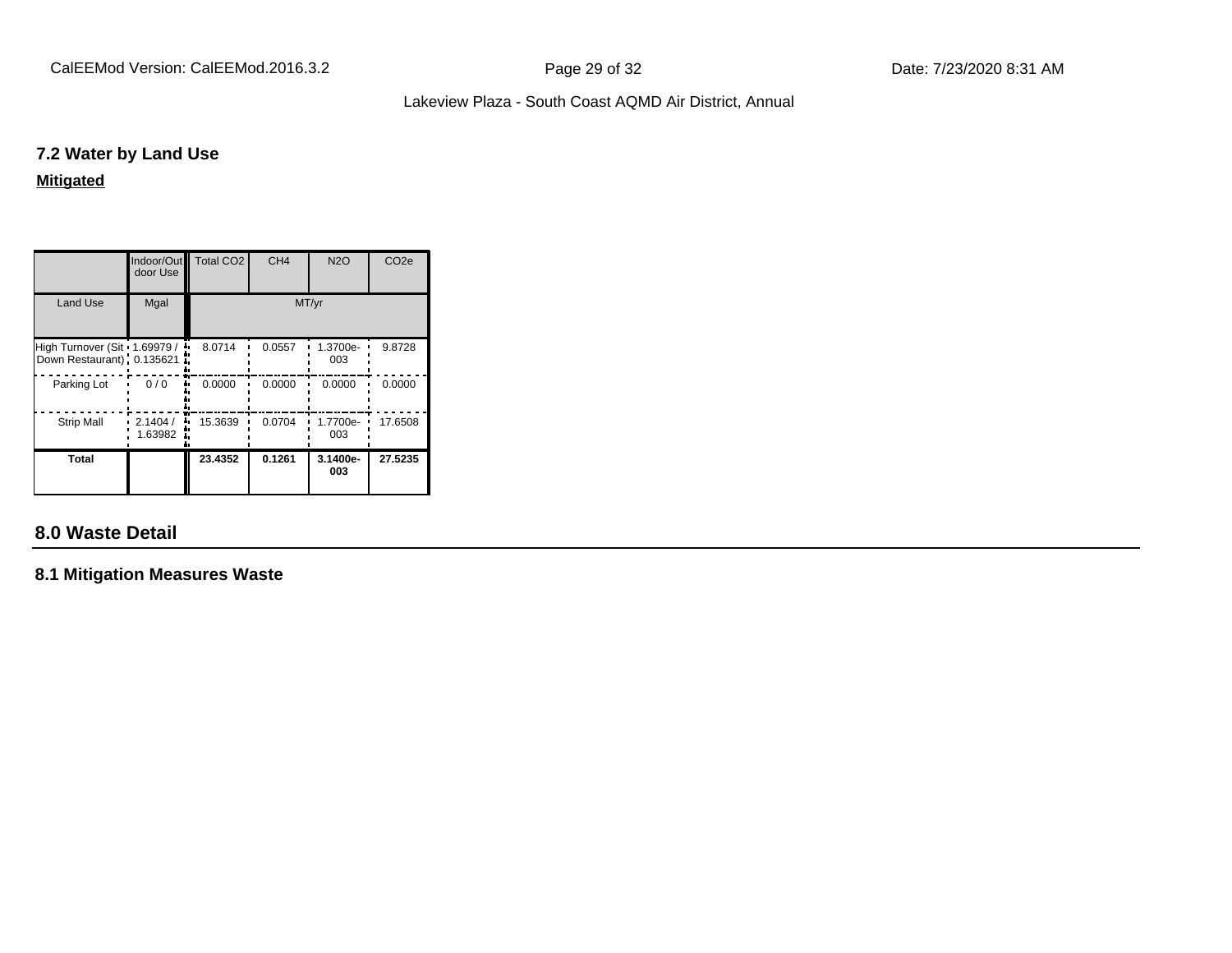CalEEMod Version: CalEEMod.2016.3.2 **Page 30 of 32** Page 30 of 32 Date: 7/23/2020 8:31 AM

Lakeview Plaza - South Coast AQMD Air District, Annual

# **Category/Year**

|                     | <b>Total CO2</b>           | CH <sub>4</sub> | <b>N2O</b> | CO <sub>2e</sub> |
|---------------------|----------------------------|-----------------|------------|------------------|
|                     |                            |                 | MT/yr      |                  |
| Mitigated<br><br>   | 24.6086<br>ш.<br>          | 1.4543          | 0.0000     | 60.9668          |
| Unmitigated<br><br> | 24.6086<br>$\bullet$<br>., | 1.4543          | 0.0000     | 60.9668          |

# **8.2 Waste by Land Use**

**Unmitigated**

|                                           | Waste<br><b>Disposed</b> | <b>Total CO2</b> | CH <sub>4</sub> | <b>N2O</b> | CO <sub>2e</sub> |
|-------------------------------------------|--------------------------|------------------|-----------------|------------|------------------|
| <b>Land Use</b>                           | tons                     |                  |                 | MT/yr      |                  |
| High Turnover (Sit .<br>Down Restaurant): | 83.3                     | 16.9092          | 0.9993          | 0.0000     | 41.8917          |
| Parking Lot                               | 0                        | 0.0000           | 0.0000          | 0.0000     | 0.0000           |
| <b>Strip Mall</b>                         | 37.93                    | 7.6995           | 0.4550          | 0.0000     | 19.0751          |
| <b>Total</b>                              |                          | 24.6086          | 1.4543          | 0.0000     | 60.9668          |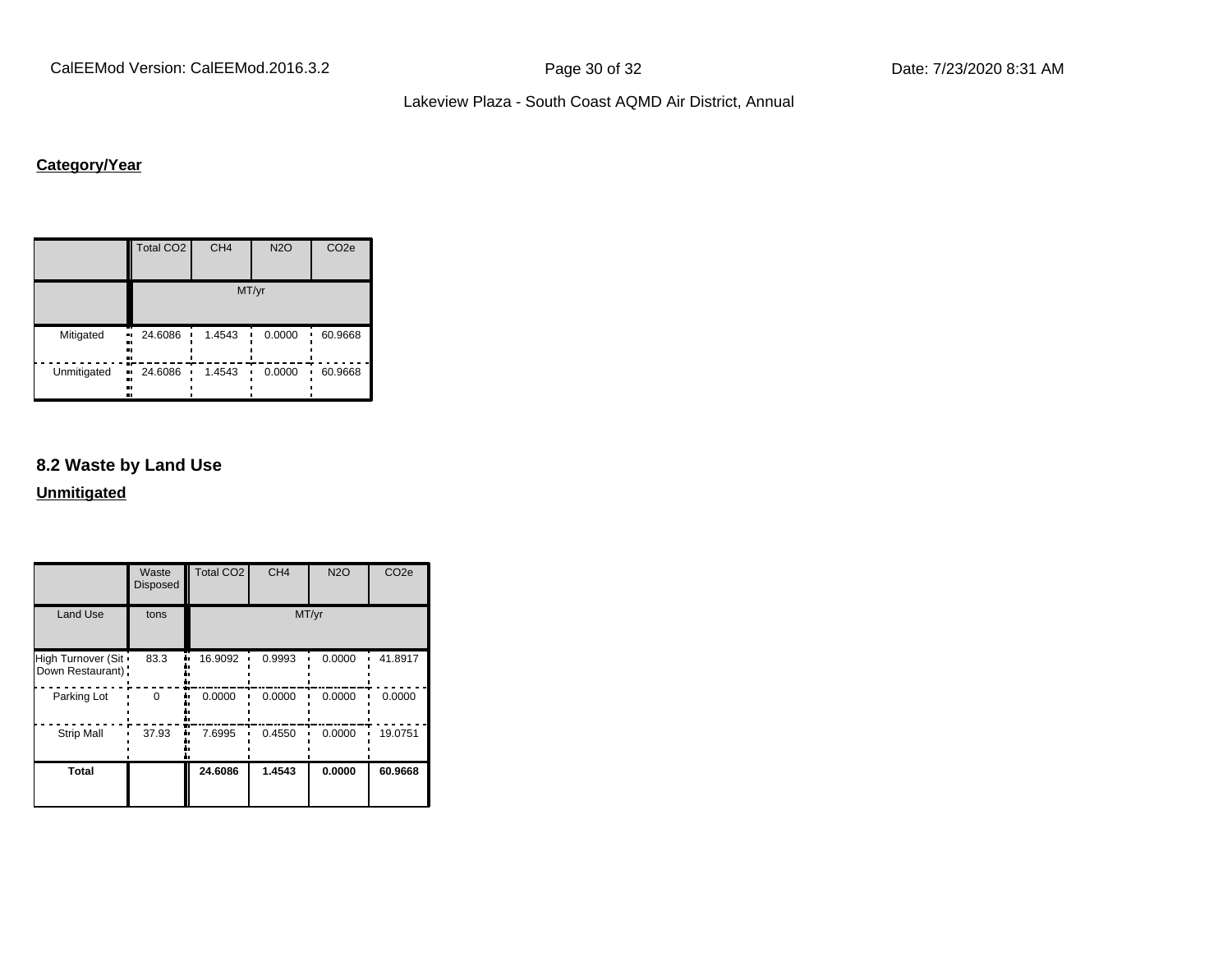CalEEMod Version: CalEEMod.2016.3.2 **Page 31 of 32** Page 31 of 32 Date: 7/23/2020 8:31 AM

#### Lakeview Plaza - South Coast AQMD Air District, Annual

# **8.2 Waste by Land Use**

#### **Mitigated**

|                                           | Waste<br><b>Disposed</b> | Total CO <sub>2</sub> | CH <sub>4</sub> | <b>N2O</b> | CO <sub>2e</sub> |
|-------------------------------------------|--------------------------|-----------------------|-----------------|------------|------------------|
| Land Use                                  | tons                     |                       | MT/yr           |            |                  |
| High Turnover (Sit .<br>Down Restaurant): | 83.3                     | 16.9092               | 0.9993          | 0.0000     | 41.8917          |
| Parking Lot                               | $\Omega$                 | 0.0000                | 0.0000          | 0.0000     | 0.0000           |
| <b>Strip Mall</b>                         | 37.93                    | 7.6995                | 0.4550          | 0.0000     | 19.0751          |
| <b>Total</b>                              |                          | 24.6086               | 1.4543          | 0.0000     | 60.9668          |

# **9.0 Operational Offroad**

| Equipment Type | Number | Hours/Day | Days/Year | Horse Power | <b>Load Factor</b> | Fuel Type |
|----------------|--------|-----------|-----------|-------------|--------------------|-----------|

# **10.0 Stationary Equipment**

#### **Fire Pumps and Emergency Generators**

| Equipment Type | Number | Hours/Day | Hours/Year | Horse Power | $\cdots$<br>Load Factor | $\sim$<br>Fuel Type |
|----------------|--------|-----------|------------|-------------|-------------------------|---------------------|
|----------------|--------|-----------|------------|-------------|-------------------------|---------------------|

#### **Boilers**

| Type<br>Equipment | Number | Heat Input/Dav | Heat Input/Year | <b>Boiler Rating</b> | Fuel $\tau$<br>I ype |
|-------------------|--------|----------------|-----------------|----------------------|----------------------|
|-------------------|--------|----------------|-----------------|----------------------|----------------------|

#### **User Defined Equipment**

Equipment Type Number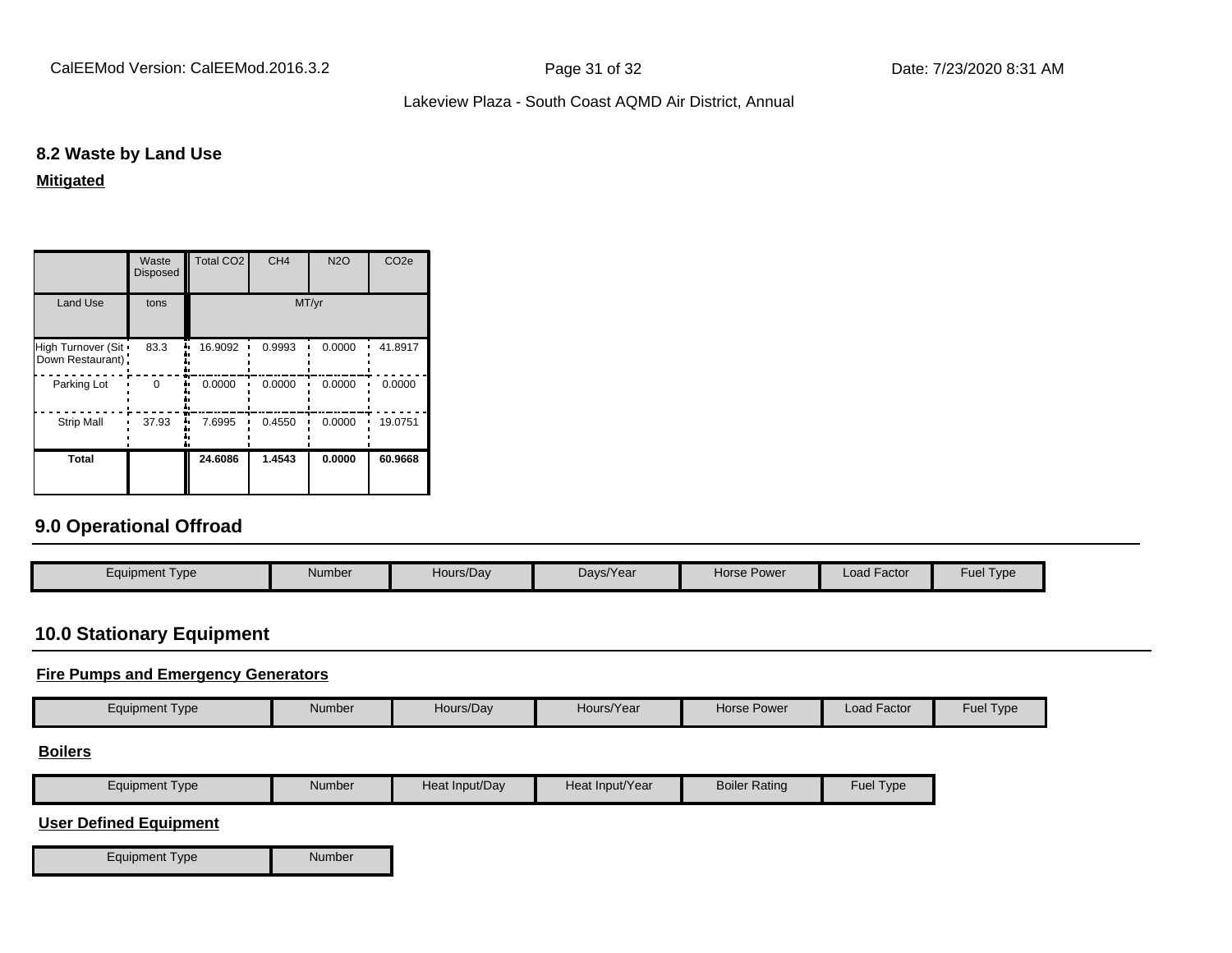**11.0 Vegetation**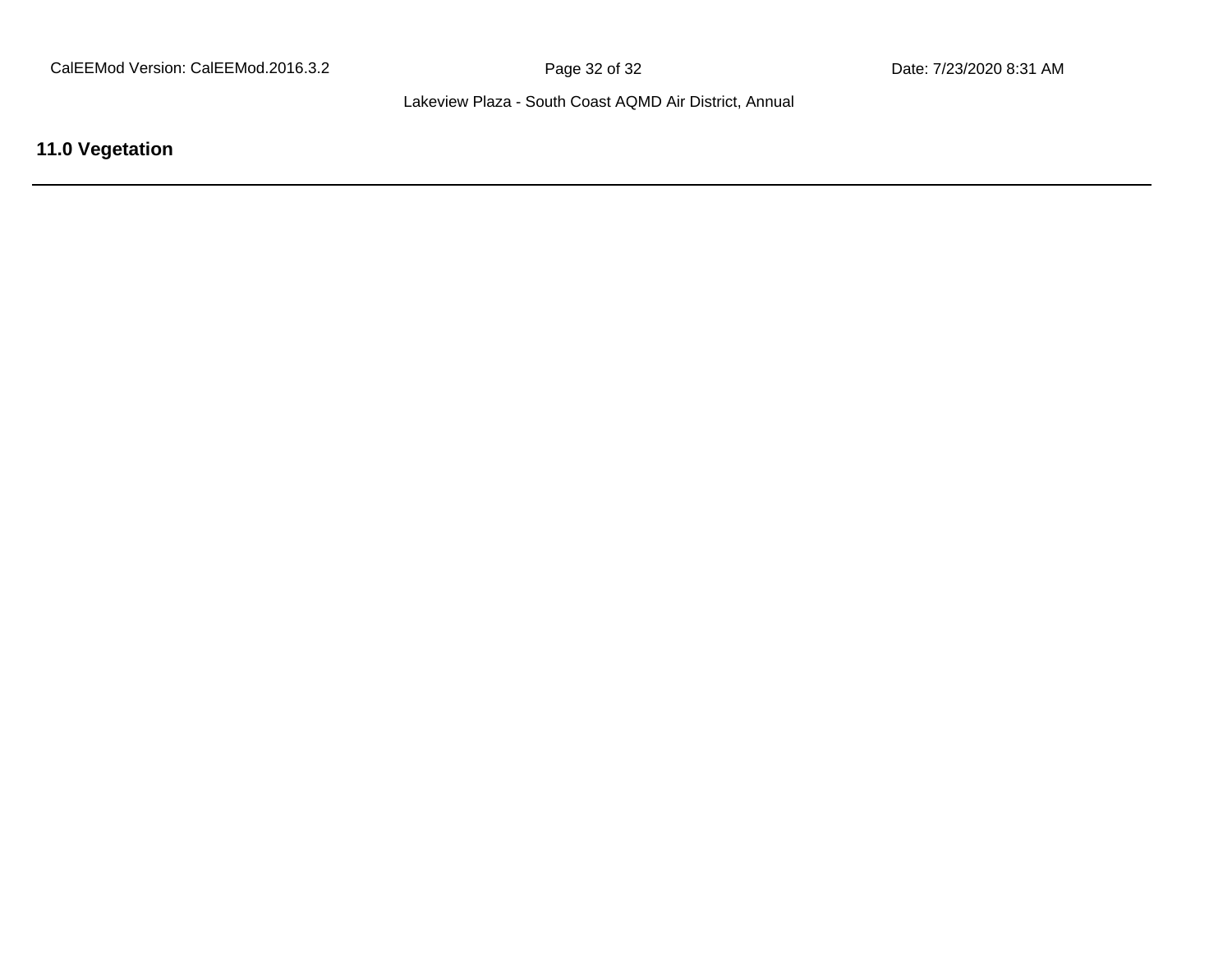# **Appendix B**

EMFAC2014 Vehicle Consumption Data